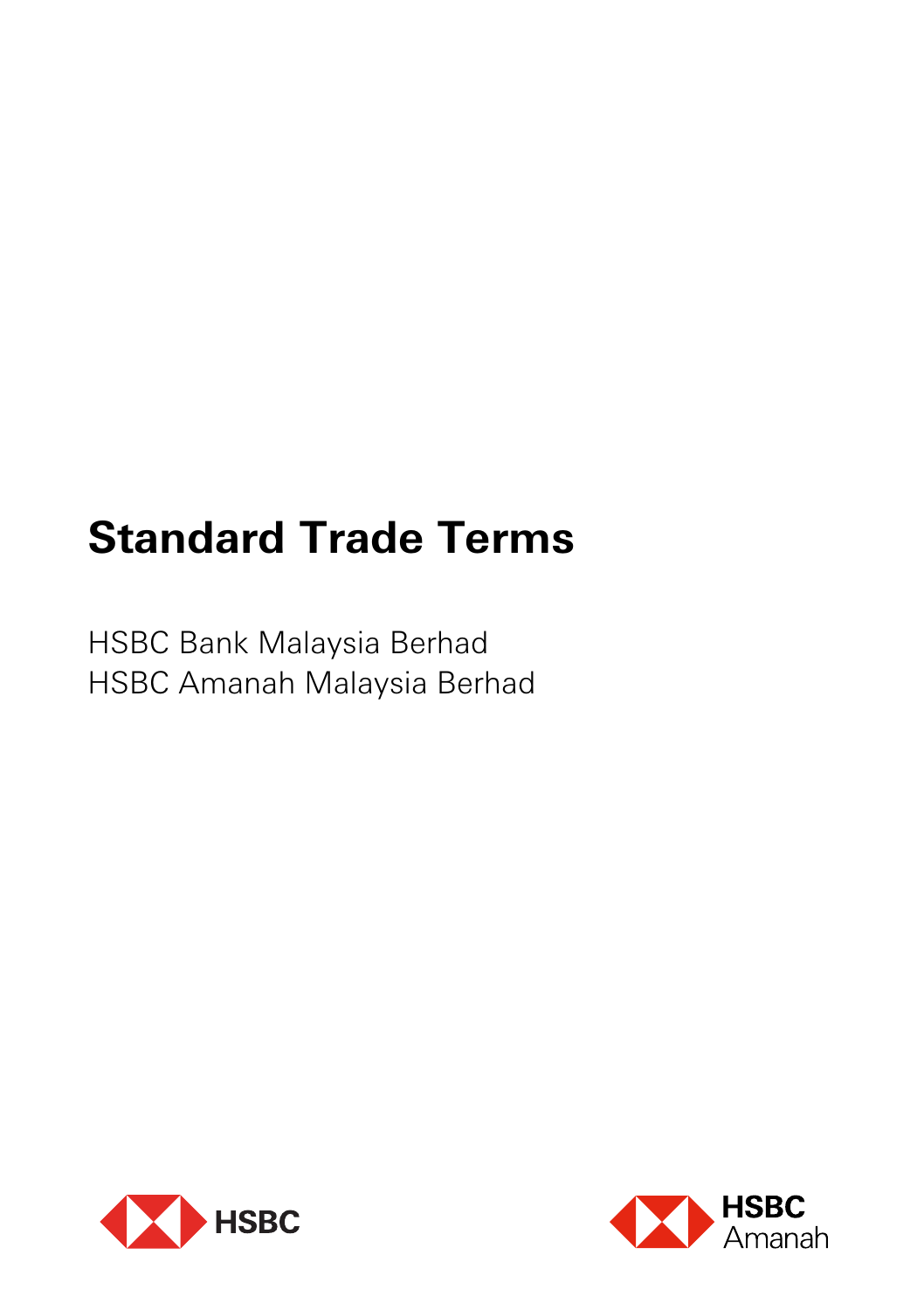# **CONTENTS**

| 1.                                                      | <b>APPLICATION</b>                                       | 3                       |
|---------------------------------------------------------|----------------------------------------------------------|-------------------------|
| <b>SECTION 1 – TRADE SERVICES</b>                       |                                                          | $\overline{\mathbf{4}}$ |
| 2.                                                      | <b>ICC RULES</b>                                         | 4                       |
| 3.                                                      | DOCUMENTARY CREDITS                                      | 4                       |
| 4.                                                      | <b>INSTRUMENTS</b>                                       | $\overline{7}$          |
| 5.                                                      | <b>COLLECTIONS</b>                                       | 9                       |
| 6.                                                      | <b>FINANCE</b>                                           | 10                      |
| 7.                                                      | <b>TRADE FINANCE LOANS</b>                               | 11                      |
| 8.                                                      | APPLICATIONS FOR RELEASE OF GOODS, SHIPPING GUARANTEES   |                         |
|                                                         | AND LETTERS OF INDEMNITY                                 | 13                      |
|                                                         | SECTION 2 - REIMBURSEMENT, INDEMNITY AND OTHER RIGHTS    | 14                      |
| 9.                                                      | REIMBURSEMENT AND INDEMNITY                              | 14                      |
| 10.                                                     | CASH COLLATERAL                                          | 15                      |
| 11.                                                     | PLEDGE                                                   | 15                      |
| 12.                                                     | <b>TRUST RECEIPTS</b>                                    | 16                      |
|                                                         | 13. SET-OFF                                              | 17                      |
| 14.                                                     | SUPPLEMENTARY RIGHTS                                     | 17                      |
| <b>SECTION 3 - FEES AND PAYMENTS</b>                    |                                                          | 17                      |
| 15.                                                     | FEES, COMMISSION, INTEREST AND CHARGES                   | 17                      |
|                                                         | 16. PAYMENTS                                             | 18                      |
| SECTION 4 - REPRESENTATIONS, UNDERTAKINGS AND SANCTIONS |                                                          | 20                      |
|                                                         | 17. REPRESENTATIONS AND WARRANTIES                       | 20                      |
|                                                         | 18. UNDERTAKINGS                                         | 21                      |
|                                                         | 19. COMPLIANCE WITH LAWS AND SANCTIONS                   | 23                      |
|                                                         | <b>SECTION 5 - INSTRUCTIONS AND ELECTRONIC PLATFORMS</b> | 25                      |
| 20.                                                     | <b>INSTRUCTIONS</b>                                      | 25                      |
|                                                         | 21. PLATFORMS                                            | 26                      |
|                                                         | <b>SECTION 6 - OTHER</b>                                 | 27                      |
|                                                         | 22. LIMITATION ON LIABILITY                              | 27                      |
|                                                         | 23. DISCLOSURE, CONFIDENTIALITY AND PRIVACY              | 29                      |
| 24.                                                     | MISCELLANEOUS                                            | 31                      |
| 25.                                                     | <b>GOVERNING LAW AND JURISDICTION</b>                    | 32                      |
|                                                         | <b>SECTION 7 - DEFINITIONS AND INTERPRETATION</b>        | 32                      |
| 26.                                                     | DEFINITIONS AND INTERPRETATION                           | 32                      |
| 27.                                                     | <b>COUNTRY CONDITIONS</b>                                | 38                      |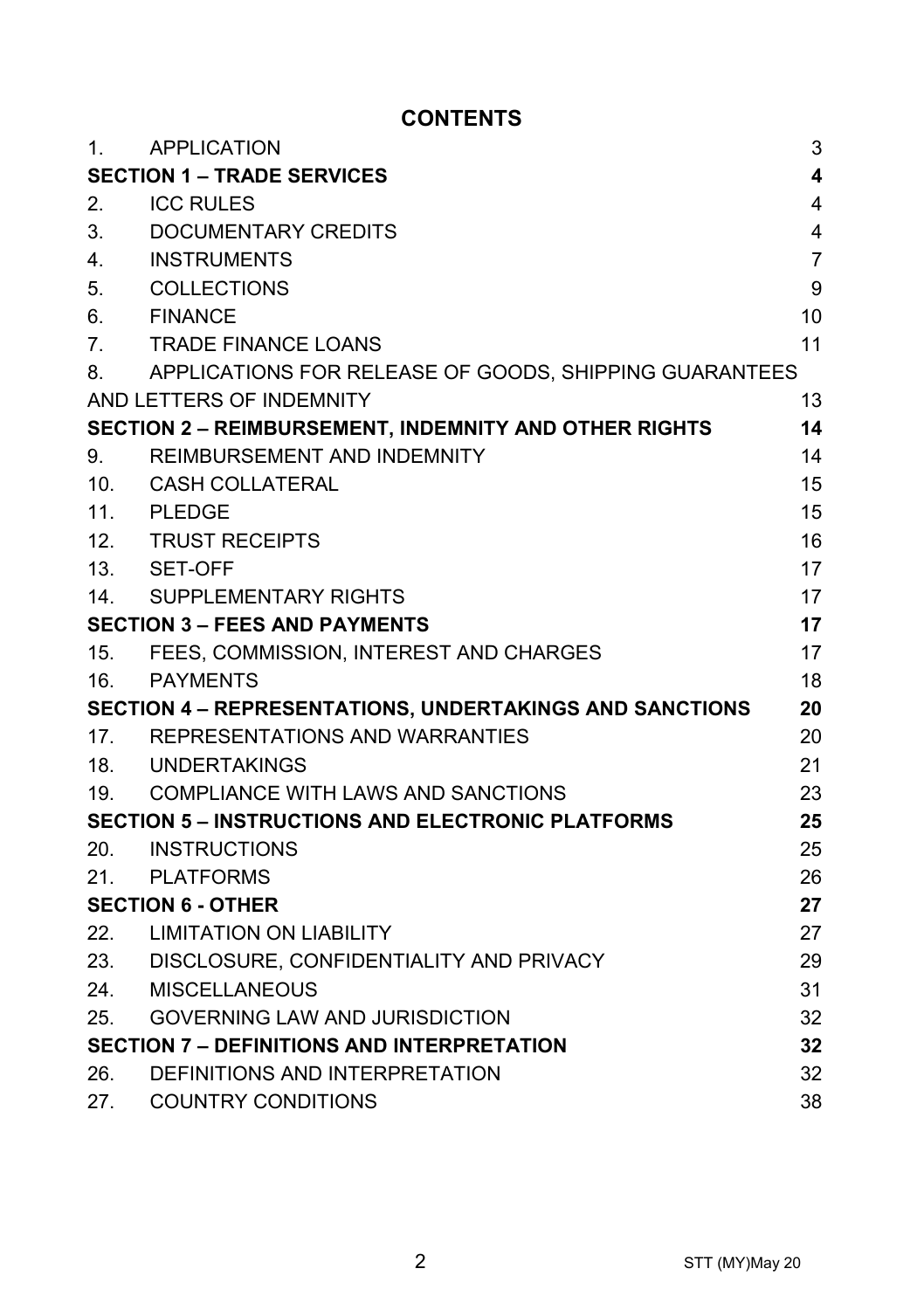# **STANDARD TRADE TERMS (THESE TERMS)**

#### **1. APPLICATION**

1.1 These Terms shall apply to any Trade Service which HSBC may agree to make available or procure at the request of the Customer and shall include any relevant Country Conditions.

1.2 These Terms shall, where applicable, be subject to other terms and conditions in relation to services provided by HSBC to the Customer (including any banking service or account operating agreement) from time to time. In relation to any Trade Service, where any conflict arises between these Terms and any other applicable terms and conditions, the terms and conditions shall apply in the following order of priority:

- (a) the Application;
- (b) the Facility Agreement (if any) and/or any applicable Security Agreement;
- (c) the Country Conditions (if any);
- (d) these Terms; and
- (e) such other terms.

1.3 HSBC does not offer any advice to the Customer in relation to any Trade Service. Whilst HSBC may provide information or express opinions from time to time, such information or opinions are not offered as advice. Before applying for, or accepting, any Trade Service, the Customer shall make such enquiries and assessments as the Customer considers appropriate and the Customer should place no reliance on HSBC to give advice or make recommendations. If the Customer is in doubt of any Trade Service, the Customer should seek independent professional advice.

1.4 Each Trade Service is separate and independent from the Trade Transaction to which such Trade Service relates and HSBC is in no way concerned with, subject to, or bound by, the terms of such Trade Transaction, even if a reference is included in any document relating to that Trade Service.

1.5 HSBC may name, instruct or procure any correspondent bank (including any HSBC Group member) to be the issuing, advising, nominated or confirming bank in respect of any Trade Service (and may restrict such correspondent bank to an HSBC Group member or a correspondent bank acceptable to HSBC) and is authorised to issue a counter-guarantee or counter-SBLC in such form and content as determined by HSBC in favour of the correspondent bank. HSBC may pay to, or receive from any correspondent bank, charges, commissions, fees or other payments.

1.6 Nothing in these Terms shall oblige HSBC to enter into or provide any Trade Service at any time.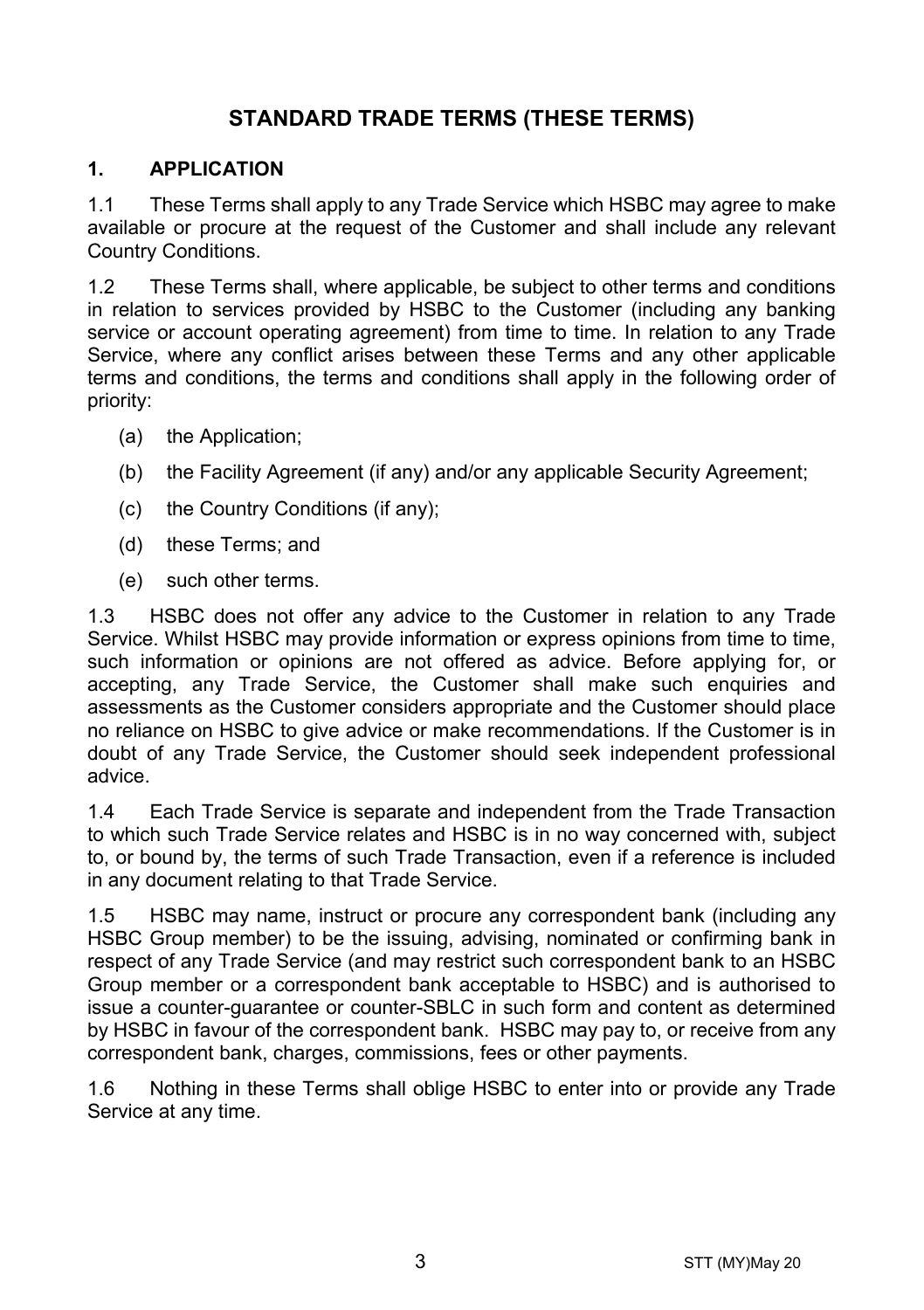# **SECTION 1 – TRADE SERVICES**

#### **2. ICC RULES**

2.1 Unless the Customer otherwise requests (and HSBC agrees with such request):

(a) all Documentary Credits issued by HSBC will be issued subject to the Uniform Customs and Practice for Documentary Credits, 2007 Revision, ICC Publication No. 600 (UCP600) and, if required by HSBC, the Uniform Customs and Practice for Documentary Credits (UCP600) Supplement for Electronic Presentation (eUCP);

(b) all SBLCs issued by HSBC will be issued subject to the International Standby Practices 1998, ICC Publication No. 590 (ISP98);

(c) all bonds and guarantees issued by HSBC will be issued subject to the Uniform Rules for Demand Guarantees, ICC Publication No.758 (URDG 758); and

(d) all Collections will be undertaken subject to the Uniform Rules for Collections 1995, ICC Publication No. 522 (URC 522) and, if required by HSBC, the Uniform Rules for Collections (URC 522) Supplement for Electronic Presentation (eURC),

in each case, as may be revised from time to time (together the ICC Rules), and the rights and obligations of the Customer will be subject to the applicable ICC Rules in addition to these Terms.

2.2 If there is any conflict between any ICC Rule and these Terms, these Terms shall prevail.

## <span id="page-3-0"></span>**3. DOCUMENTARY CREDITS**

- 3.1 The terms in this Claus[e 3](#page-3-0) apply to any Documentary Credits.
- 3.2 The Customer:
	- (a) undertakes to examine the customer copy of each Documentary Credit issued
	- by HSBC in order to check its consistency with the relevant Application; and
	- (b) agrees to give immediate notice to HSBC of any objection to its contents.

#### **Imports**

3.3 HSBC is authorised to honour and pay any Claim made under a Documentary Credit which appears on its face to comply with its terms and/or any Documents drawn (or purporting to be drawn) and presented under such Documentary Credit in accordance with its terms, without reference to or further authority from the Customer or any other party, and without enquiring whether any Claim has been properly made, and notwithstanding that the validity of any such Claim, or the amount of it, may be in dispute. The Customer accepts any such Claim as conclusive evidence that HSBC was liable to honour and pay it, and any payment made, or any steps taken by HSBC in good faith under or in connection with it, shall be binding on the Customer.

3.4 The presentation of any Documents under a Documentary Credit shall be deemed to be in compliance with the terms of the Documentary Credit if HSBC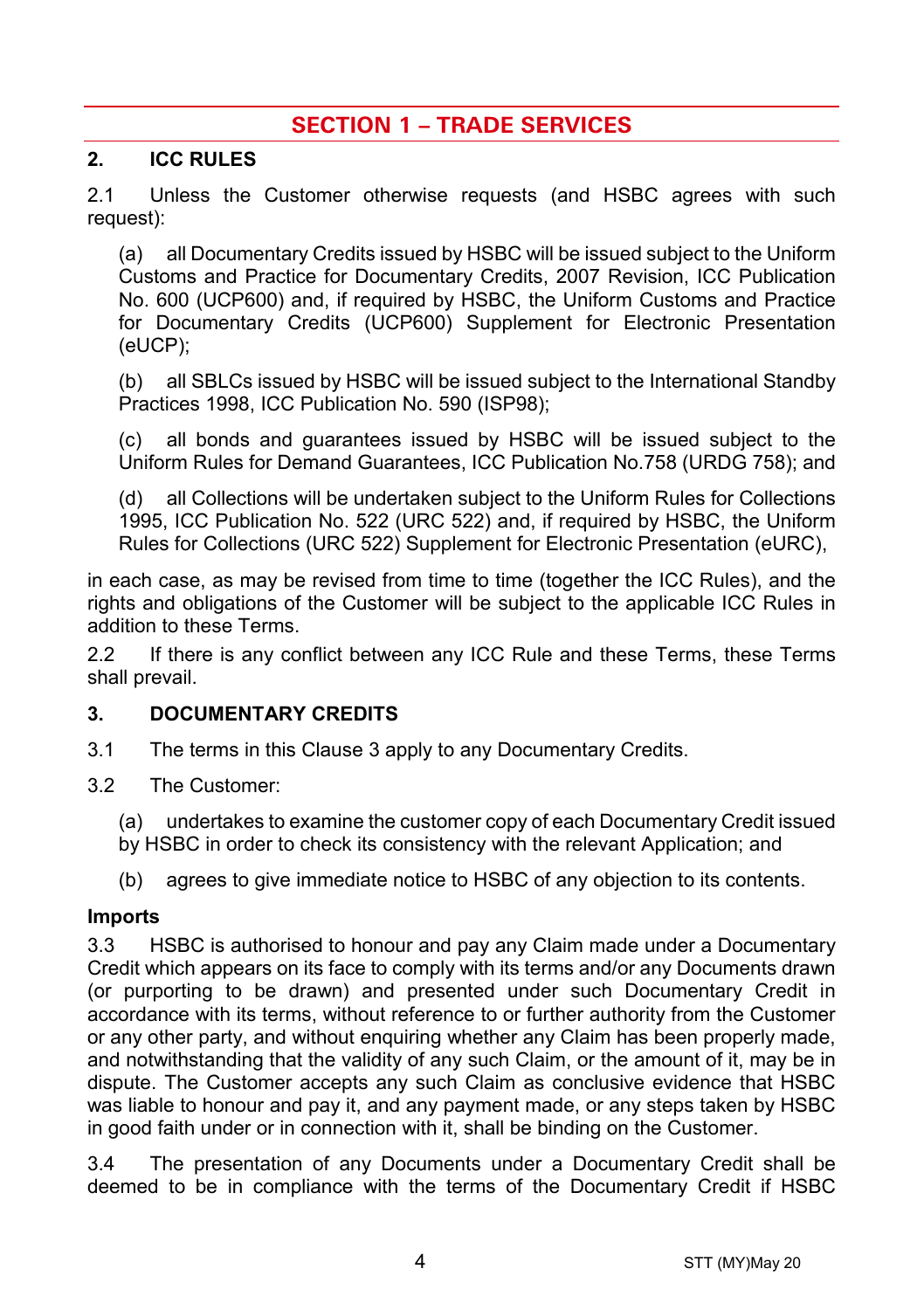determines that they appear to be in order and, taken as a whole, conform with the requirements of the Documentary Credit. The Customer waives all claims against HSBC for any delay that may result in examining such Documents or any failure to identify any discrepancies that may exist.

3.5 Notwithstanding any contrary instruction from the Customer, HSBC may reject any Claim which HSBC determines does not comply with the terms of the relevant Documentary Credit. HSBC is not obliged to notify the Customer or to seek the Customer's waiver of any discrepancy before refusing the Claim. Where HSBC does seek a waiver in respect of any discrepancy, the taking of such action does not oblige HSBC to seek a waiver of any discrepancy at any other time.

3.6 If HSBC notifies the Customer of a discrepancy with respect to a Claim and the Customer requests HSBC and/or its correspondent bank or its agent to:

(a) effect payment under the Documentary Credit, notwithstanding the discrepancy; or

(b) countersign or issue any guarantee or indemnity covering the discrepancy,

the Customer confirms that its reimbursement obligations and the indemnity set out in Claus[e 9](#page-13-0) (*[REIMBURSEMENT AND INDEMNITY](#page-13-0)*) shall apply to such Claim and/or any such guarantee or indemnity.

3.7 HSBC may at any time amend or insert additional terms and conditions into a Documentary Credit as HSBC may consider appropriate, provided that any such amendment or additional terms and conditions shall not increase the Customer Liabilities in relation to such Documentary Credit. HSBC may, subject to the beneficiary's consent, cancel the whole or any unused balance of a Documentary Credit.

3.8 Notwithstanding any instruction in an Application, HSBC may restrict the availability of any Documentary Credit, or any advising or confirming, to its own offices or to any correspondent bank or agent of its choice and, in such case, HSBC may refuse to honour, or make payment for, any Document drawn or purporting to be drawn on any office, bank or other person other than such office, correspondent bank or agent.

3.9 If HSBC effects payment under a Documentary Credit prior to the maturity date of such Documentary Credit:

(a) (in the case where the Documentary Credit beneficiary bears interest) the Customer shall be liable to pay to HSBC the full amount of the Documentary Credit on the maturity date, even if HSBC only paid a discounted amount under the Documentary Credit; and

(b) (in the case where the Customer is required to bear interest under the Documentary Credit pursuant to any other agreement with HSBC) the Customer shall, on the maturity date of such Documentary Credit or such earlier date as may be demanded by HSBC, pay to HSBC the full amount of the Claim together with interest accruing on such Claim for the period from and including the date of HSBC's payment to and including the maturity date, such interest payable in accordance with Clause [15](#page-16-0) [\(FEES, COMMISSION, INTEREST AND CHARGES\)](#page-16-0).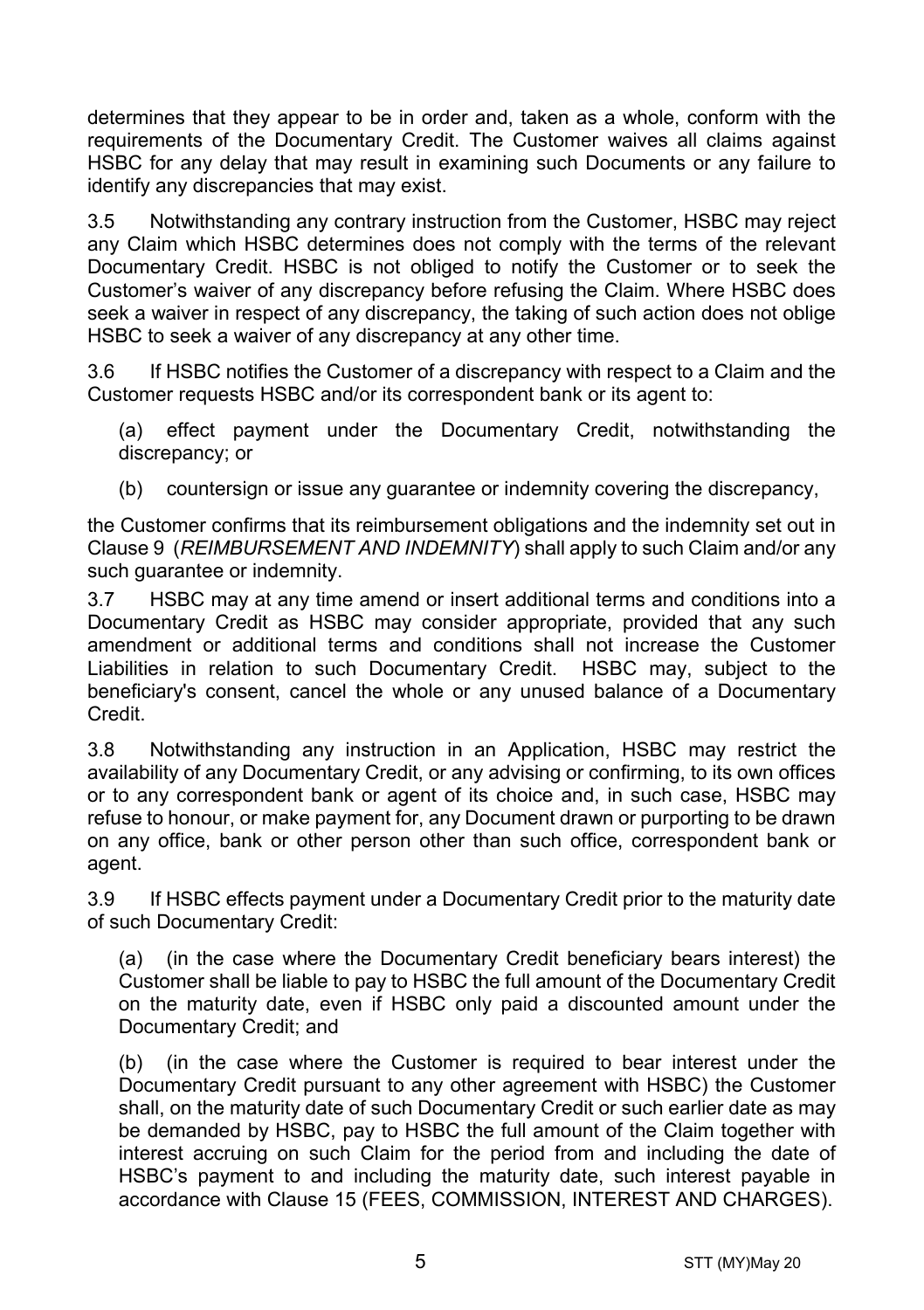3.10 If the terms of a Documentary Credit (whether expressly or impliedly) permits payment to be effected to the beneficiary prior to receipt of the Documents required to be delivered under such Documentary Credit, the Customer shall, on the maturity date of such Documentary Credit or such earlier date as may be demanded by HSBC, pay to HSBC the full amount of the Claim (whether or not the Documents subsequently delivered are compliant with the terms of the Documentary Credit) together with interest accruing on such Claim for the period from and including the date of HSBC's payment to and including the maturity date, such interest payable in accordance with Clause [15](#page-16-0) (*[FEES, COMMISSION, INTEREST AND CHARGES](#page-16-0)*).

3.11 If any Documentary Credit stipulates that certain specific Documents be forwarded by the beneficiary directly to the Customer at or prior to the time the beneficiary makes any Claim, all remaining Documents must be produced to HSBC in respect of any Claim under such Documentary Credit. If the Customer uses the Documents forwarded directly to it to obtain possession of the Goods, HSBC is authorised to accept all Documents presented under such Documentary Credit and pay or accept upon presentation and pay at maturity all Documents drawn in respect of the Goods, notwithstanding any discrepancy or any other matter or thing that might otherwise have relieved or affected the Customer's or HSBC's obligations. The Customer confirms that its reimbursement obligations and the indemnity set out in Clause [9](#page-13-0) (*[REIMBURSEMENT AND INDEMNITY](#page-13-0)*) shall apply to any amount paid by HSBC in respect of such Documentary Credit.

3.12 If any Documentary Credit stipulates that the Goods be insured under insurance policies/certificates containing "Institute Cargo Clauses" or other industry standard clauses, HSBC may accept insurance policies/certificates which contain "American Institute Cargo Clauses" or any other industry standard clauses that HSBC determines appropriate.

3.13 HSBC will not be bound at any time to release any Documents or Goods to the Customer unless the Customer has fully discharged its Customer Liabilities in respect of the Documentary Credit relating to such Documents or Goods.

<span id="page-5-0"></span>3.14 If HSBC issues a Documentary Credit back-to-back (a **Back-to-Back Documentary Credit**) to another Documentary Credit (a **Master Documentary Credit**) the Customer:

(a) acknowledges that its Customer Liabilities in respect of the Back-to-Back Documentary Credit are not dependent or conditional on the performance of the Master Documentary Credit;

(b) unconditionally and irrevocably assigns or transfers absolutely to HSBC all of its payment rights in the Master Documentary Credit;

(c) shall not amend or accept any amendment to the Master Documentary Credit without the consent of HSBC or take any action which might result in HSBC not receiving the full amount under the Master Documentary Credit; and

(d) authorises HSBC to use the Documents presented under the Back-to-Back Documentary Credit to make a Claim under the Master Documentary Credit irrespective of any discrepancies or irregularities in the Documents presented.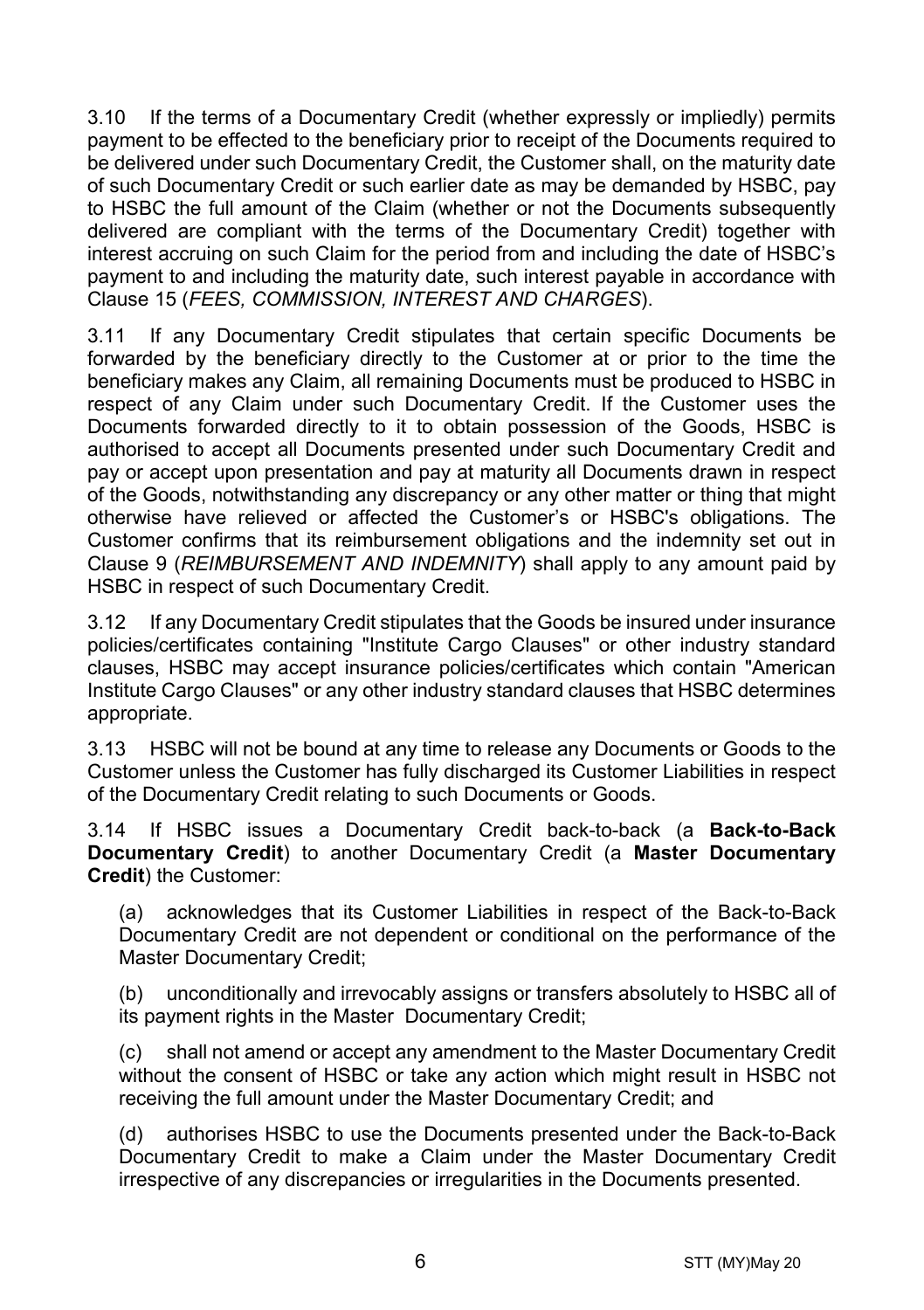3.15 HSBC is not obliged to notify the Customer of any incompatibility between the terms of a Back-to-Back Documentary Credit and the relevant Master Documentary Credit.

# **Exports**

3.16 If HSBC confirms a Documentary Credit or SBLC (whether on a disclosed or undisclosed basis) and payment in full or part is not received by HSBC from the relevant issuing bank, the Customer is only required to reimburse HSBC for amounts not received if the non-payment was due to a Recourse Event. Such reimbursement by the Customer is payable immediately upon HSBC's demand together with any interest payable in accordance with Clause [15](#page-16-0) (*[FEES, COMMISSION, INTEREST](#page-16-0)  [AND CHARGES](#page-16-0)*) and the Customer shall reimburse HSBC for any loss or damage suffered by HSBC as a result of the non-payment.

3.17 HSBC will not be bound by a confirmation (whether on a disclosed or undisclosed basis) and will not be obliged to negotiate a Documentary Credit or SBLC if it is amended without HSBC's consent, the Documents presented do not fully comply with the terms of the Documentary Credit or SBLC, the original Documentary Credit or SBLC is different from the copy of the Documentary Credit or SBLC upon which HSBC based its confirmation, the Customer does not comply with any of its obligations under this Clause [3,](#page-3-0) or if payment in full or part is not received by HSBC (or cannot be accepted by HSBC) from the relevant issuing bank as a result of a Recourse Event.

3.18 If HSBC confirms a Documentary Credit or SBLC on an undisclosed basis, the Customer shall not make a presentation in respect of the Documentary Credit or SBLC to any person other than HSBC and shall promptly provide to HSBC the original Documentary Credit or SBLC, any operative documents and any amendments issued by the relevant issuing bank.

3.19 If HSBC confirms a Documentary Credit or SBLC (whether on a disclosed or undisclosed basis), the Customer:

(a) unconditionally and irrevocably assigns or transfers absolutely to HSBC all of its payment rights in such Documentary Credit or SBLC; and

(b) shall not take any action which might result in HSBC not receiving the full amount under the Documentary Credit or SBLC.

## <span id="page-6-0"></span>**4. INSTRUMENTS**

4.1 The terms in this Clause [4](#page-6-0) apply to any SBLC, demand guarantee (including an avalisation, co-acceptance or acceptance of a Document), bond, counter-guarantee, counter-SBLC, or similar independent payment obligation (including any extension, renewal or amendment of the same)(each an **Instrument**) issued, confirmed or provided by HSBC.

4.2 The Customer:

(a) undertakes to examine the customer copy of each Instrument issued or entered into by HSBC in order to check its consistency with the relevant Application; and

(b) agrees to give immediate notice to HSBC of any objection to its contents.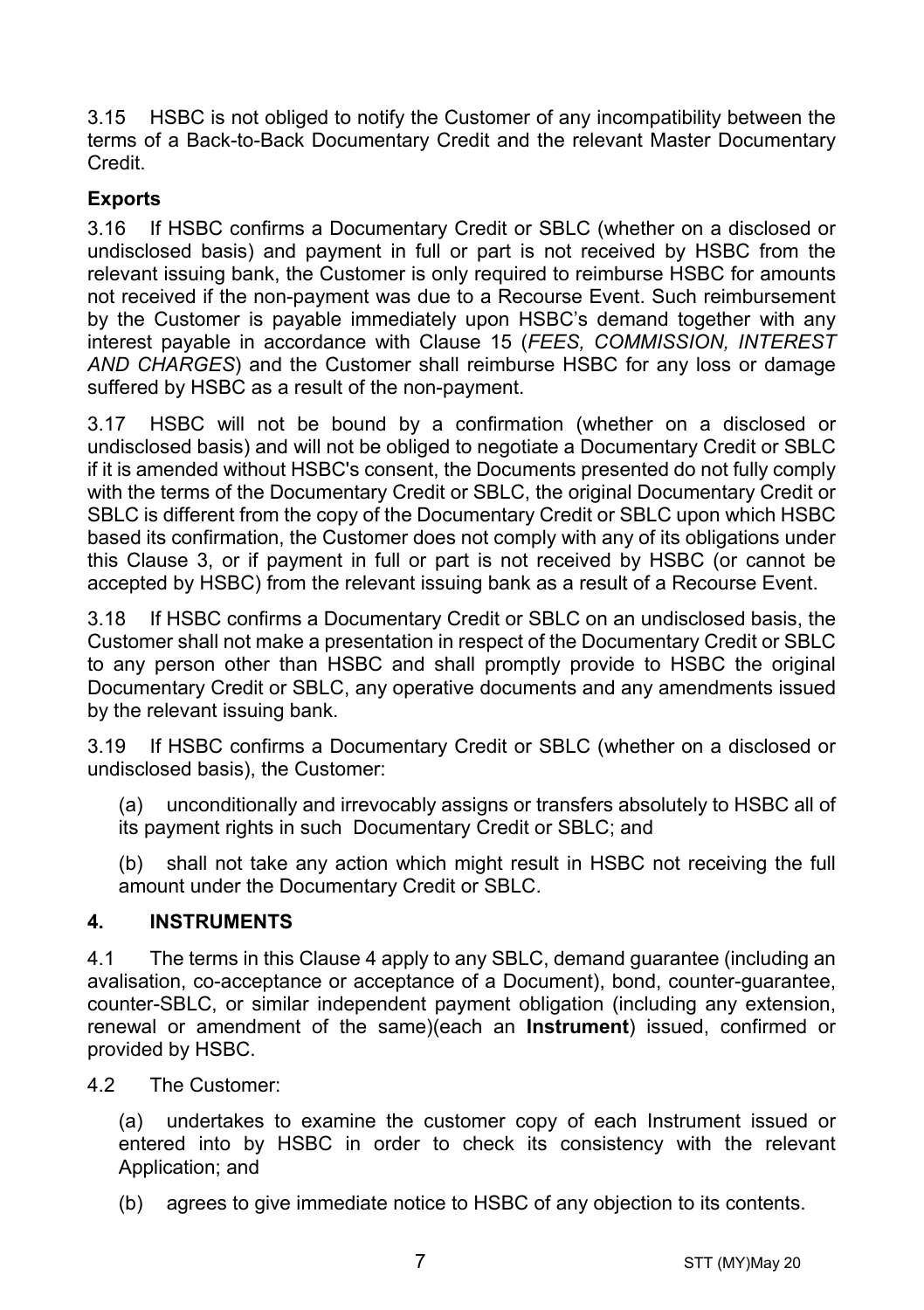4.3 HSBC is authorised to accept, pay or honour any Claim made under any Instrument which appears on its face to comply with its terms, without reference to or further authority from the Customer or any other party, and without enquiring whether any such Claim on HSBC has been properly made, notwithstanding that the validity of any such Claim, or the amount of it, may be in dispute. The Customer accepts any such Claim as conclusive evidence that HSBC was liable to pay or comply with it, and any payment made, or any steps taken by HSBC in good faith under or in connection with it, shall be binding upon the Customer.

4.4 The presentation of any documents under an Instrument shall be deemed to be in compliance with the terms of the Instrument if HSBC determines that they appear on their face to be in order and, taken as a whole, conform with the requirements of the Instrument. The Customer waives all claims against HSBC for any delay that may result in examining such documents or any failure to identify any discrepancies that may exist.

4.5 Notwithstanding any contrary instruction from the Customer, HSBC is entitled to reject any Claim which HSBC determines does not comply with the terms of the relevant Instrument. HSBC is not obliged to notify the Customer or to seek the Customer's waiver of any discrepancy before refusing the Claim. Where HSBC does seek a waiver in respect of any discrepancy, the taking of such action does not oblige HSBC to seek a waiver of discrepancy at any other time.

4.6 If HSBC notifies the Customer of a discrepancy with respect to a Claim and the Customer requests HSBC and/or its correspondent bank or its agent to:

- (a) effect payment under the Instrument, notwithstanding the discrepancy; or
- (b) countersign or issue any guarantee or indemnity covering the discrepancy,

the Customer confirms that its reimbursement obligations and the indemnity set out in Clause [9](#page-13-0) (*[REIMBURSEMENT AND INDEMNITY](#page-13-0)*) shall apply to such Claim and/or any such guarantee or indemnity.

4.7 HSBC may at any time amend or insert additional terms and conditions into an Instrument as HSBC may consider appropriate, provided that any such amendment or additional terms and conditions shall not increase the Customer Liabilities in relation to such Instrument. HSBC may, subject to the beneficiary's consent, cancel the whole or any unused balance of an Instrument.

4.8 Notwithstanding any instruction in an Application, HSBC may restrict the availability of any SBLC, or any advising or confirming, to its own offices or to any correspondent bank or agent of its choice and, in such case, HSBC may refuse to honour, or make payment for, any Document drawn or purporting to be drawn on any office, bank or other person other than such office, correspondent bank or agent.

4.9 If the terms of an SBLC (whether expressly or impliedly) permits payment to be effected to the beneficiary prior to receipt of the documents required to be delivered under such SBLC, the Customer shall, on the maturity date of such SBLC or such earlier date as may be demanded by HSBC, pay to HSBC the full amount of the Claim (whether or not the documents subsequently delivered are compliant with the terms of the SBLC) together with interest accruing on such Claim for the period from and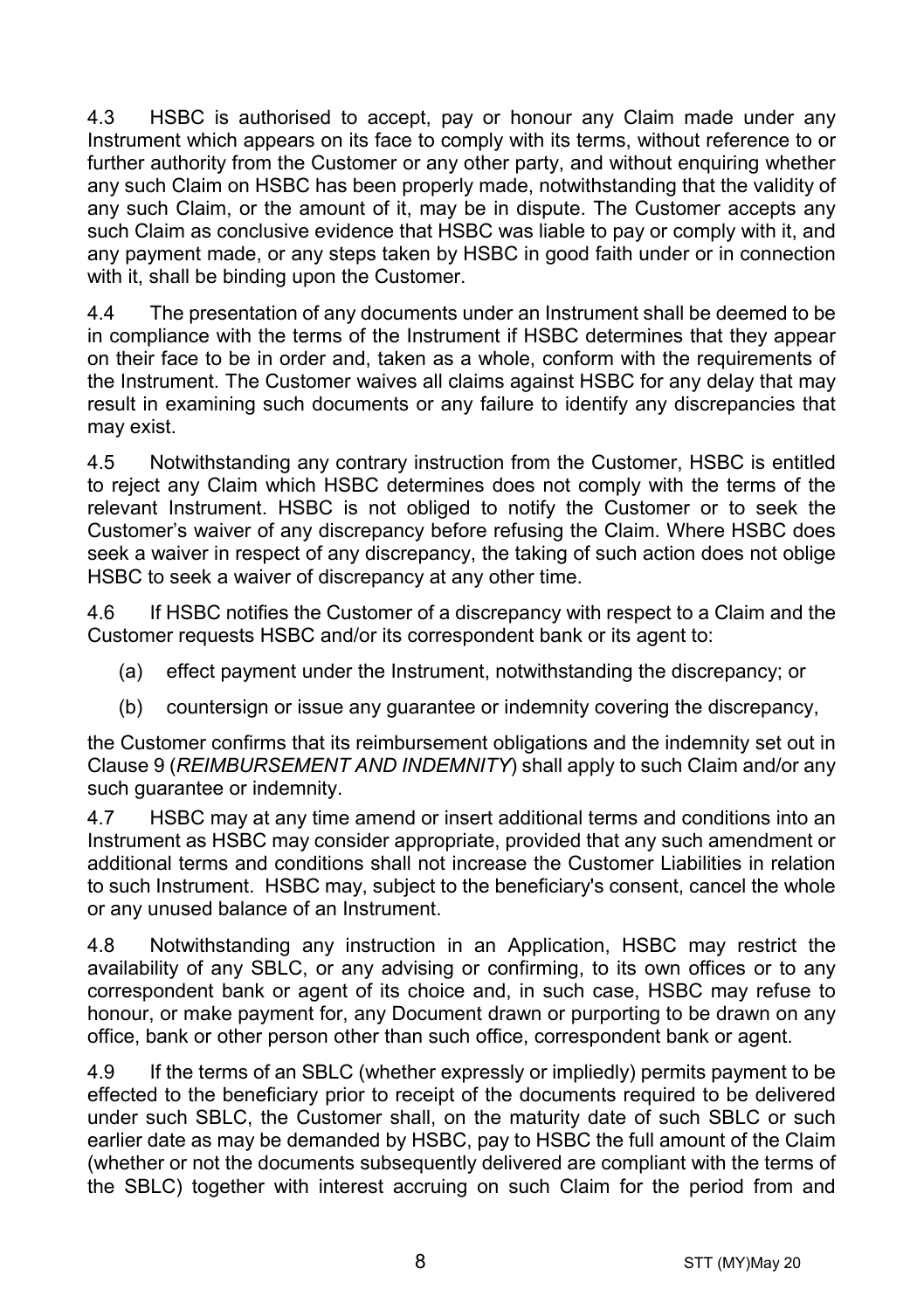including the date of HSBC's payment to and including the maturity date, such interest payable in accordance with Clause [15](#page-16-0) (*[FEES, COMMISSION, INTEREST AND](#page-16-0)  [CHARGES](#page-16-0)*).

4.10 Notwithstanding the foregoing, if the Customer has requested HSBC to issue or arrange for the issuance of an Instrument by a correspondent bank for which a counter-guarantee or counter-SBLC must be issued by HSBC, HSBC may include such terms in the counter-guarantee or counter-SBLC that HSBC considers are required to support the issuance of such Instrument. Without limitation, the validity period and Claim period (if applicable) of the counter-guarantee or counter-SBLC shall be longer than the validity period and Claim period (if applicable) of the Instrument and other terms may be added to reflect the laws under which the Instrument is governed.

4.11 If any Instrument contemplates renewal or extension and the Customer does not advise HSBC at least 5 Business Days prior to the time required for HSBC to provide notice of cancellation as required by the Instrument, HSBC may renew or extend for an additional year or such other term as HSBC may so select. HSBC shall however be under no obligation to issue, extend or renew any Instrument and may at any time:

(a) cancel or revoke any Instrument without prior notice to or authorisation from the Customer if such Instrument or the beneficiary of such Instrument permits cancellation or revocation; or

(b) pay any Instrument without prior notice to or authorisation from the Customer if the Instrument or any relevant law permits or requires payment to be made if such Instrument is cancelled, withdrawn, not extended or not renewed.

4.12 Any cancellation, payment or revocation by HSBC of any Instrument at any time shall be without prejudice to the rights and obligations of HSBC and the Customer under these Terms.

4.13 Unless an Instrument expressly provides that the original Instrument must be presented to HSBC to support a Claim, HSBC may pay and/or comply with any Claim, whether or not the original of the Instrument is presented to HSBC.

4.14 Notwithstanding that the Customer may claim that an Instrument has been reduced, cancelled or terminated, HSBC may determine that, due to the governing law of the Instrument, it is has not been reduced, cancelled or terminated, or HSBC may determine that it is necessary to obtain or require the relevant beneficiary's confirmation of the reduction, release or discharge of HSBC's and/or any correspondent bank's liabilities under such Instrument. Subject to such determination, or until such confirmation is received by HSBC, such Instrument shall not be treated or deemed as reduced, cancelled or terminated.

## <span id="page-8-0"></span>**5. COLLECTIONS**

5.1 The terms in this Claus[e 5](#page-8-0) apply to any Collection transaction.

5.2 If HSBC is requested by the Customer to handle a Collection as the remitting bank, HSBC shall be under no obligation to make any payment to the Customer in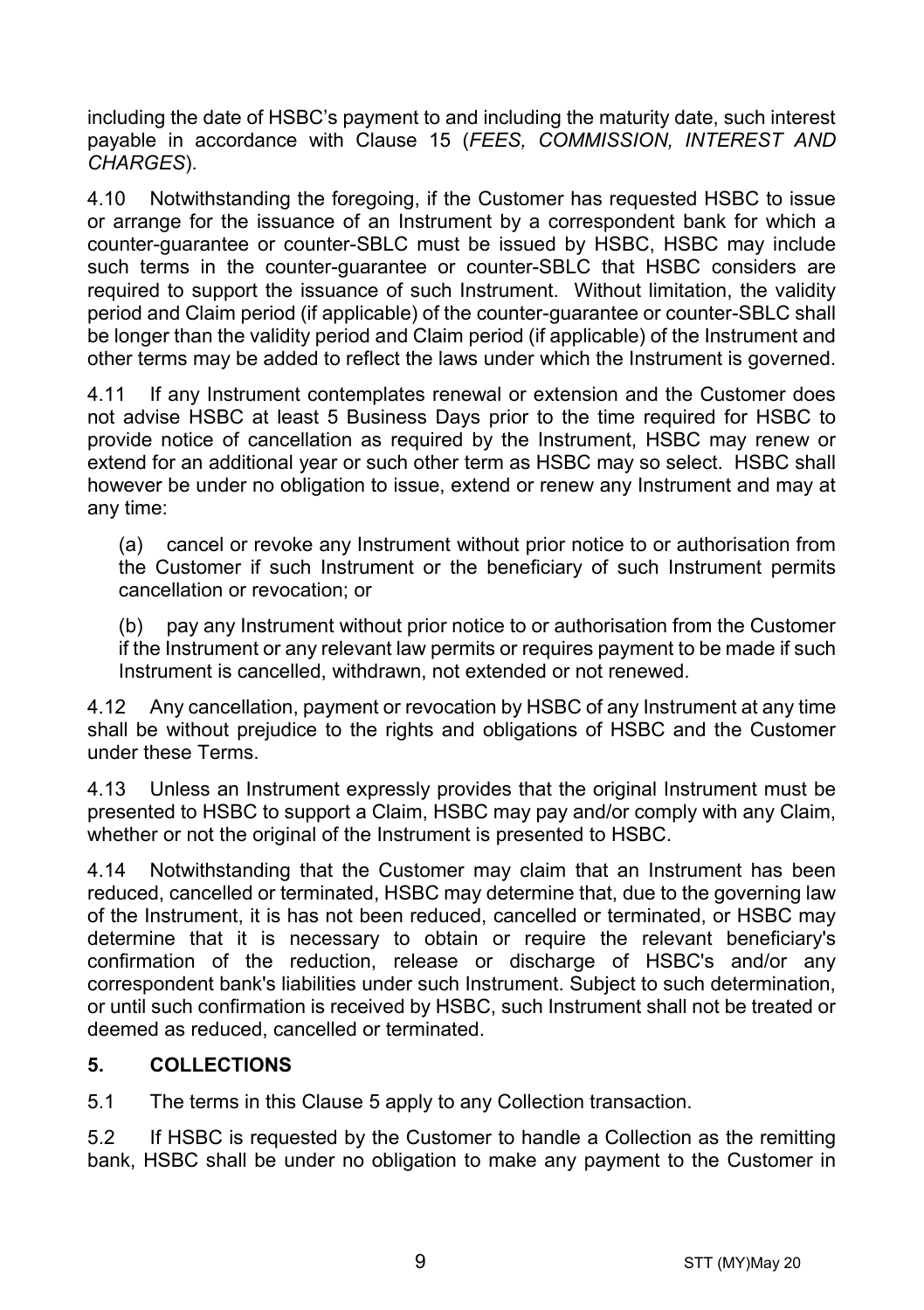respect of the Collection until HSBC has received full payment from the collecting or presenting bank.

5.3 HSBC is not obliged to check the Documents before sending them to the collecting or presenting bank.

5.4 HSBC is not obliged to check the Documents that it receives from a remitting bank.

## <span id="page-9-0"></span>**6. FINANCE**

6.1 The terms in this Clause [6](#page-9-0) apply where HSBC Finances any Document or Documentary Credit.

6.2 Upon HSBC Financing a Document or Documentary Credit, the Customer unconditionally and irrevocably:

(a) transfers ownership of the Document or Documentary Credit to HSBC and undertakes to endorse the relevant Document in favour of HSBC (if not already endorsed in favour of HSBC as a condition to such Finance) and deliver the original endorsed Document to HSBC;

(b) assigns or transfers absolutely to HSBC all of its rights to receive the proceeds of such Documentary Credit or Document; and

(c) assigns or transfers absolutely to HSBC all of its rights, title and interest in the associated underlying receivable (and related rights and proceeds) (if any) arising from the underlying Trade Transaction,

and where the amount of the Finance was calculated by applying an advance rate to the face value of the Document or Documentary Credit, upon receipt by HSBC of any proceeds of that Document or Documentary Credit in excess of the amount of the Finance, HSBC shall pay those proceeds to the Customer (after deducting any outstanding Customer Liabilities).

6.3 If HSBC has Financed a Document or Documentary Credit and payment in full or part is not received by HSBC for any reason (or cannot, for any reason whatsoever, be accepted by HSBC) from the relevant issuing bank, confirming bank, collecting bank, presenting bank, drawee or obligor (as applicable), then unless otherwise agreed in writing by HSBC:

- (a) such Trade Service is provided with full recourse against the Customer; and
- (b) the Customer is required to reimburse HSBC for amounts not received.

Such reimbursement is payable immediately upon HSBC's demand together with any interest payable in accordance with Clause [15](#page-16-0) (*[FEES, COMMISSION, INTEREST](#page-16-0)  [AND CHARGES](#page-16-0)*) and the Customer shall reimburse HSBC for any loss or damage suffered by HSBC as a result of the non-payment.

6.4 If HSBC has agreed to Finance a Document or Documentary Credit on a nonrecourse basis and payment in full or part is not received by HSBC (or cannot be accepted by HSBC) from the relevant issuing bank, confirming bank, collecting bank, presenting bank, drawee or obligor (as applicable), the Customer is only required to reimburse HSBC for amounts not received if the non-payment was due to a Recourse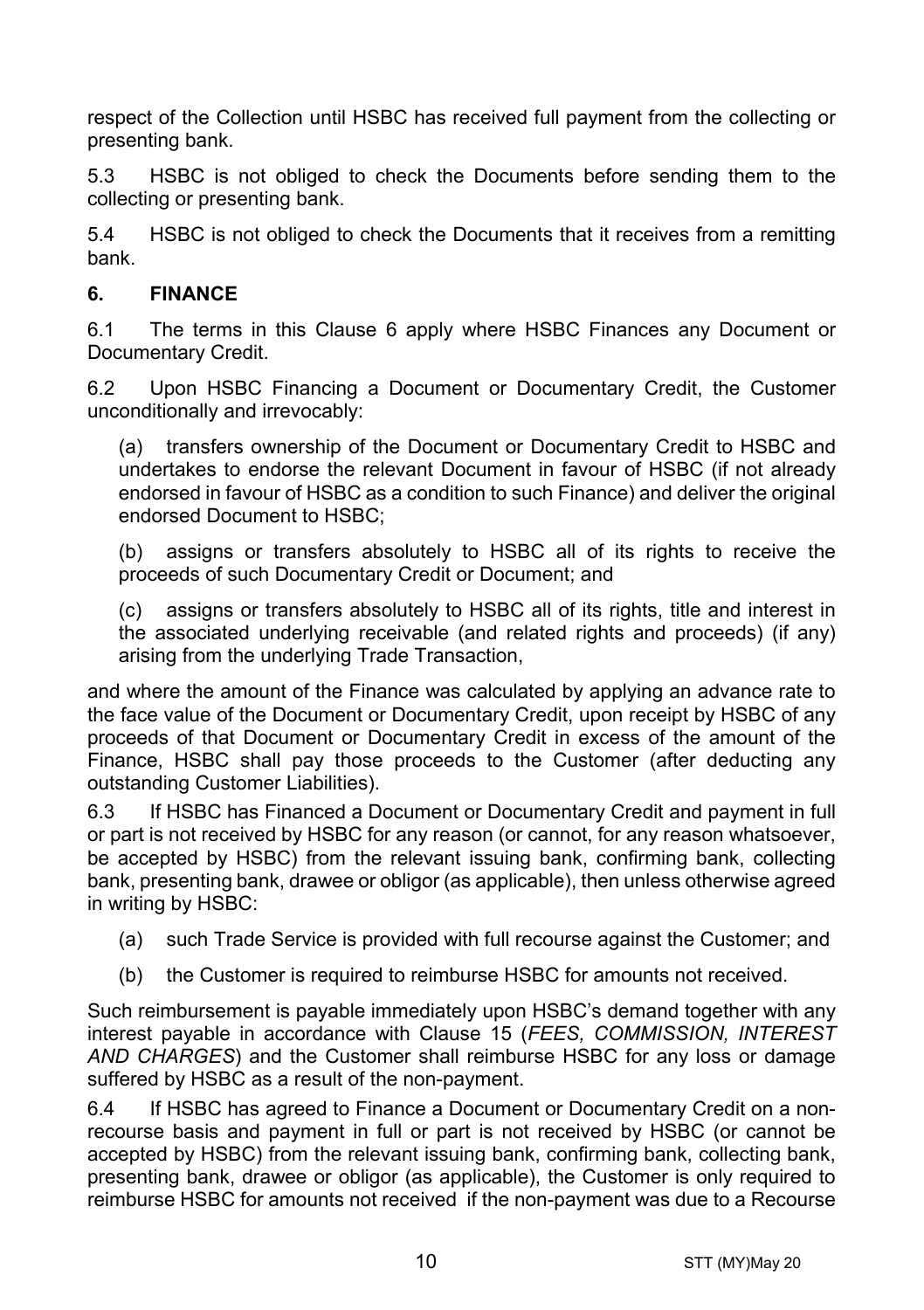Event. Such reimbursement is payable immediately upon HSBC's demand together with any interest payable in accordance with Clause [15](#page-16-0) (*[FEES, COMMISSION,](#page-16-0)  [INTEREST AND CHARGES](#page-16-0)*) and the Customer shall reimburse HSBC for any loss or damage suffered by HSBC as a result of the non-payment.

6.5 Where HSBC has Financed a Document or Documentary Credit, HSBC may at its discretion:

(a) take conditional acceptances and/or acceptances for honour and/or to extend the due date for payment in relation to any such Document or Documentary Credit;

(b) accept payment from any drawee or acceptor before maturity under rebate or discount;

(c) accept part payment before maturity and deliver a proportionate part of the Goods to any drawee or acceptor of such Document or Documentary Credit or the consignee of the related Goods;

(d) at the request of any drawee, delay presentation of such Document or Documentary Credit for payment or acceptance without affecting the liability of the Customer to HSBC in respect of such Document or Documentary Credit;

(e) give an indemnity against any loss arising from any discrepancies in order to obtain acceptance or payment of a Document and the Customer confirms that its reimbursement obligations and the indemnity set out in Clause [9](#page-13-0) (*[REIMBURSEMENT AND INDEMNITY](#page-13-0)*) shall apply to any such indemnity; and

(f) institute proceedings and take steps for the recovery from the acceptors or endorsers of any such Document or Documentary Credit of any amount due in respect of such Document or Documentary Credit, despite HSBC having debited the bank account of the Customer with the amount of such Document or Documentary Credit.

## <span id="page-10-0"></span>**7. TRADE FINANCE LOANS**

7.1 The terms in this Clause [7](#page-10-0) apply to any Trade Finance Loans which HSBC may provide to the Customer from time to time.

7.2 Subject to the terms of any applicable Facility Agreement which may apply, any Trade Finance Loan which HSBC provides to the Customer shall be on an uncommitted basis and HSBC may terminate or cancel such Trade Finance Loan at any time without providing reasons to the Customer.

7.3 Interest shall accrue on the Trade Finance Loan and shall be payable in accordance with Clause [15](#page-16-0) (*[FEES, COMMISSION, INTEREST AND CHARGES](#page-16-0)*).

7.4 The Customer shall repay each Trade Finance Loan together with accrued interest and any outstanding fees, commissions, charges and expenses incurred by HSBC on demand unless HSBC agrees otherwise in writing. In any event the Customer shall repay a Trade Finance Loan no later than:

(a) its maturity date;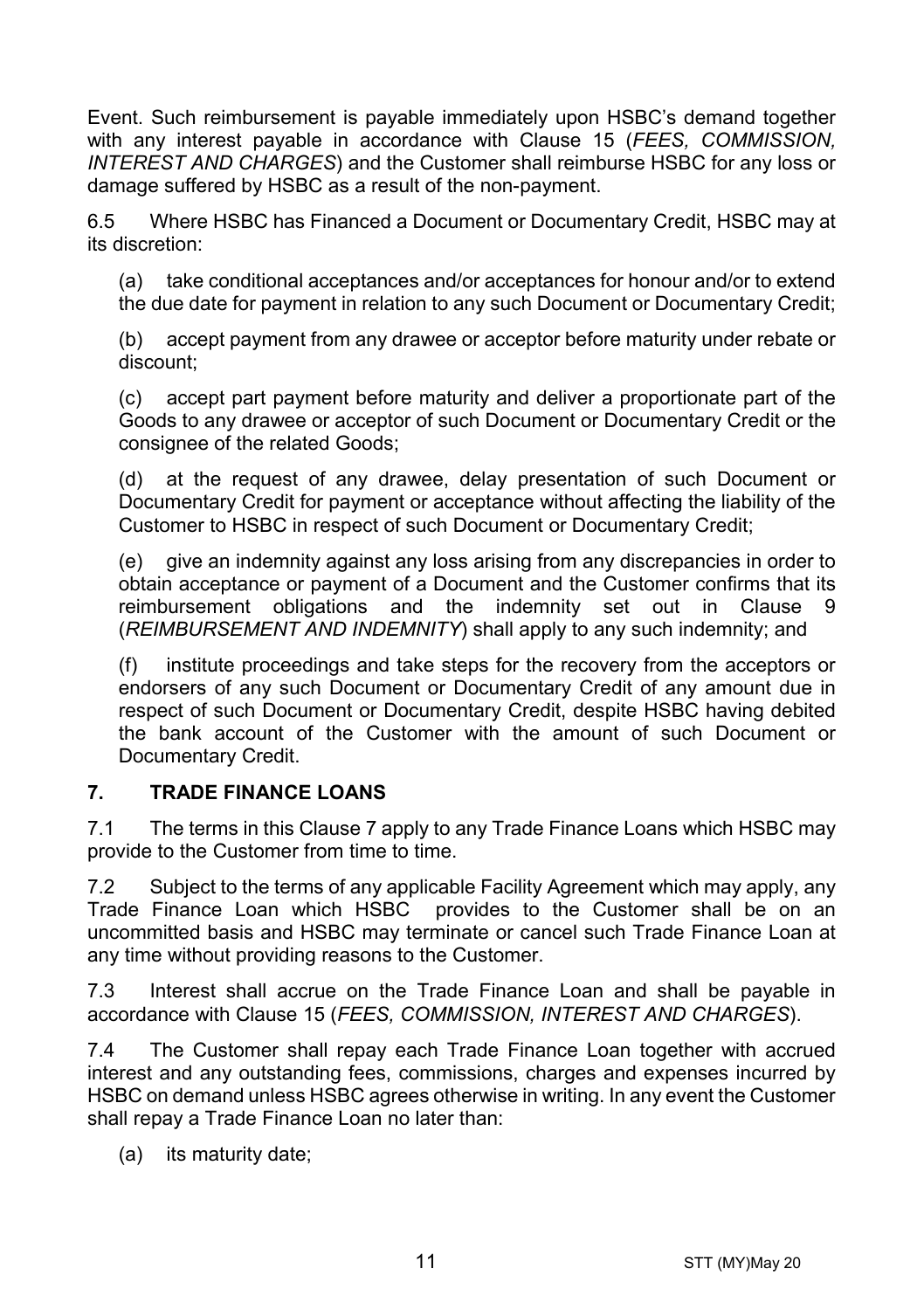(b) if it is for financing goods or services, the date on which the Customer receives the proceeds of sale of those goods or services (in full or part); and/or

(c) if it is for the financing of a debt owed to the Customer, the date on which the Customer receives payment of the debt (in full or part),

and, upon the request of HSBC, the Customer will arrange for all monies payable to the Customer under or in connection with the relevant Trade Transaction to be paid directly to a bank account as specified by HSBC to be used towards the repayment of that Trade Finance Loan and any other outstanding Customer Liabilities.

7.5 If a Trade Finance Loan is due for repayment on a day when the Customer is entitled to make a drawing under another Trade Finance Loan, HSBC may require:

(a) the amount of the Trade Finance Loan that is to be repaid to be deducted from the amount of the drawing to be made; and

(b) only the difference in amounts (if any) to be paid to the Customer.

7.6 Where the Customer requests a Trade Finance Loan and it is to be backed by a Documentary Credit or a confirmed purchase order, pro-forma invoice or such other supporting document specified in the Application, the Customer shall, at or before the time when the Customer submits the Application for that Trade Finance Loan, lodge with HSBC the original Documentary Credit (including all amendments (if any)) or a copy of the confirmed purchase order, pro-forma invoice or other such supporting document referred to in the Application (as applicable), in each case in the format required by HSBC (the **Supporting Document**).

7.7 Where HSBC provides to the Customer a Trade Finance Loan backed by a Supporting Document, the Customer shall:

(a) only use the proceeds of that Trade Finance Loan for the purpose of purchasing, producing, processing, manufacturing, storing, insuring and/or preparing for the sale or shipment of the Goods referred to in the Supporting Document;

(b) not accept any amendment to or cancellation of the Supporting Document without HSBC's prior written consent;

(c) promptly notify HSBC if the value of the relevant Goods or the proceeds due under the Supporting Document at any time falls below the amount of the Trade Finance Loan;

(d) promptly notify HSBC if the relevant Goods are not shipped in accordance with the terms of the Supporting Document;

(e) where the Supporting Document is a Documentary Credit, present all Documents to HSBC in strict compliance with the terms and conditions of the Documentary Credit before the expiry of the time limit(s) prescribed in the Documentary Credit; and

(f) where the Supporting Document is not a Documentary Credit, promptly following shipment of the relevant Goods, provide HSBC with the invoice and other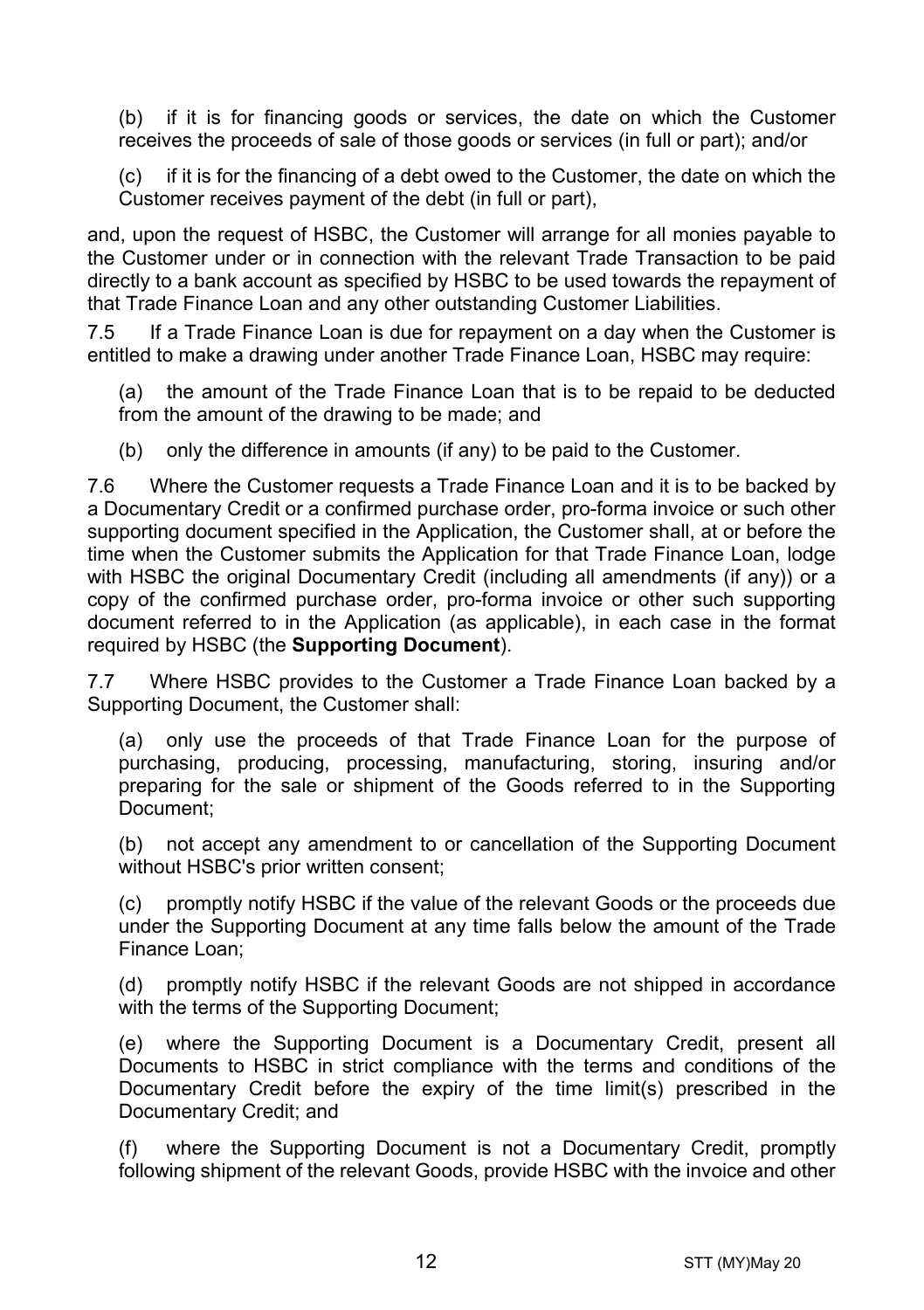documents evidencing that the relevant Goods have been supplied to the relevant buyer in accordance with the terms and conditions of the relevant sales contract.

7.8 Where HSBC provides to the Customer a Trade Finance Loan backed by a Documentary Credit and HSBC presents the required Documents to the issuing bank for payment or approval and/or HSBC Finances that Documentary Credit or any Document presented under that Documentary Credit, HSBC is authorised to apply the proceeds of the Documentary Credit or the amount of the Finance towards the repayment of that Trade Finance Loan and any other outstanding Customer Liabilities (including accrued interest).

#### <span id="page-12-0"></span>**8. APPLICATIONS FOR RELEASE OF GOODS, SHIPPING GUARANTEES AND LETTERS OF INDEMNITY**

8.1 The terms in this Clause [8](#page-12-0) apply to any Application for the release of Goods, shipping quarantee or letter of indemnity.

8.2 If the Customer requests HSBC to sign or countersign any letter of indemnity or shipping guarantee or (as the case may be) sign, endorse or release any air waybill, bill of lading, parcel post receipt or delivery order (collectively, the **Transport Documents**) to facilitate the release of Goods:

(a) HSBC is authorised (but not obliged):

(i) to honour any Claim (including the acceptance of any Document presented) made under any Documentary Credit, Collection or Document relating to any released Goods and to pay the invoiced amount of the Goods or the value of the Goods (whichever is higher) without examining any of the presented Documents and whether or not aware of any discrepancies; and

(ii) to utilise any Transport Documents in HSBC's possession for the redemption of any letter of indemnity or shipping guarantee; and

(b) the Customer shall promptly accept any Document presented for the payment of the relevant Goods (whether discrepant or not) and shall indemnify HSBC and each other Indemnified Party in accordance with Clause [9.2](#page-13-1) (*[REIMBURSEMENT](#page-13-0)  [AND INDEMNITY](#page-13-0)*).

8.3 Goods and/or Documents are released to the Customer for the purpose of taking delivery of and selling the Goods.

8.4 HSBC may compromise, settle, pay or resist any Claim arising from or in connection with the issuance of any letter of indemnity or shipping guarantee or HSBC signing, endorsing or releasing any Transport Document in such manner as HSBC determines appropriate, without releasing the Customer's obligation and liability to reimburse and indemnify HSBC hereunder.

8.5 The Customer shall redeem and deliver each letter of indemnity or shipping guarantee (if any) to HSBC for cancellation immediately upon receipt of the relevant original Transport Documents.

8.6 The Customer agrees that its Customer Liabilities in respect of a letter of indemnity or shipping guarantee shall continue and shall not be reduced until such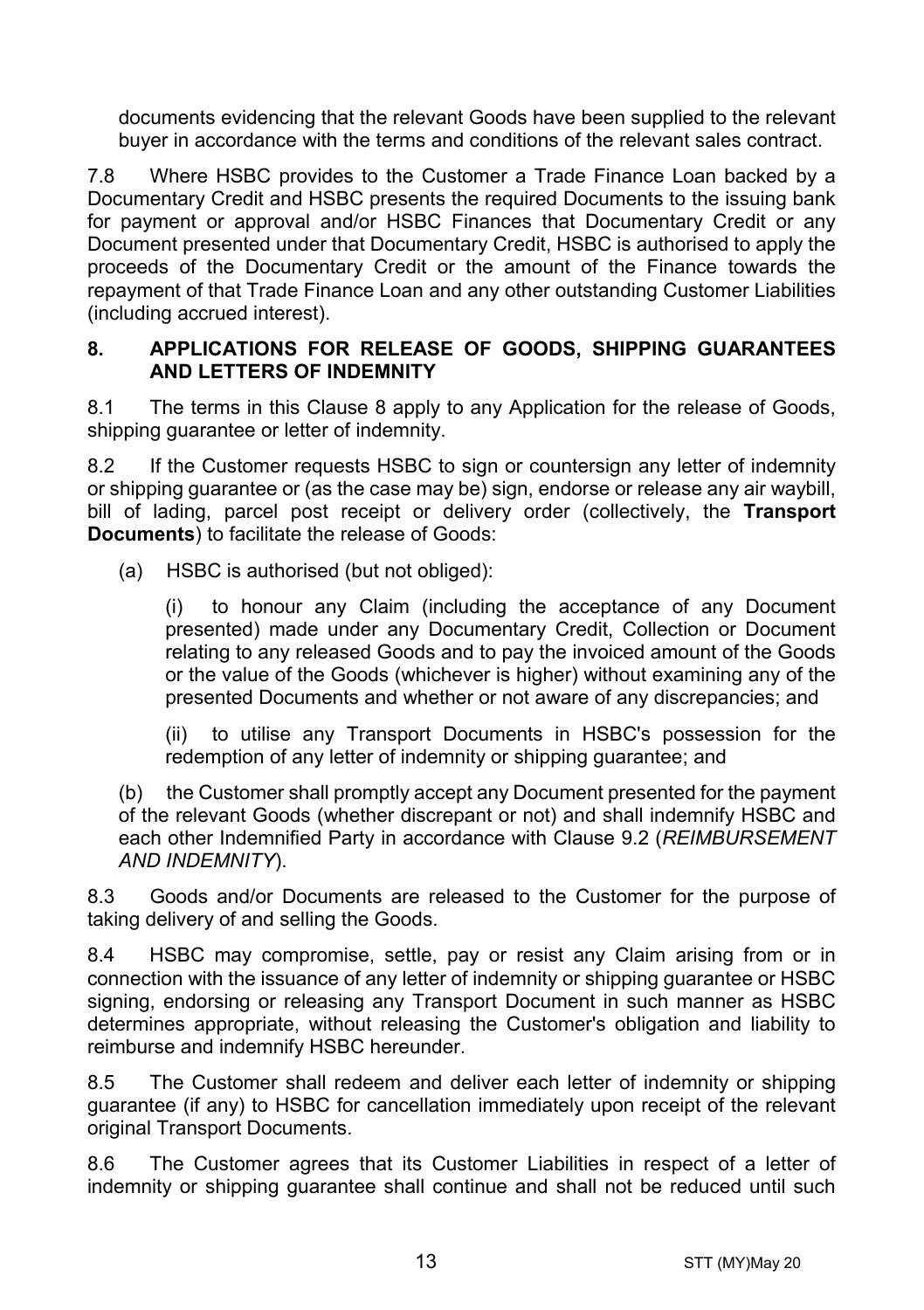letter of indemnity or shipping guarantee has been returned to HSBC and HSBC has been released from all its liabilities under such letter of indemnity or shipping guarantee.

# **SECTION 2 – REIMBURSEMENT, INDEMNITY AND OTHER RIGHTS**

# <span id="page-13-0"></span>**9. REIMBURSEMENT AND INDEMNITY**

9.1 The Customer shall upon demand reimburse or pay to HSBC all sums paid (in whatever manner) or due to be paid by HSBC to any person in respect of any Trade Service and shall upon demand pay to HSBC all sums owing at any time by the Customer to HSBC including any principal, interest, commissions, fees, Increased Costs, taxes, customs duties and charges in respect of such Trade Services and any costs and expenses incurred by HSBC in connection with providing such Trade **Services** 

<span id="page-13-1"></span>9.2 The Customer shall indemnify HSBC, each HSBC Group member, and their officers, employees and delegates (each, an **Indemnified Party**) on demand against all direct, indirect and consequential liabilities and losses, payments, damages, demands, claims, expenses and costs (including legal fees and fees, claims, demands and liabilities from a beneficiary or any other person on a full indemnity basis), proceedings, actions and other consequences (collectively, the **Losses**) which any Indemnified Party may suffer, sustain or incur under or in connection with any Trade Service and the enforcement of its rights under these Terms (except where any such Loss is caused by the Indemnified Party's fraud, gross negligence or wilful misconduct). The Customer shall on demand pay to the Indemnified Party the full amount of the Losses.

9.3 The Customer shall, upon request by any Indemnified Party, forthwith appear and defend at the Customer's own cost and expense any action which may be brought against such Indemnified Party in connection with any Trade Service and to provide such assistance as such Indemnified Party may reasonably require.

9.4 HSBC may, at any time and without notice, debit from any bank account which the Customer holds with any HSBC Group member, or deduct from any proceeds held or received by HSBC which are due to the Customer, any Customer Liabilities outstanding at that time (even if such debit or deduction would cause the relevant bank account to become overdrawn).

9.5 The indemnities contained in these Terms shall not be in any way discharged or diminished, nor shall the liability of the Customer be affected by reason of HSBC or any person from time to time, varying, realising or releasing any of the same, or granting any time, indulgence or concession or compounding with any person, or concurring in accepting or varying any compromise, arrangement or settlement, or omitting to claim or enforce payment, or determining, varying, reducing or extending the terms of any Trade Service, or by anything done or omitted which, but for this provision, might operate to discharge or otherwise exonerate the Customer.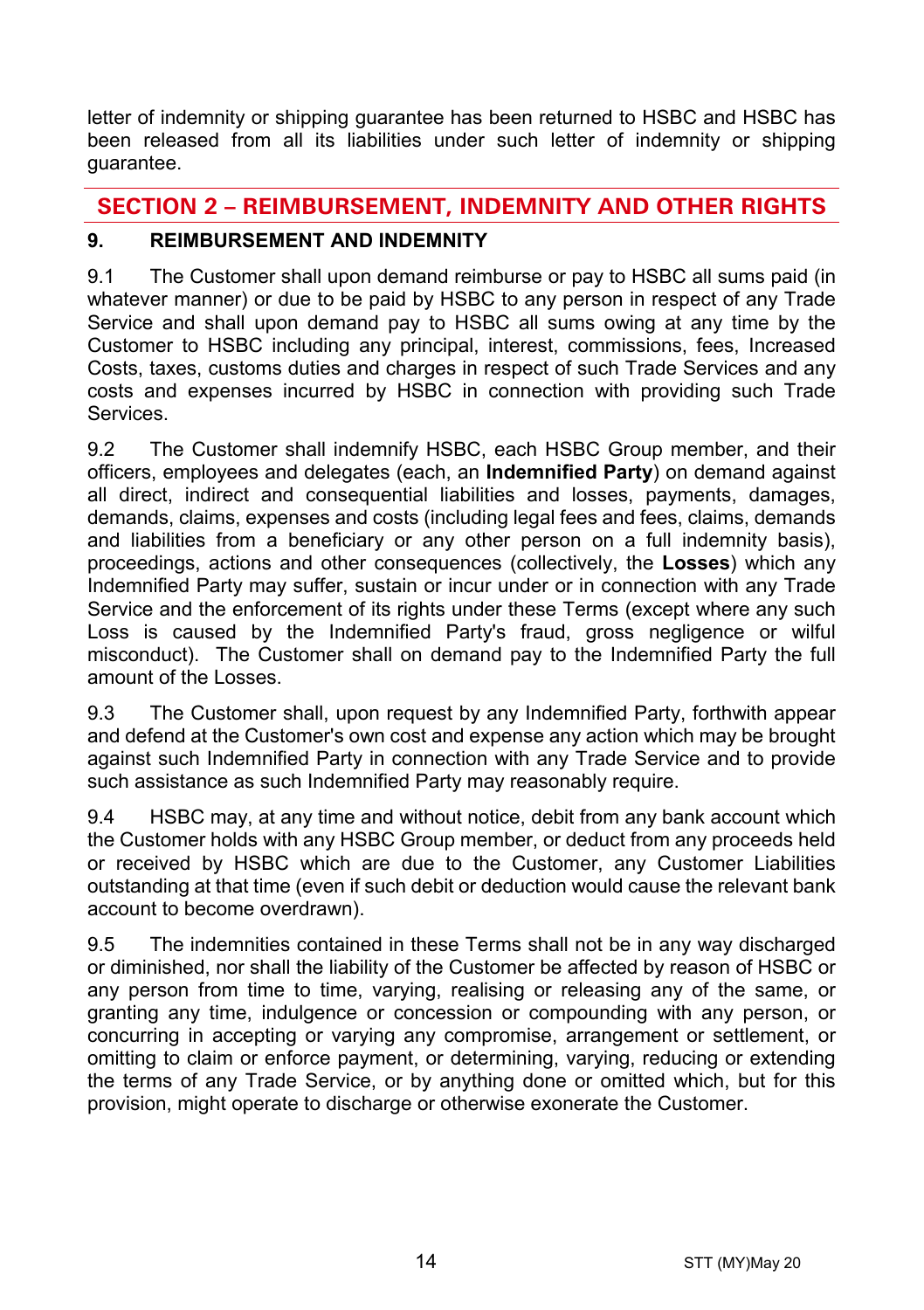# <span id="page-14-1"></span>**10. CASH COLLATERAL**

10.1 The Customer shall upon demand pay to such bank account as HSBC may direct cash cover in an amount sufficient to cover the Customer Liabilities or such lesser amount if agreed by HSBC (such amount paid, being **Cash Collateral**).

10.2 If required by HSBC, the Customer will grant to HSBC, in form and substance satisfactory to HSBC, a security interest which is customary in the Governing Jurisdiction in respect of the bank account and such Cash Collateral, and the Customer shall undertake any filing, registration, recording or enrolment of such security interest for it to be perfected and enforceable against the Customer and shall pay any related fees.

10.3 HSBC may, at any time without notice or demand, apply (whether by way of set-off, transfer or otherwise) any or all Cash Collateral towards the payment of any Claim, the repayment of any Trade Finance Loan and/or the satisfaction of any or all other Customer Liabilities.

10.4 Unless HSBC otherwise agrees:

(a) Cash Collateral shall not constitute a debt owed by HSBC to the Customer or any other person and shall not be repayable or refundable (in whole or in part) by HSBC to the Customer or any other person, in each case, until and unless HSBC is satisfied that all the Customer Liabilities have been unconditionally and irrevocably paid and discharged in full; and

(b) no interest shall accrue on Cash Collateral.

10.5 The Customer shall not create or permit to subsist any mortgage, charge, pledge, lien or other security interest or encumbrance over the Cash Collateral, or any bank account in which such Cash Collateral is held (except for any security in favour of HSBC) or assign, transfer or otherwise deal with the same.

## <span id="page-14-0"></span>**11. PLEDGE**

11.1 The Customer will pay to HSBC on demand all Customer Liabilities.

11.2 The Customer hereby, to the extent permissible, pledges to HSBC as a continuing security for the Customer Liabilities all Documents and Goods which are at any time in actual or constructive possession or control of HSBC or held on trust for, or to the order of, HSBC whether for custody, collection, security, the making of a Claim or any other reason and whether or not in the ordinary course of banking business and whether in the Governing Jurisdiction or elsewhere.

11.3 To the extent required by HSBC, the Customer shall do all acts (including entering into such further documents) to create, evidence and give the full effect of a pledge over the Documents and Goods as security for the Customer Liabilities.

11.4 If, in the Governing Jurisdiction a pledge (or its equivalent) is required to be registered, filed or otherwise publicly recorded for it to be enforceable, upon request of HSBC the Customer shall take all reasonable action to so register, file and/or record such pledge (including making payment of any related fees).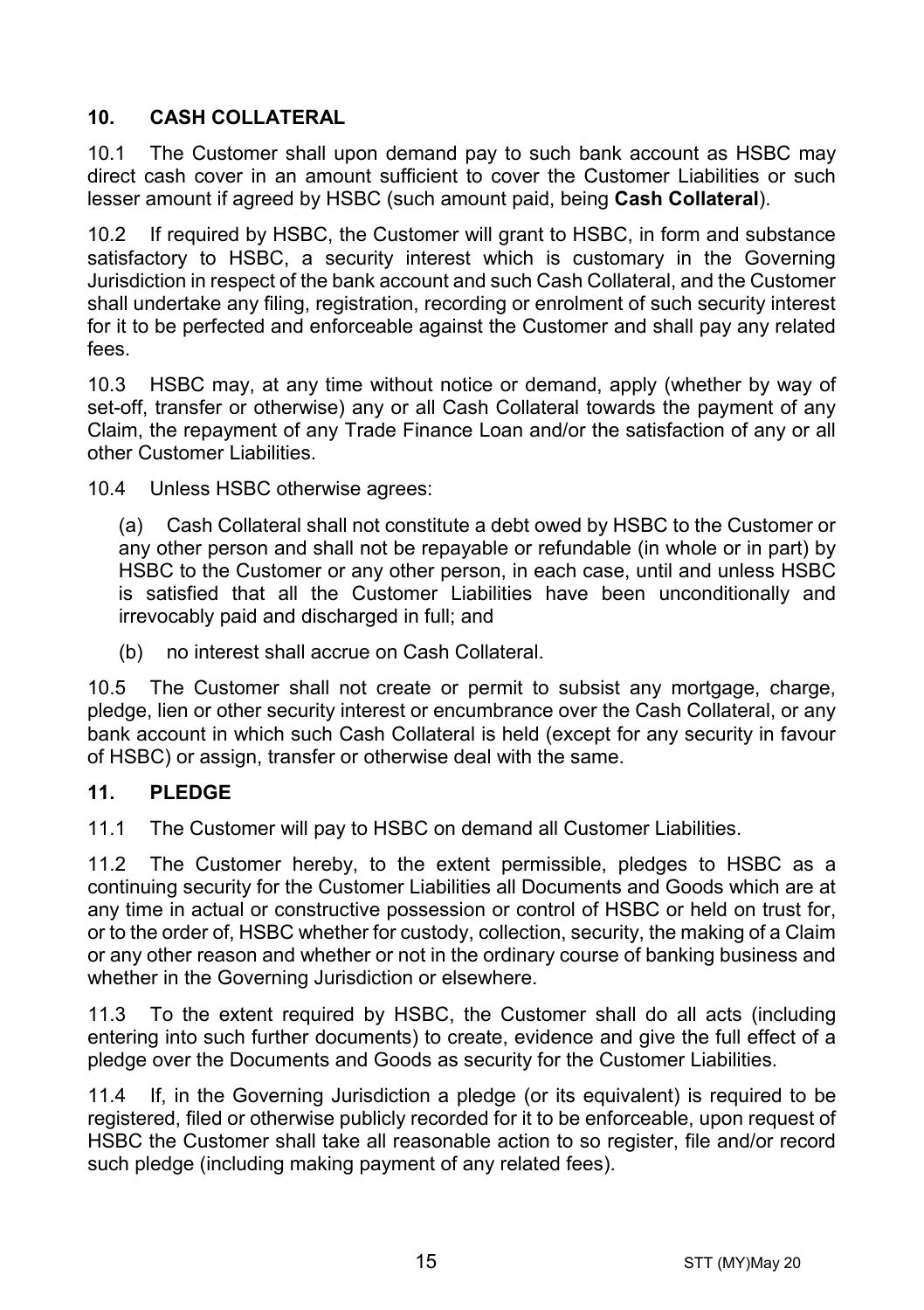11.5 Any restriction on the right of consolidating securities shall not apply to the pledge under this Clause [11.](#page-14-0)

11.6 The risk in any Documents and Goods pledged shall remain with the Customer and neither HSBC nor any other HSBC Group member shall be responsible for any loss or damage or depreciation in value of any Documents or Goods held by HSBC as security.

11.7 If:

(a) the Customer fails to pay any Customer Liabilities when due or demanded;

(b) the Customer does not comply with any other provision of these Terms;

(c) any representation made by the Customer under these Terms is or proves to have been incorrect when made or deemed to have been made;

(d) the Customer is unable or admits inability to pay its debts as they fall due or the Customer is or is deemed to be insolvent or bankrupt under the laws of its jurisdiction of establishment and/or incorporation (as applicable); or

(e) the Customer enters into or becomes subject to a reorganisation, a composition or other arrangement with one or more creditors, a winding-up, or any other form of bankruptcy or insolvency process or proceeding,

HSBC may enforce its pledge and may, without demand, notice, legal process or any other action with respect to the Customer or any other person, realise, sell, negotiate or otherwise dispose of all or some of the Documents and the Goods at any time and in any way which it deems expedient free from any restrictions and claims and HSBC shall not be liable for any loss arising out of such realisation, sale, negotiation or disposal.

11.8 All monies received, recovered or otherwise realised by HSBC following the enforcement of the pledge may be credited to a separate interest-bearing suspense account for so long as HSBC determines in order to preserve HSBC's rights towards discharge of the whole of the Customer Liabilities.

## **12. TRUST RECEIPTS**

12.1 Whilst any Customer Liabilities remain outstanding in respect of any Trade Service provided in relation to any Documents or Goods, if any such Documents or Goods are held by or released to the Customer or to its order, the Customer:

(a) will hold such Documents and Goods (and the proceeds of sale and/or any insurance) on trust for HSBC (or, if a trust is not recognised and enforceable, hold to the order of HSBC) exclusively for the purpose agreed between HSBC and the Customer from time to time in respect of the Trade Service being provided;

(b) will keep such sale and/or insurance proceeds, and store such Goods, separate from any other property of the Customer and capable of being identified;

(c) confirms that such Documents and Goods will continue to be subject to the pledge in Claus[e 11](#page-14-0) (*[PLEDGE](#page-14-0)*) but at the risk of the Customer;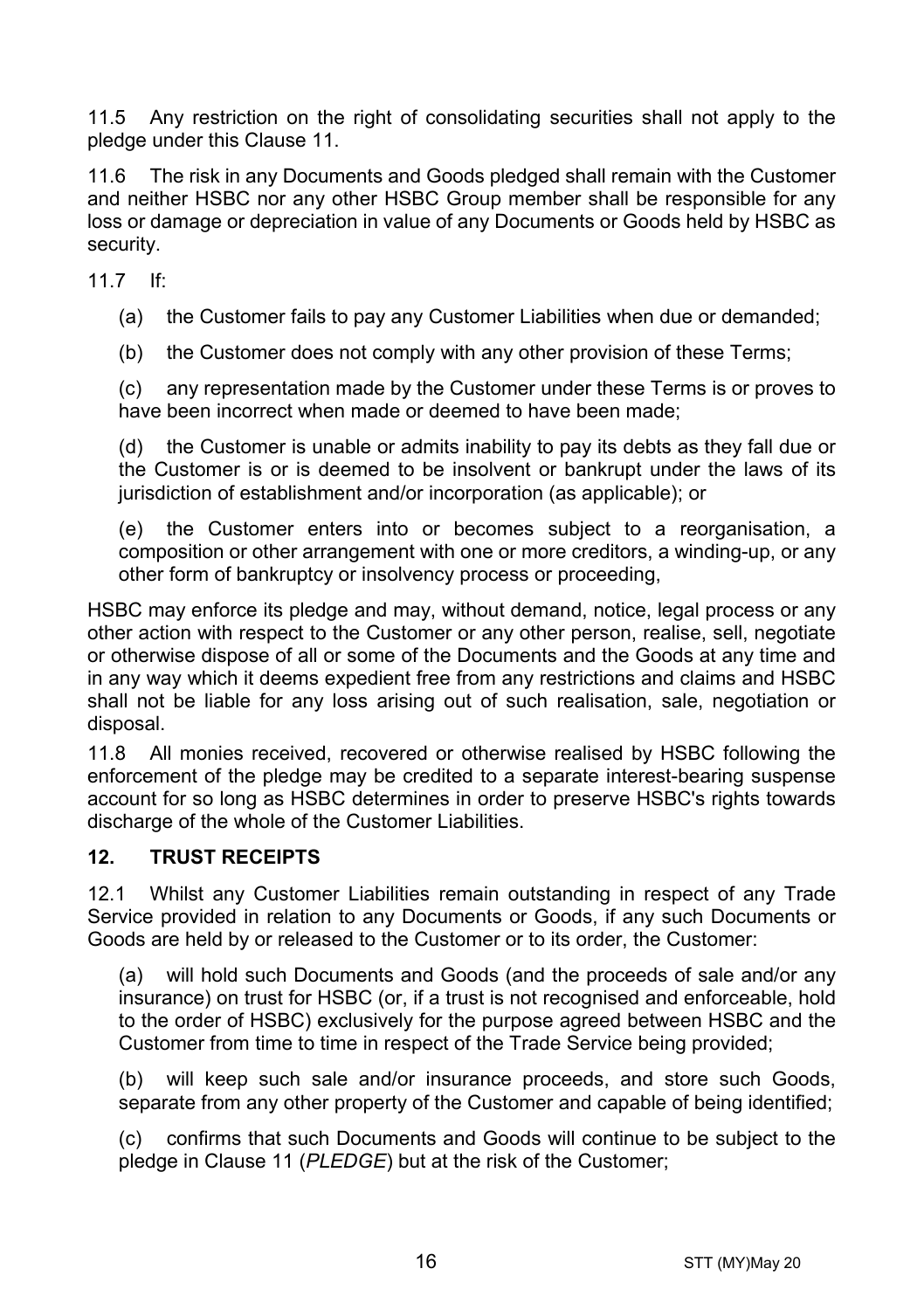(d) will, at the request of HSBC, execute and deliver to HSBC trust receipts in form and substance satisfactory to HSBC together with any other documentation HSBC may require:

(e) will comply promptly and fully with any instructions or request which HSBC may give to the Customer in relation to such Documents and Goods;

(f) will, upon receipt, promptly pay to HSBC the proceeds of sale and/or insurance of the Goods; and

(g) acknowledges that HSBC may at any time take possession and dispose of the Goods, Documents and/or sale and/or insurance proceeds of the Goods.

## **13. SET-OFF**

13.1 HSBC may, at any time and without notice, combine or consolidate all the bank accounts of the Customer held with HSBC and/or set-off any Customer Liabilities against any obligation owed by HSBC to the Customer (including in respect of any Cash Collateral, or proceeds received or held by HSBC), regardless of the place of payment, booking branch or currency of either obligation.

13.2 To effect any set-off HSBC may convert to a currency any amount which is in a different currency at the relevant Exchange Rate.

13.3 If any Customer Liabilities are unliquidated or unascertained, HSBC may apply or set off an amount estimated by it in good faith to be the amount of that liability.

## **14. SUPPLEMENTARY RIGHTS**

14.1 HSBC's rights under these Terms are to be in addition to and are not to be in any way prejudiced or affected by any one or more other indemnities, guarantees, securities or other obligations which HSBC may now or subsequently hold whether from the Customer or any other person.

14.2 HSBC may enforce its rights under these Terms or in respect of any other indemnities, guarantees, securities or other obligations which HSBC may now or subsequently hold whether from the Customer or any other person in any order it chooses and the Customer waives any rights it may have which provide otherwise.

# **SECTION 3 – FEES AND PAYMENTS**

## <span id="page-16-0"></span>**15. FEES, COMMISSION, INTEREST AND CHARGES**

15.1 Unless otherwise agreed in writing with the Customer:

(a) fees and other charges (other than interest and commission) shall be payable by the Customer to HSBC in respect of each Trade Service at the rates, in the amounts, and at the times agreed in the relevant Application, Facility Agreement or Tariff Book or as otherwise in accordance with HSBC's standard practices;

(b) interest shall be payable by the Customer to HSBC upon demand in respect of any Trade Finance Loan or Finance, shall accrue on the amount of such Trade Finance Loan or Finance for the period from the date HSBC provides such Trade Finance Loan or Finance to the date such Trade Finance Loan or Finance is repaid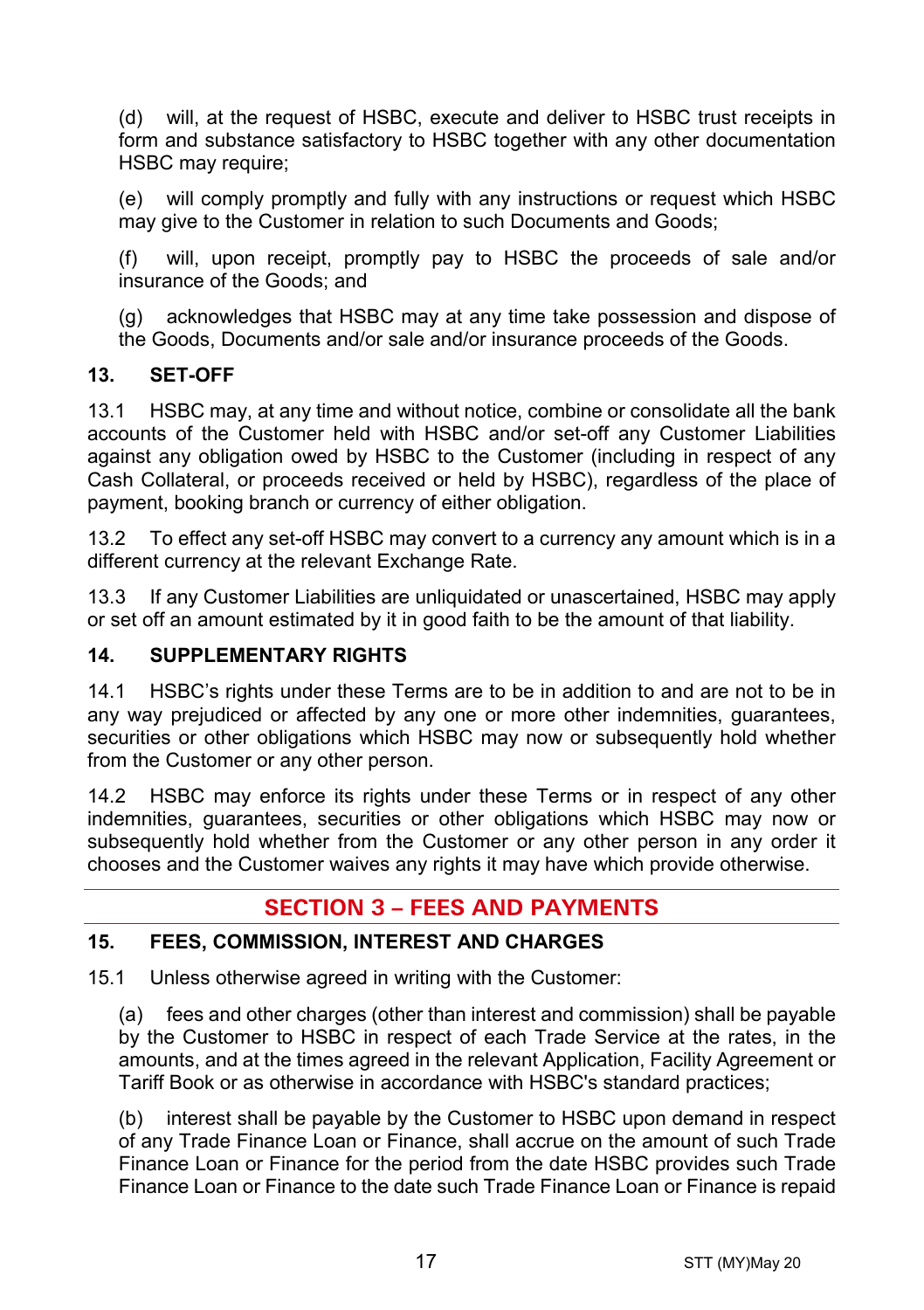or settled in full, and shall be calculated by reference to the rates agreed in the relevant Application, Facility Agreement or Tariff Book or as otherwise in accordance with HSBC's standard practices;

(c) interest shall be payable by the Customer to HSBC upon demand in respect of any Claim paid by HSBC, shall accrue on the amount of the Claim for the period from the date HSBC pays such Claim to the date the Customer Liabilities resulting from such Claim are reimbursed in full, and shall be calculated by reference to the rates agreed in the relevant Application, Facility Agreement or Tariff Book or as otherwise in accordance with HSBC's standard practices; and

(d) commission shall be payable by the Customer to HSBC upon demand in respect of any Documentary Credit or Instrument and shall be calculated by reference to the face value of such Documentary Credit or Instrument and the rates agreed in the relevant Application, Facility Agreement or Tariff Book or as otherwise in accordance with HSBC's standard practices.

15.2 Any fee, interest or commission accruing in respect of a Trade Service will accrue from day to day and is calculated on the basis of the actual number of days elapsed and a year of 365 days or, in any case where the market practice in the relevant Governing Jurisdiction differs, in accordance with that market practice.

15.3 Any fee, commission, interest or charge payable by the Customer to HSBC is non-refundable.

15.4 If the Customer fails to pay any amount payable by it under these Terms on its due date, default interest shall accrue on the overdue amount from the due date up to the date of actual payment (both before and after judgment) at the rate agreed in the relevant Application, Facility Agreement or Tariff Book or as otherwise in accordance with HSBC's standard practices.

## **16. PAYMENTS**

16.1 Payments by the Customer shall be made to HSBC in immediately available, freely transferable, cleared funds and as specified by HSBC, without any set-off, counterclaim, withholding or conditions of any kind unless compelled by law.

16.2 All amounts paid or payable to HSBC in respect of any Trade Service are expressed on a Tax-exclusive basis. The Customer must pay any relevant Tax (as necessary) on any amount that the Customer is required to pay HSBC.

16.3 If any deduction or withholding is required by law (including on account of any Tax), the Customer must:

(a) increase the sum payable so that, after making the minimum deduction or withholding required, HSBC will receive and be entitled to retain a net sum at least equal to the sum that HSBC would have received had that deduction or withholding not been made; and

(b) within 30 days of such payment, forward to HSBC the confirmation in writing from the relevant tax authority evidencing receipt by the relevant tax authority of that deduction or withholding.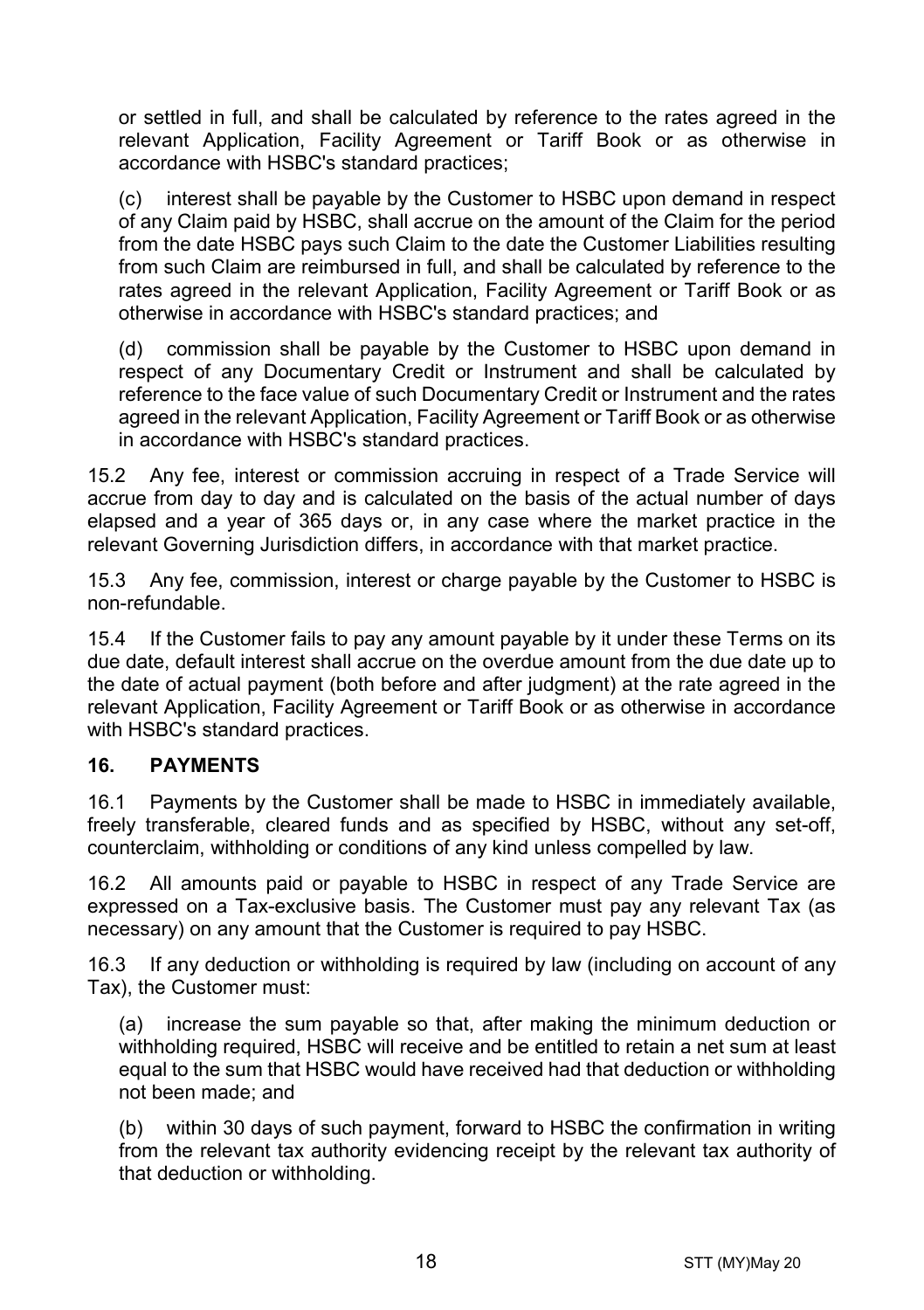16.4 Unless HSBC agrees otherwise, each payment by the Customer to HSBC shall be made in the currency of the relevant Customer Liability for which that payment is being made and the Customer waives any right it may have in any jurisdiction to pay such payment in another currency. If HSBC receives a payment from the Customer or any other person in a currency which is not the currency in which that payment was due or if any Cash Collateral needs to be converted into another currency so that HSBC may apply it to satisfy any outstanding Customer Liabilities in another currency, HSBC shall undertake that conversion using the relevant Exchange Rate (or, if applicable, pursuant to the terms of any hedging agreement that the Customer and HSBC may have entered into for these purposes). Where HSBC undertakes any currency conversion permitted by these Terms, the Customer shall indemnify HSBC for any cost, loss or liability incurred by HSBC in undertaking the conversion.

16.5 If any payment due from the Customer, or any order, judgment or award given or made in relation to any payment due from the Customer, has to be converted into another currency for the purpose of making or filing a claim or proof against the Customer or any other person, or obtaining or enforcing an order, judgment or award, the Customer shall indemnify HSBC against any cost, loss or liability arising out of or as a result of the conversion.

16.6 Any notice from, or determination by, HSBC of a rate or amount under these Terms, a Trade Service or any document referred to in these Terms shall (unless it contains an obvious error) be conclusive evidence of that rate or amount. In any legal proceedings connected with these Terms and/or a Trade Service, the account entries of HSBC are prima facie evidence of the matters to which they relate.

16.7 Any moneys paid to HSBC in respect of the Customer Liabilities may be applied in or towards satisfaction of the same or credited to a separate suspense account for so long as HSBC determines in order to preserve HSBC's rights towards discharge of the whole of the Customer Liabilities.

16.8 Moneys received by HSBC shall be applied by it (unless otherwise mandatorily required by law):

(a) first, in discharging all costs, fees and expenses (including legal fees) owing by the Customer to HSBC;

(b) second, in or towards the discharge of any interest or other amounts (not being principal) owing to HSBC; and

(c) thirdly in or towards the discharge of any principal owing by the Customer to HSBC.

16.9 If any moneys paid to HSBC in respect of the Customer Liabilities are required to be repaid by virtue of any law relating to insolvency, bankruptcy or liquidation or for any other reason, HSBC may enforce these Terms and the relevant Trade Service as if such moneys had not been paid.

16.10 Any sums that would fall due on a day other than a Business Day will be due on the next Business Day. In such event, interest and commission calculations will be adiusted accordingly.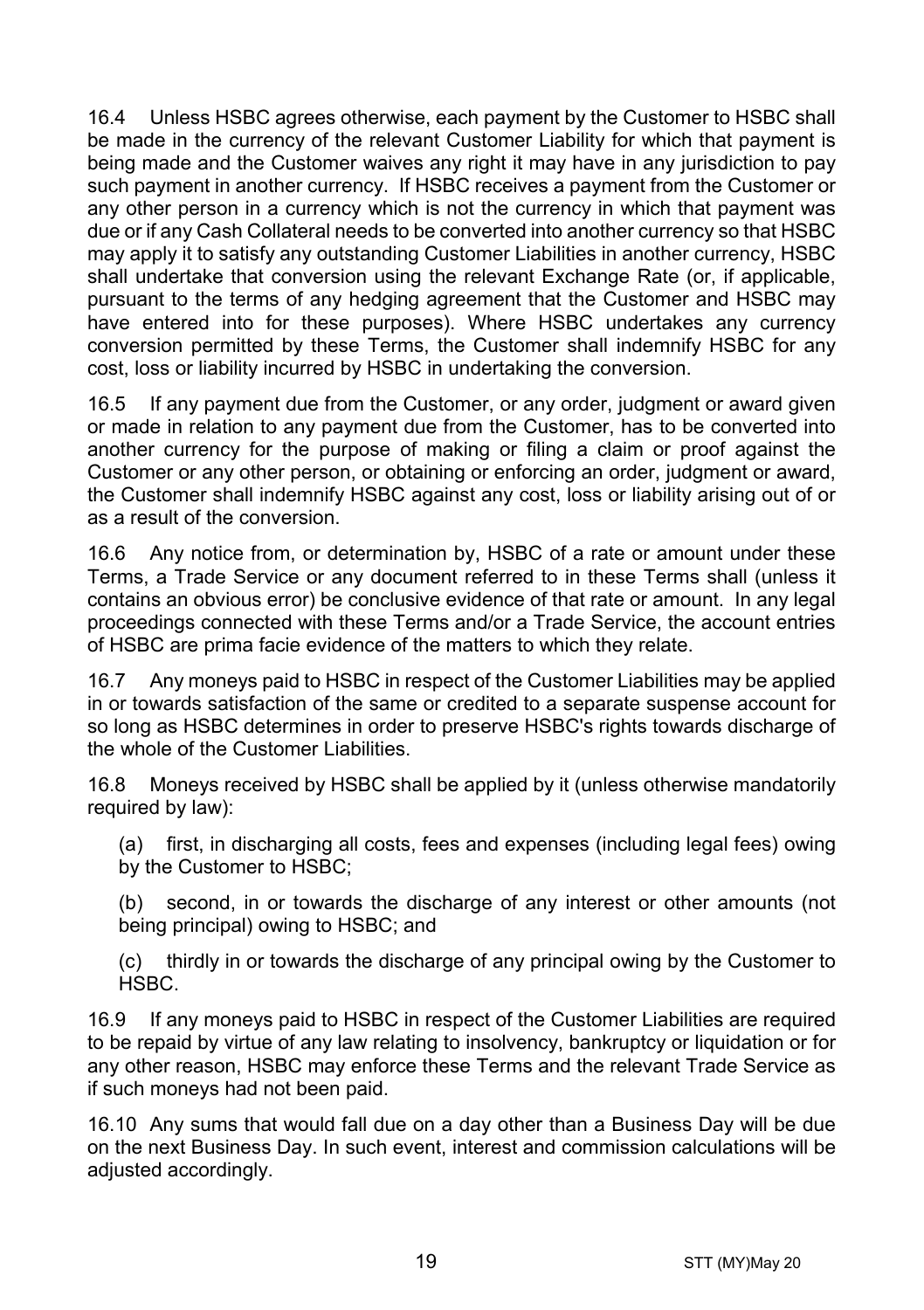16.11 If any amount to be paid by the Customer to HSBC in connection with a Trade Service is calculated by reference to a published benchmark interest rate (such as a central bank reference rate) and that rate is less than zero per cent at the time of calculation, such rate shall be deemed to be zero per cent.

# **SECTION 4 – REPRESENTATIONS, UNDERTAKINGS AND SANCTIONS**

## **17. REPRESENTATIONS AND WARRANTIES**

17.1 In addition to other representations and warranties made by the Customer to HSBC, the Customer represents and warrants to HSBC that:

(a) it is duly established and/or incorporated under the laws of its jurisdiction of establishment and/or incorporation (as applicable), is validly existing and has full power to carry on its business as now being conducted, to own its assets and to enter into and perform its obligations under these Terms, and shall promptly notify HSBC of any change to its constitution or existence;

(b) the obligations expressed to be assumed by it in these Terms and in each Trade Transaction which it may enter into from time to time are legal, valid, binding and enforceable obligations;

(c) all authorisations, consents, approvals, resolutions, licences, exemptions, filings, notarisations or registrations required or desirable to enable it lawfully to enter into, exercise its rights and comply with its obligations under these Terms and each Trade Transaction have been obtained or effected and are in full force and effect;

(d) these Terms and each Trade Transaction which it may from time to time enter into do not and will not conflict with its constitutional documents or any agreement or instrument binding upon it or any of its assets or constitute a default or termination event (however described) under any such agreement or instrument;

(e) each Trade Service requested by or for the Customer relates to a genuine Trade Transaction as described in the documents pertaining to such Trade Transaction and all documents and information (including in any Application) provided by the Customer to HSBC in relation to each Trade Service or these Terms is/are complete, accurate, genuine and valid;

(f) it has not taken any corporate action, or any other steps and no legal proceedings have been commenced for its liquidation, judicial management, receivership, or any similar or analogous proceedings or for the appointment of a receiver and manager, judicial manager, liquidator or similar officer of it or of all or any material part of its assets or revenues;

(g) any Documents, Goods or proceeds of sale in which HSBC has or is purported to have an interest are free from any security interest(s) and encumbrance(s) (other than in favour of HSBC) and the Customer is the sole and beneficial owner of any such Documents, Goods or proceeds of sale;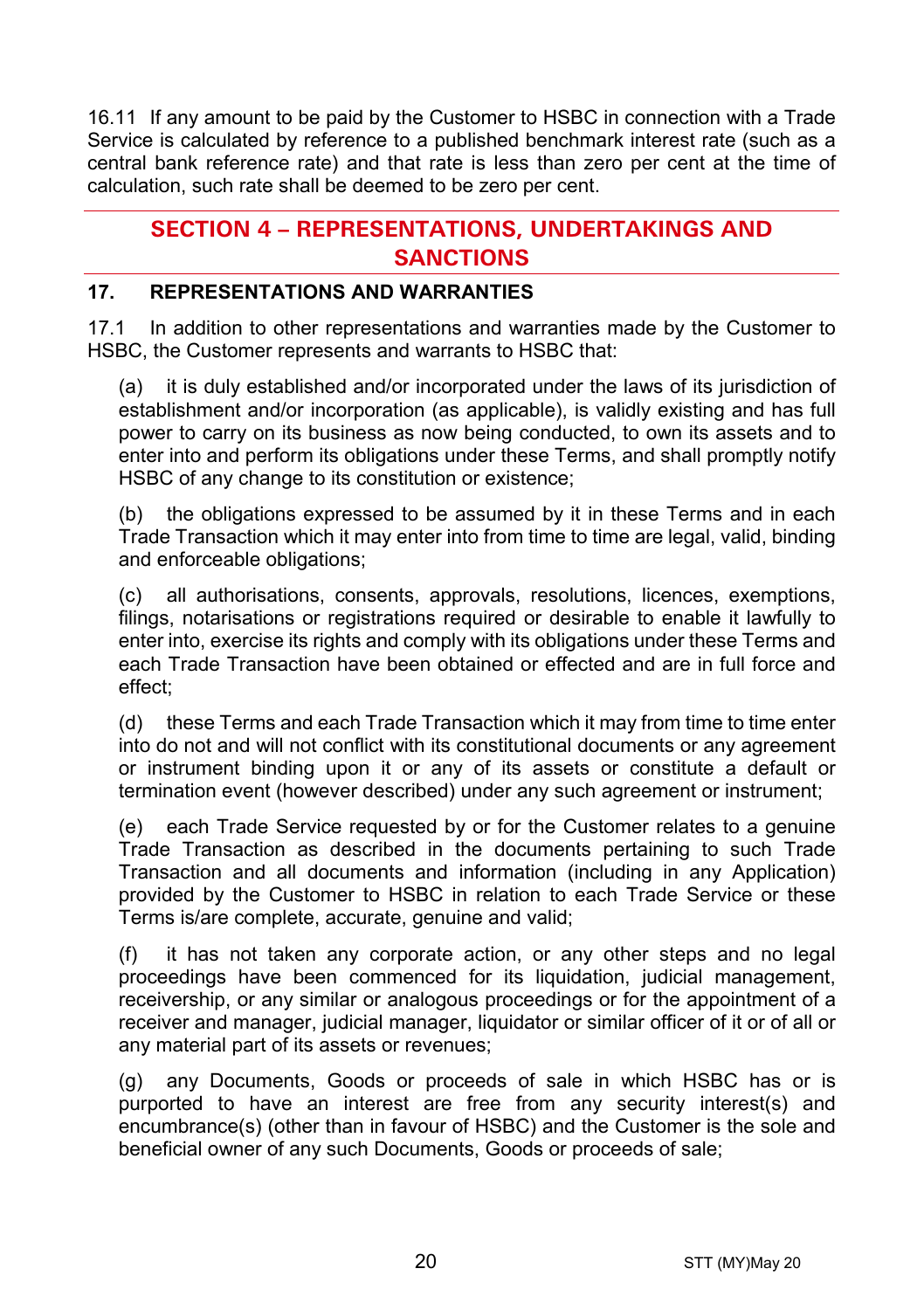(h) as at the date HSBC provides Finance to the Customer in respect of a Document or Documentary Credit, it is not aware of any dispute (actual, pending or threatened) in respect of that Document or Documentary Credit or the relevant Trade Transaction; and

(i) as at the date HSBC provides Finance to the Customer in respect of a Document or Documentary Credit or provides a Trade Finance Loan to the Customer, it has not received any financing in respect of that Document, Documentary Credit or the relevant Trade Transaction from any person other than HSBC.

17.2 All representations and warranties in these Terms are deemed to be made on each day (a) an Application is made and is being processed, (b) any Trade Service is outstanding and (c) any Customer Liabilities remain outstanding.

17.3 The Customer acknowledges that HSBC will rely on any representations and warranties made by the Customer including when HSBC assesses whether or not to provide a Trade Service to the Customer.

17.4 The Customer shall promptly notify HSBC on becoming aware of any representation or warranty becoming untrue, or the Customer being unable to make any representation or warranty when repeated.

#### **18. UNDERTAKINGS**

#### **General Undertakings**

18.1 The Customer shall at the request of HSBC:

(a) provide HSBC with such information concerning a Trade Transaction (including copies of sale contracts, purchase order and invoices), Documents and Goods and any proposed sale of Goods as HSBC may require and promptly notify HSBC if any Trade Transaction is cancelled or terminated for any reason or if any material dispute arises in respect of a Trade Transaction;

(b) provide HSBC with such information regarding the financial condition, assets and operations of the Customer and its affiliates as HSBC may reasonably require;

(c) provide HSBC with any information required by HSBC to satisfy its "*know your customer*" or similar identification procedures;

(d) keep HSBC informed of the whereabouts of the Goods and of any change in the condition, quality or quantity of the Goods;

(e) co-operate fully with HSBC and render to HSBC all assistance it requires in the collection and enforcement of any payments under or in connection with any Trade Service whether by legal proceedings or otherwise; and

(f) promptly do all such acts or execute all such documents at its own cost as HSBC may specify:

(i) for the purpose of the creation, perfection, protection or maintenance of any interest conferred or intended to be conferred on HSBC by, pursuant to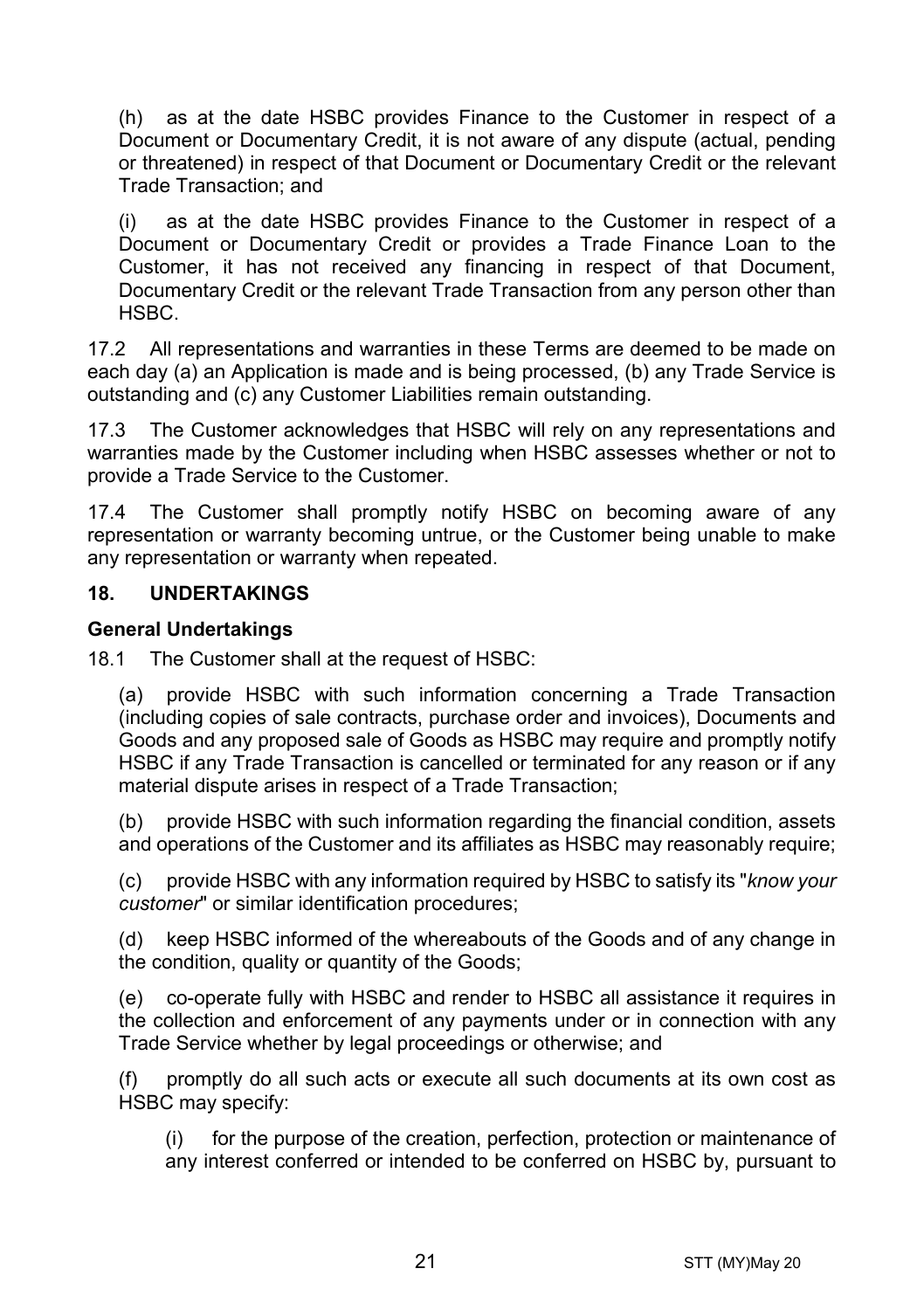or in connection with these Terms (including in respect of any Cash Collateral, Documents, Goods or sale proceeds);

(ii) for the exercise of any rights, powers and remedies of HSBC provided by, pursuant to or in connection with these Terms or by law; and

(iii) to facilitate the realisation by HSBC of any Documents or Goods in which HSBC is, or is intended to be, interested.

#### **Trade Service Undertakings**

18.2 The Customer shall, to the extent applicable to a Trade Service and/or where HSBC has or is purported to have an interest in the relevant Documentary Credit, Documents, Goods or proceeds of sale referred to:

(a) ensure that the Documentary Credit, Documents, Goods or proceeds of sale (as applicable) are free from any mortgage, charge, pledge, lien or other security interest, encumbrance or claim except for any trust, pledge or other form of security in favour of HSBC or which has been expressly permitted by HSBC;

(b) for so long as the Customer has title to the Goods or if as a condition to the Trade Service the Customer is required to procure the insurance of the Goods:

(i) insure the Goods for such value against such insurable risks as is stipulated in the relevant condition or, in the absence of any such condition, as is customary for those Goods;

(ii) promptly following (and in any event within ten days of) the date of the Application for the relevant Trade Service, provide to HSBC copies of the relevant insurance policies; and

(iii) promptly notify HSBC of any claims made on the relevant insurance policies and direct the insurer to pay to HSBC all insurance proceeds in respect of the Goods;

(c) if so requested by HSBC:

(i) promptly arrange for HSBC's interest in the Goods to be endorsed on any relevant insurance policy; and

(ii) promptly submit claims in respect of the Goods to relevant insurer;

(d) promptly pay to HSBC all insurance proceeds received by it in respect of the Goods and, pending payment, hold such proceeds on trust for HSBC (or, if a trust is not recognised and enforceable, hold to the order of HSBC);

(e) promptly endorse all Documents in favour of HSBC, deposit all Documents with HSBC or to its order and note in its records the interest of HSBC in all Documents and the Goods;

(f) promptly pay all freight, warehouse, dock, transit and other charges, rent and all other costs of and in connection with the Documents and/or Goods;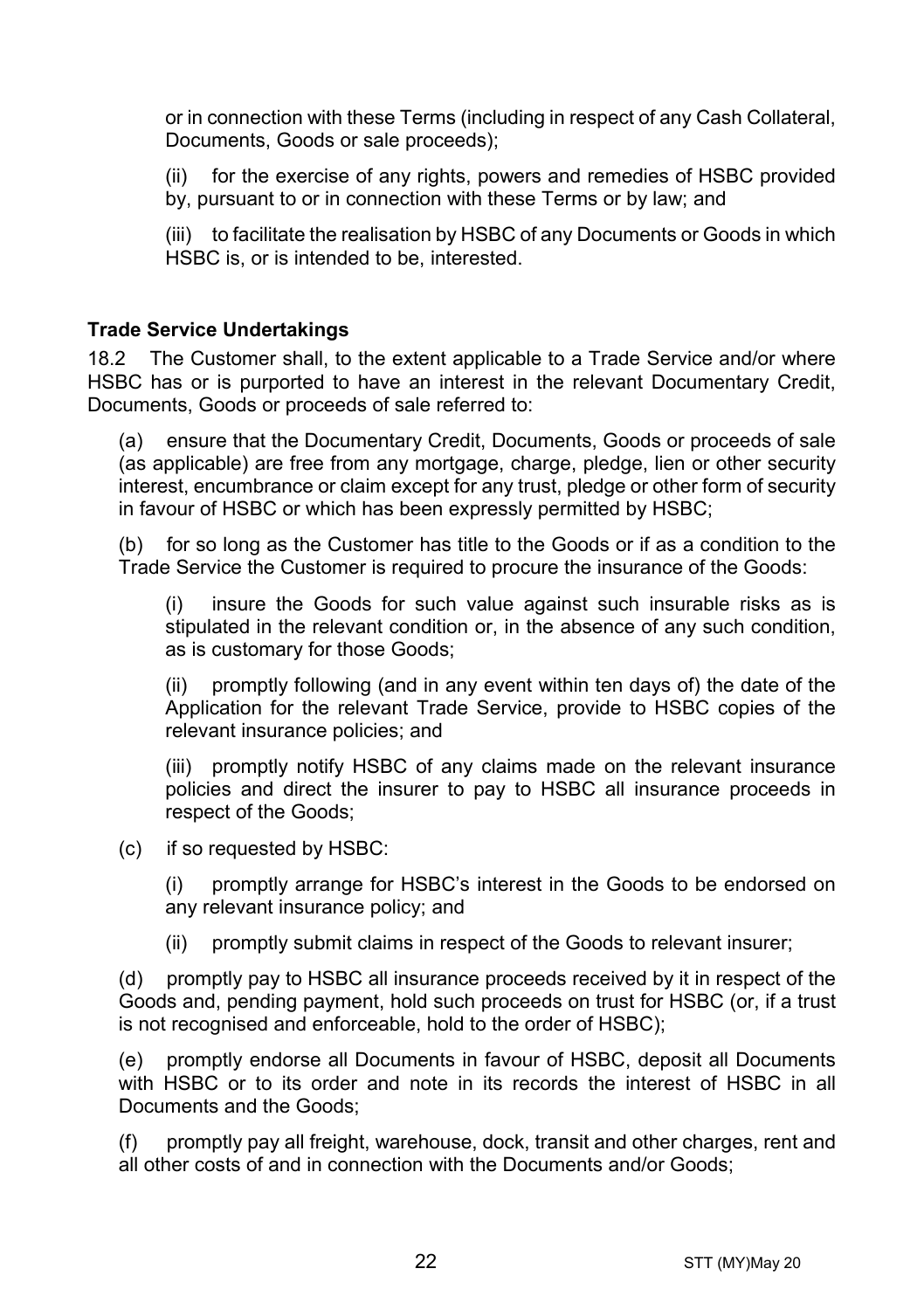(g) not permit the Goods to be processed or altered without the prior written consent of HSBC;

(h) not take any action, which might prejudice the value of the Goods or the effectiveness of any pledge or trust under these Terms;

(i) promptly inform HSBC of any event of which it becomes aware that may adversely affect the liability of a buyer to complete the purchase of the Goods or any change or deterioration in the state or quality or otherwise of the Goods;

(j) promptly inform HSBC if it becomes aware of any theft, fraud, illegal activity, loss, damage or other misuse of or in relation to any Goods or Documents;

(k) permit HSBC (or any delegate) access to any premises at which the Goods are stored or located for the purpose of inspecting, taking possession of, or otherwise protecting its interest in the Goods;

(l) not attempt to factor, transfer, sell, dispose of or otherwise deal with the Documents, Goods or proceeds of sale (as applicable), Documentary Credit (or any confirmation (whether given on a disclosed or undisclosed basis)), except as agreed between HSBC and the Customer from time to time in respect of the Trade Service(s) being provided;

(m) not present the Documents to any other bank, financial institution or similar type of financing entity or obtain any form of financing and/or borrowing in respect of the same Trade Transaction;

(n) not agree to any amendment to the Documentary Credit, SBLC or Document without the prior written consent of HSBC; and

(o) procure the prompt release of HSBC from any guarantee, indemnity or other commitment that HSBC may have provided in respect of the Documents or the Goods,

and HSBC (or any delegate) is authorised to take such steps and to make any payments, on behalf and at the cost of the Customer, to ship, collect, land, store, insure or inspect the Goods and/or to demand and collect any proceeds of sale.

#### <span id="page-22-0"></span>**19. COMPLIANCE WITH LAWS AND SANCTIONS**

19.1 The Customer represents and warrants that:

(a) neither the Customer nor any of its subsidiaries, directors, officers, employees, agents, or affiliates is a person or entity that is, or is owned or controlled by any person or entity that is:

(i) the subject of any sanctions issued, administered or enforced by the US Department of the Treasury's Office of Foreign Assets Control, the US Department of State, the United Nations Security Council, the European Union, Her Majesty's Treasury, the Hong Kong Monetary Authority or any other sanction issuing or enforcement body that may be applicable to HSBC, the Customer, a Trade Service or a Trade Transaction (the **Sanctions**); or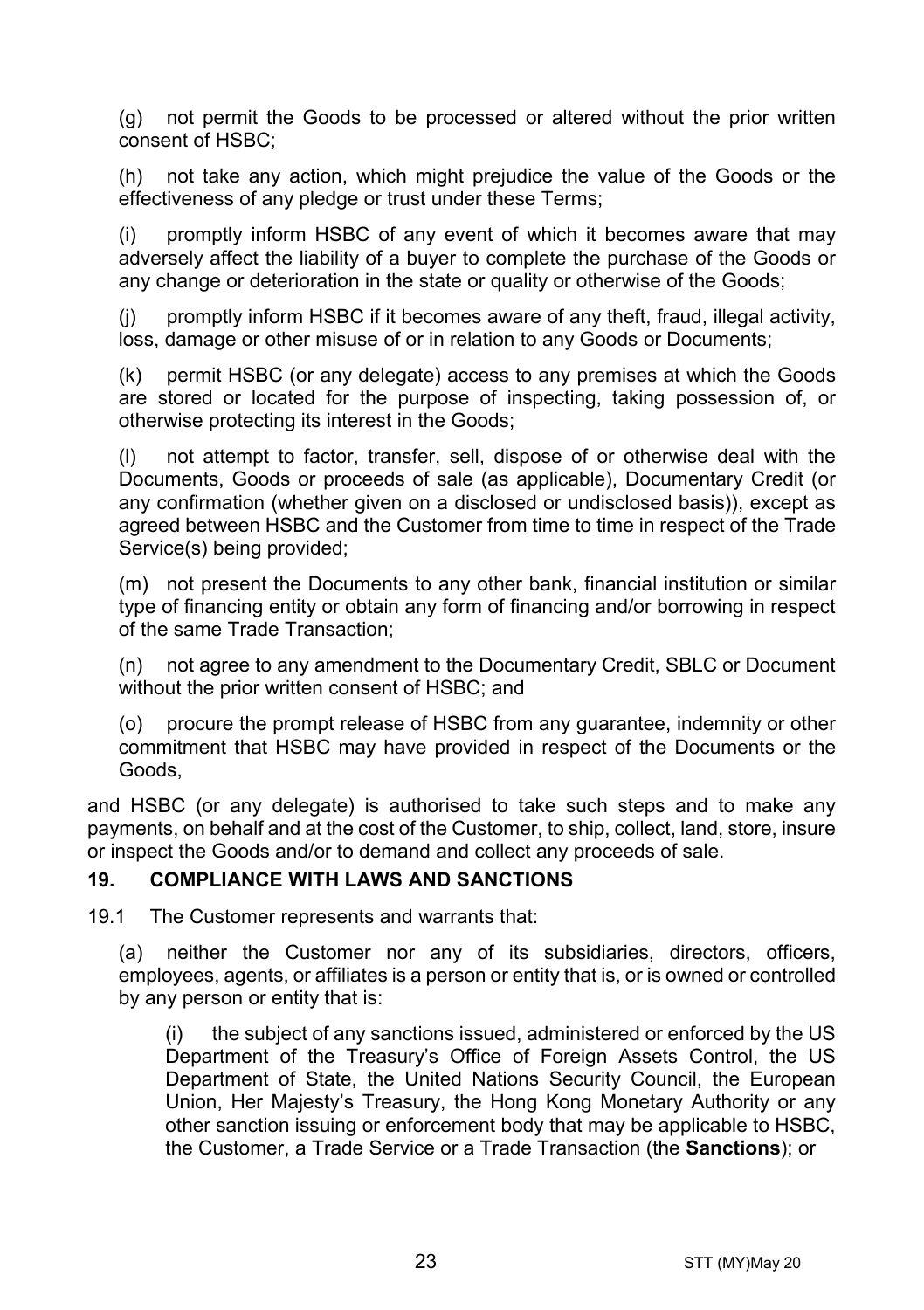(ii) located, organised or resident in a country or territory that is, or whose government is, the subject of Sanctions;

(b) any required import or export licenses applicable to each Trade Transaction have been obtained and, if the Customer is aware that HSBC may require an export license or other authorisation for the provision of the relevant Trade Service for the Customer, the Customer will notify HSBC prior to HSBC providing the Trade Service; and

(c) the Customer is compliant in all material respects with foreign and domestic laws and regulations pertaining to each jurisdiction in which it operates and to each Trade Transaction and the subject matter of such Trade Transaction including, if applicable, the shipment and financing of the goods described in such Trade Transaction or the associated documents.

19.2 The Customer acknowledges and agrees that:

(a) HSBC Group and its service providers are required to act in accordance with the laws and regulations of various jurisdictions, including those which relate to Sanctions, export controls and the prevention of money laundering, terrorist financing, bribery, corruption and tax evasion;

(b) at any time, HSBC may require the Customer to immediately provide to HSBC information related to any Trade Transaction, including the underlying contract or other documentation;

(c) HSBC may take, and may instruct other HSBC Group members to take, to the extent it is legally permitted to do so under the laws of its jurisdiction, any action (a **Compliance Action**) which it considers appropriate to act in accordance with Sanctions or domestic and foreign laws and regulations. Such Compliance Action may include:

(i) the interception and investigation of any payment, communication or instruction;

(ii) the making of further enquiries as to whether a person or entity is subject to any Sanctions or export control restrictions; and/or

- (iii) the refusal to:
	- (A) issue, renew, extend, transfer or assign a Trade Service;
	- (B) make payment of any Claim; or

(C) process a Trade Service or instruction that does not conform with Sanctions, export controls or domestic and foreign laws or regulations; and

(d) neither HSBC nor any HSBC Group member will be liable for any loss, damage, delay, or a failure of HSBC to perform its duties under these Terms or a Trade Service:

(i) arising out of or relating to any Compliance Action taken by HSBC, its service providers, or any HSBC Group member; and/or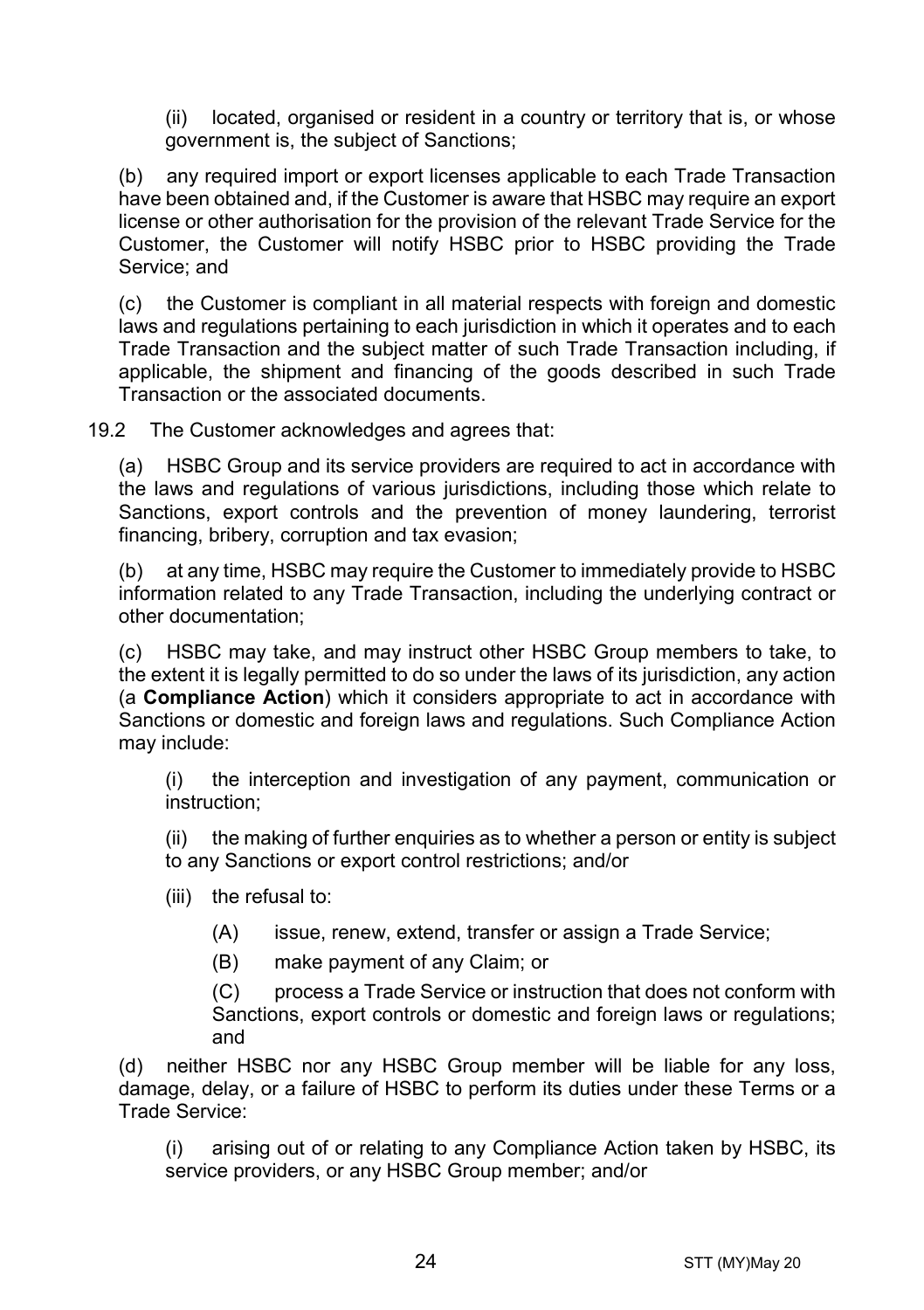(ii) being prevented from paying any Claim in respect of a Trade Service or sending or receiving any message or data or taking any other action in connection with any Trade Service because of an applicable law, regulation or ruling of any governmental agency.

# **SECTION 5 – INSTRUCTIONS AND ELECTRONIC PLATFORMS**

#### <span id="page-24-0"></span>**20. INSTRUCTIONS**

20.1 HSBC is authorised to accept, act and rely upon, and treat as valid and accurate:

(a) all communications, demands and instructions (including any Applications) given or purporting to be given by the Customer to HSBC (an **Instruction**);

(b) all communications and any Claims made or purported to be made by any person; and

(c) any documents provided to HSBC,

including, in each case, those made or given by way of or through a Platform, email, facsimile, telecopier, telex, cable, telephone or such other electronic means (in each case, an Electronic Means) and is under no obligation to enquire as to the authorisation or validity of any such Instruction, communication, Claim or Document.

20.2 The Customer acknowledges and accepts the risk that communications, Instructions, Claims and documents sent to or from HSBC by Electronic Means may be intercepted, monitored, amended, corrupted, contain viruses or be otherwise interfered with by third parties and acknowledges and agrees that HSBC is not responsible or liable to the Customer or any other person for, and the Customer waives any and all claims in respect of, any Losses arising from the same.

20.3 If the Customer communicates, gives an Instruction, makes a Claim or sends a document by Electronic Means, or instructs HSBC to permit a beneficiary or any other person to do the same, the Customer shall indemnify, and hold HSBC harmless from and against, any and all Losses that HSBC may incur (including in respect of any payment made where the relevant Instruction or Claim was unauthorised).

20.4 Where the Customer has made an Application for any Trade Service to be provided for the benefit of an affiliate of the Customer:

(a) the Customer agrees (and will procure the concurrent written agreement of its affiliate) that HSBC has no obligation to obtain instructions from the affiliate and HSBC can deal solely with the Customer on behalf of the affiliate;

(b) the definition of "Trade Transaction" shall be construed to refer to such affiliate rather than the Customer, and the definitions of "Documents" and "Goods" shall be construed accordingly;

(c) references in these Terms to the Customer presenting, handling, disposing, transferring, dealing with or using (however so described) the relevant Documents, Goods or proceeds of sale shall include the affiliate undertaking any such action;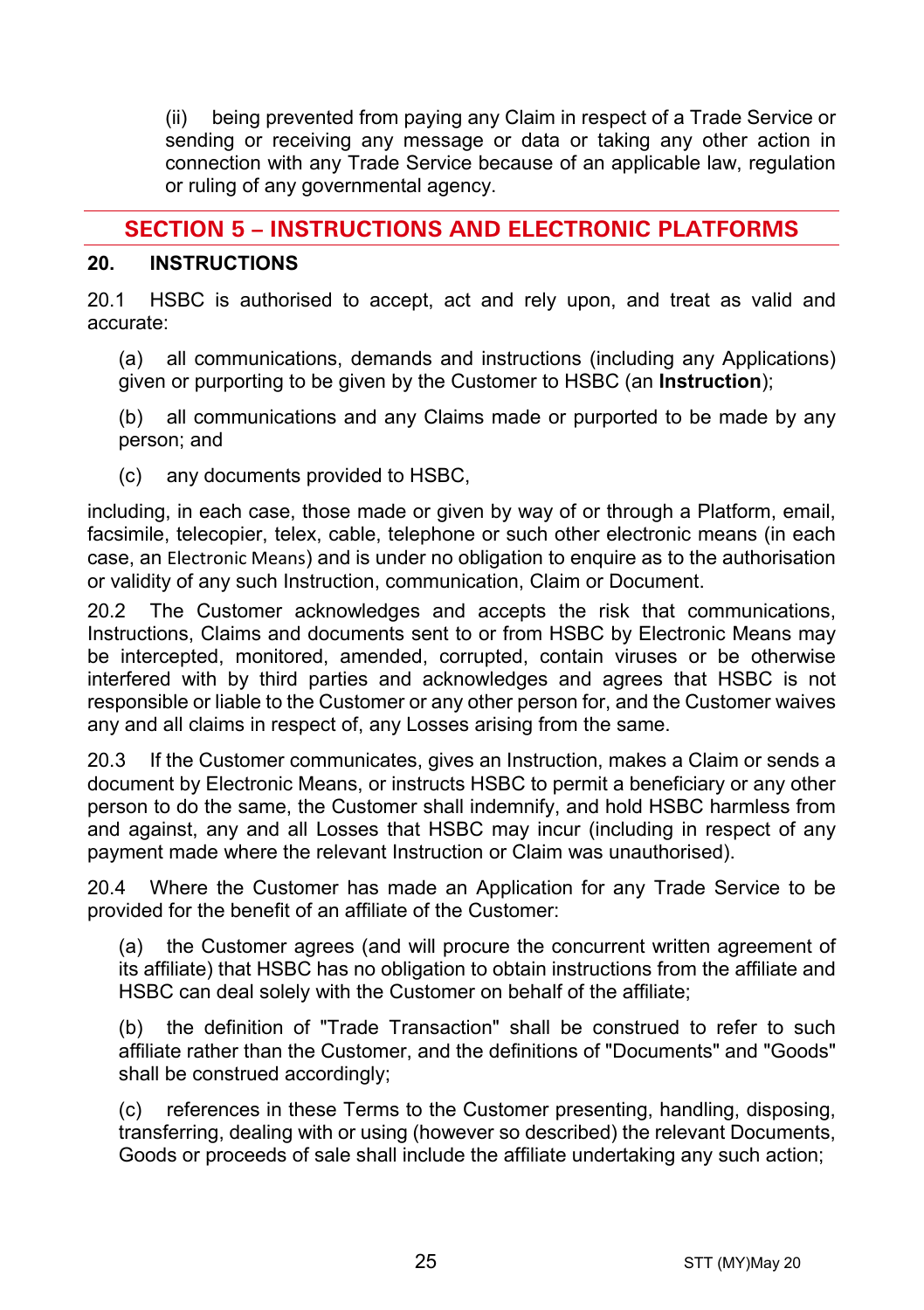(d) the Customer shall procure that the affiliate complies with all undertakings in these Terms in respect of the relevant Trade Transaction, Documents, Goods and proceeds of sale; and

(e) each representation in these Terms made by the Customer shall be made by the Customer for itself and on behalf of the affiliate or, where it can only be made in respect of the affiliate (due to factual circumstances), by the Customer for and on behalf of the affiliate.

20.5 HSBC has no obligation to:

(a) verify the identity or authority of any person communicating, giving an Instruction, making a Claim or providing a document by Electronic Means**;**

(b) verify the authenticity of any signature(s) (whether electronic or otherwise) on any communication made, Instruction given, Claim made or document provided by Electronic Means; or

(c) seek the Customer's prior approval before acting on any communication made, Instruction given, Claim made or document provided by Electronic Means,

however HSBC may, in its absolute discretion, take steps to ascertain the validity, authenticity and origin of any communication, Instruction, Claim or document (including requiring telephone verification of any Instructions) and take any steps that may be mandated by an External Provider and may, where it is unable to ascertain the validity, authority or origin of any communication, Instruction, Claim or document, delay or refuse to act upon any communication, Instruction, Claim or document or suspend or terminate any Trade Service at any time.

## **21. PLATFORMS**

21.1 The Customer acknowledges and agrees that:

(a) HSBC may rely on External Providers to provide Platforms so that HSBC can perform its obligations under these Terms (or any other applicable terms and conditions) and provide Trade Services;

(b) External Providers are independent from HSBC and may independently charge the Customer fees for use of their Platform and those fees are the sole responsibility of the Customer;

(c) HSBC's obligations under these Terms and any Trade Service shall be subject to HSBC's rights under External Terms and Conditions and the availability of any Platform provided by such External Providers;

(d) HSBC has no obligation to inform the Customer of, or provide the Customer with, any External Terms and Conditions;

(e) HSBC has no control over the electronic processes used by a Platform provided by an External Provider to process, handle and/or send data or messages;

(f) it shall inform HSBC of all External Terms and Conditions applicable to or any charges imposed by any Platform which it uses (or intends to use) in respect of any Trade Service and shall promptly notify HSBC of any changes; and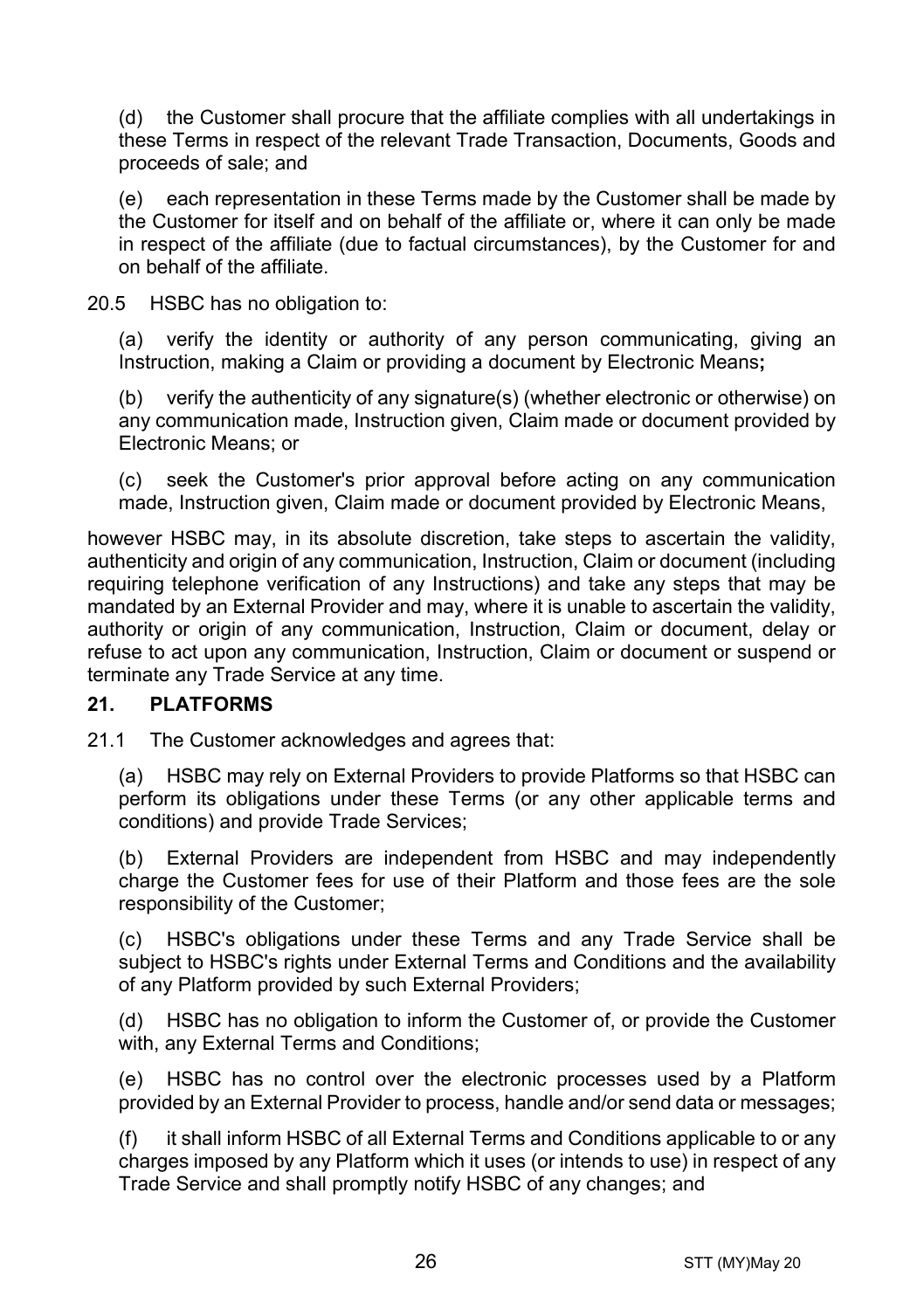(g) it shall promptly provide all information concerning any Platform used by the Customer that HSBC may reasonably request.

21.2 HSBC assumes no liability or responsibility to the Customer or to any other person for any loss or damage that is suffered or incurred as a result of:

the unavailability of any Platform to the Customer, HSBC or any other person for any reason whatsoever; or

(b) the Customer's use of or connection with any Platform, any External Provider or the services provided by HSBC or any External Provider to the Customer involving any Platform.

#### 21.3 The Customer:

(a) shall comply with all security procedures of HSBC and each External Provider and any other reasonable requests HSBC or any External Provider may issue to the Customer regarding the security of any Platform, including instructions on steps to remedy any breach of security; and

(b) acknowledges and agrees that it is the Customer's responsibility to set up, maintain and regularly review all security arrangements concerning access to and use of each Platform and information stored on the Customer's computing and communications systems, and confirms that it has assessed the security arrangements of each Platform and has determined that they are adequate to protect the Customer's interests;

(c) shall take all reasonable precautions to prevent fraudulent or unauthorised use of or access to each Platform;

(d) shall ensure that neither the Customer nor its employees do anything which may result in the security of any Platform or the systems or security of HSBC being compromised; and

(e) shall notify HSBC, as soon as reasonably possible upon becoming aware, of any actual or attempted unauthorised access to any Platform or any unauthorised transaction or attempt to execute an unauthorised Instruction. This notification must be by telephone but must be followed by written notice within forty-eight hours of the telephone call.

# **SECTION 6 - OTHER**

## **22. LIMITATION ON LIABILITY**

<span id="page-26-0"></span>22.1 Neither HSBC nor any other HSBC Group member shall be liable for any loss, damages, payments, demands, claims, expenses or costs suffered or incurred by the Customer (or any of its affiliates) arising from or in connection with these Terms or any Trade Service other than where such loss, damage, payment, demand, claim, expense or cost arises as a direct result of HSBC's or such other HSBC Group member's gross negligence or wilful misconduct.

<span id="page-26-1"></span>22.2 Notwithstanding Clause [22.1,](#page-26-0) in no circumstance whatsoever will HSBC or any HSBC Group member be liable to the Customer (or any of its affiliates) for: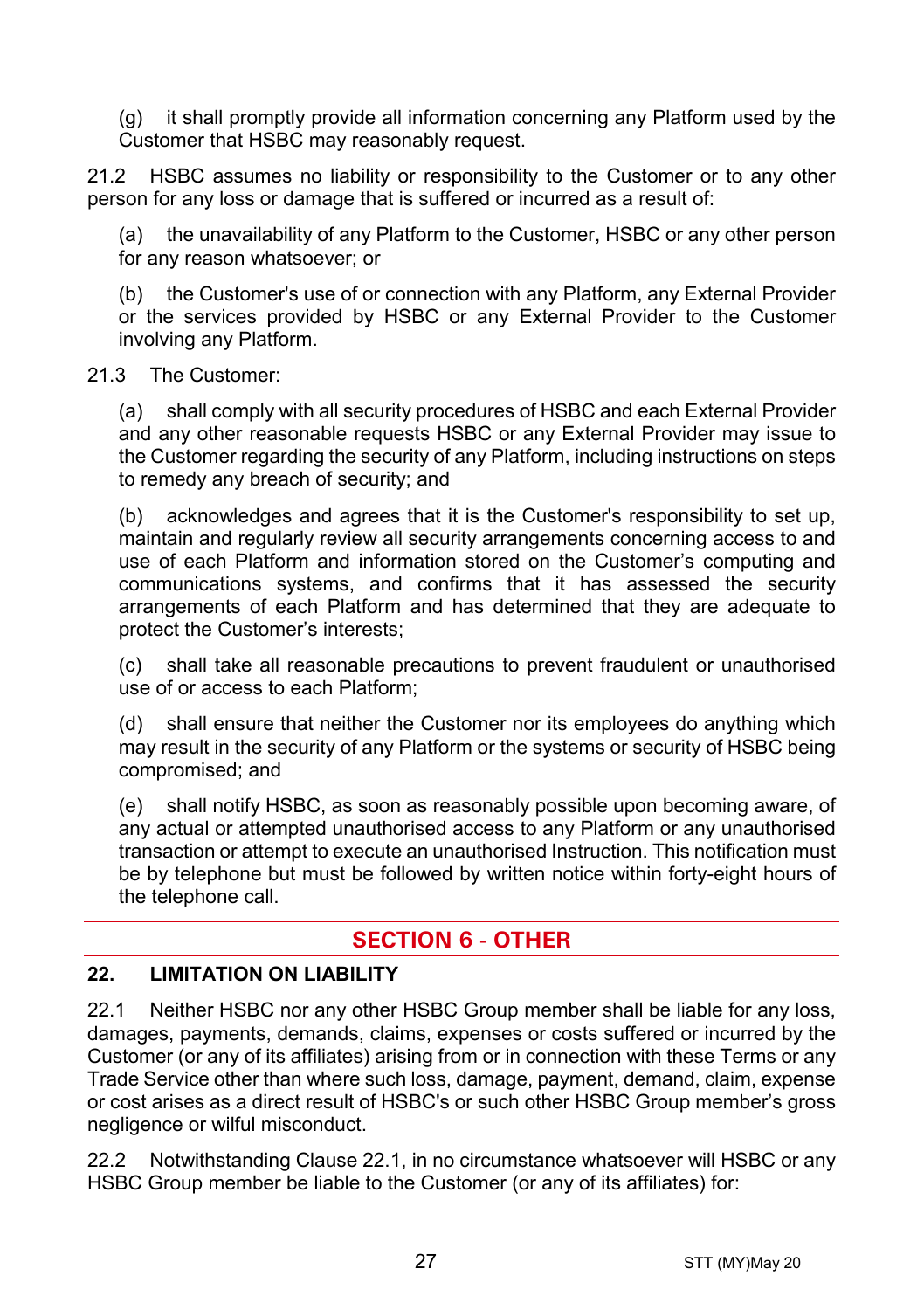- (a) any loss of business, profits or data; or
- (b) indirect, consequential or special loss or damage,

whether or not HSBC or any HSBC Group member has been advised of the possibility of such loss or damage.

22.3 Without limiting Clauses [22.1](#page-26-0) and [22.2,](#page-26-1) HSBC shall not be responsible or liable for, and the Customer waives all claims against HSBC in respect of:

(a) any act, omission, loss or delay relating to forwarding documents or payments to any person or correspondent bank, or any suspense, act, omission, insolvency or bankruptcy of any correspondent bank;

(b) any delay and/or loss in transit of any messages, letters or documents sent by mail, as an electronic communication, through a Platform or a telecommunication channel, or for any delay, mutilation or other errors arising in the transmission or delivery of any communications by third parties and the Customer acknowledges that, notwithstanding any contrary instruction, HSBC may send a document by any method that it considers appropriate;

(c) any delay in performing or failure to perform any of its obligations under these Terms due to any cause beyond its reasonable control, including, but not limited to, the failure, malfunction or unavailability of telecommunications, data communications and computer systems and services over which HSBC has no control, war, hostilities, invasion, civil unrest, strikes, lock-outs or other industrial action or trade disputes (whether involving HSBC's employees or any other person) or any law or government order (whether or not having the force of law);

(d) any failure by HSBC to pay a Claim or other HSBC's act or failure to act because of any domestic or foreign law, regulation, ruling or interpretation of any domestic or foreign court or governmental agency;

(e) the form, sufficiency, correctness, genuineness, authority of any person signing or endorsing (including any person making presentations, demands, giving Instructions (including by Electronic Means) to HSBC purportedly on the authority of the Customer or a beneficiary), falsification, or the legal effect of, any documents if such documents on their face reasonably appear to be in order;

(f) the source, accuracy, validity, authenticity, falsification or legal effect of any data, documents or statements made, presented or received from any Platform or any party to a Trade Transaction, any related documents, or the description, quantity, weight, quality, condition, packing, delivery, value or existence of the goods, services or other performance to which such data, documents or statements relates, or for the good faith or acts or omissions, solvency, performance or standing of any party to a Trade Transaction, the consignor, carrier, forwarder, consignee, insurer of the goods, or any other person;

(g) any improper acts of the beneficiary, including breach of contract in respect of a Trade Transaction, in which circumstances the Customer shall assume and undertake all such risks; and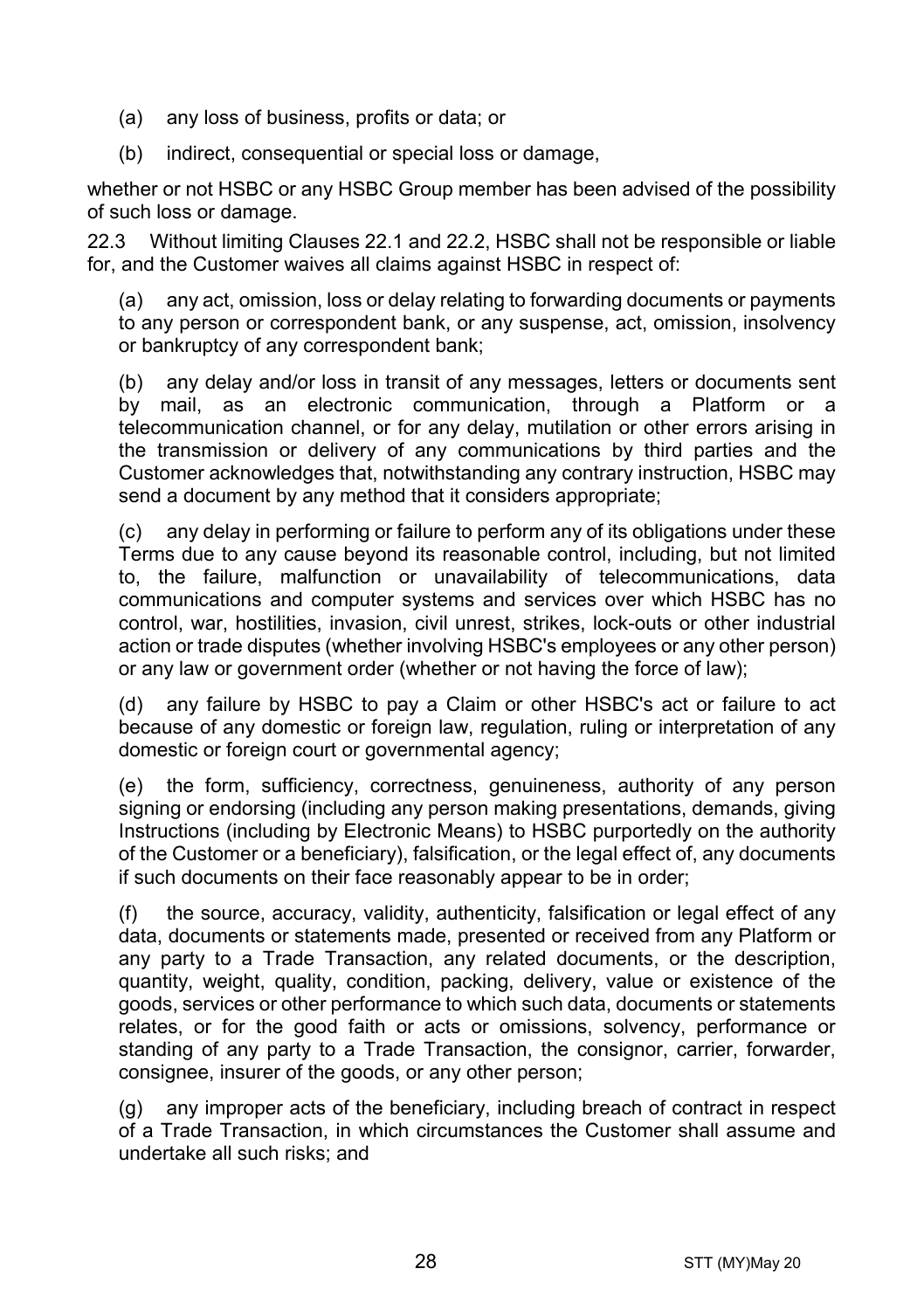(h) the Customer acting or relying on any advice received from HSBC whether or not such advice was requested by the Customer.

22.4 If HSBC uses the services of another party, correspondent bank, agent or Platform for the purposes of issuing an Instrument or Documentary Credit, making payment, handling Goods or Documents or for any other purpose to support the services contemplated by these Terms, HSBC shall do so for the Customer's account and at the Customer's risk and HSBC shall assume no liability or responsibility should any instructions which HSBC gives to any such other party not be carried out even if the choice of such other party was HSBC's. Additionally, HSBC shall not be liable for any act, failure to act, default, suspension, bankruptcy or insolvency of such other party.

22.5 Where HSBC performs a review of any Document at the request of the Customer, such review is indicative only and not final or conclusive and HSBC shall not be responsible or liable for, and the Customer waives all claims against HSBC in respect of, an omission by or failure of HSBC to identify any discrepancies during any such review.

22.6 Where HSBC agrees to advise a Documentary Credit or any Instrument which is not issued by a bank or present any Document in respect of, or otherwise handle, such Documentary Credit or Instrument, the Customer acknowledges and agrees that:

(a) such Documentary Credit or Instrument may not be an independent third party undertaking and may not quarantee payment by the issuer or applicant;

(b) the applicable ICC Rules may not address, cover or extend to such type of Documentary Credit or Instrument;

(c) HSBC may not be able to pursue the issuer for payment in the same manner as it would be able to in respect of a Documentary Credit or Instrument issued by a bank; and

(d) the Customer should seek independent legal advice,

and the Customer assumes all such risks and waives all claims against HSBC for losses, damages, costs, fees, claims, actions or demands with respect to such Documentary Credit or Instrument including any claims that HSBC failed to alert the Customer that it was advising such type of Documentary Credit or Instrument, failed to pay such Documentary Credit or Instrument in the manner of a Documentary Credit or Instrument issued by a bank, or failed to collect payment from the issuer of such Documentary Credit or Instrument.

22.7 Subject to the provisions above, where any liability of HSBC or any HSBC Group member to the Customer (or any of its affiliates) arises under these Terms or in connection with any Trade Service, such liability shall not exceed USD 1,000,000 in aggregate in any calendar year.

## <span id="page-28-0"></span>**23. DISCLOSURE, CONFIDENTIALITY AND PRIVACY**

23.1 Without limiting any other terms between the Customer and HSBC or any HSBC Group member, HSBC is authorised: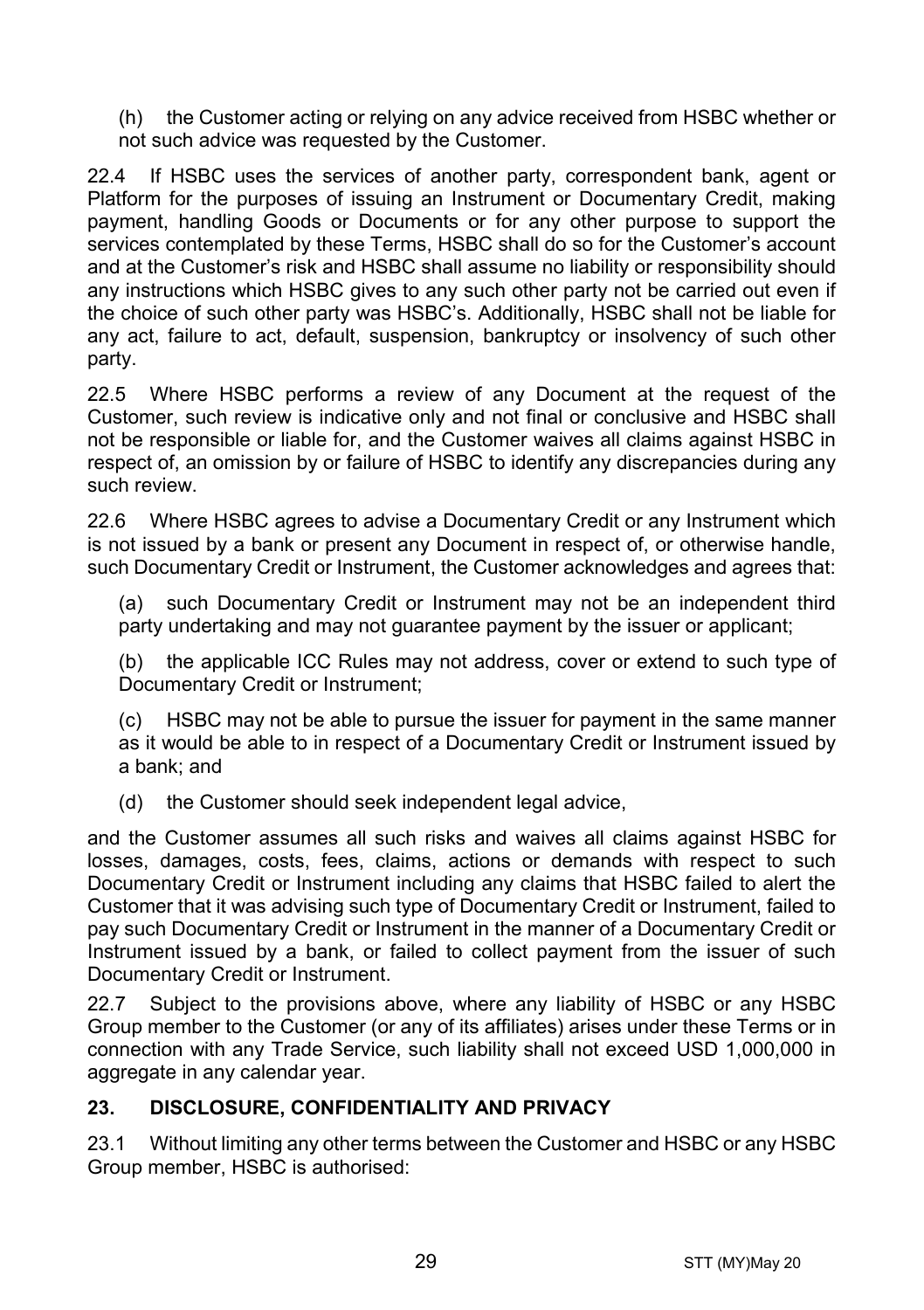<span id="page-29-0"></span>(a) to appoint any other person as its correspondent, nominee or agent in connection with these Terms and any Trade Service and HSBC may delegate any of its powers under these Terms or a Trade Service to such person;

(b) to notify any other person of its interest in any Documents, Goods or proceeds of sale; and

(c) to transfer and disclose any Customer Information to the following recipients (who may also process, transfer and disclose such Customer Information):

(i) any HSBC Group member and any of its or their officers, directors, employees, professional advisors, insurers, brokers, auditors, partners, subcontractors, correspondents, nominees, agents, delegates, service providers (including External Providers and Platforms) and associates;

(ii) any Authorities;

(iii) anyone acting on the Customer's behalf, payment recipients, beneficiaries, account nominees, intermediary, correspondent and agent banks, clearing houses, clearing or settlement systems, market counterparties, upstream withholding agents, swap or trade repositories, stock exchanges, and companies in which the Customer has an interest in securities (where such securities are held by HSBC for the Customer);

(iv) any person or entity who acquires (or may acquire) an interest in or assumes (or may assume) risk in or in connection with any Trade Service;

(v) any other financial institutions, credit reference agencies or credit bureaus, for obtaining or providing credit references; and/or

(vi) any person or entity in connection with any HSBC Group business transfer, disposal, merger or acquisition, wherever located, including in jurisdictions which do not have data protection laws that provide the same level of protection as the jurisdiction in which the Trade Service is supplied,

including where the recipient of any such appointment, notification, transfer or disclosure is located outside of the relevant Governing Jurisdiction.

23.2 HSBC will not be liable for the acts or omissions of any External Provider as to the collection, use or disclosure by that External Provider of Customer Information.

23.3 Where the Customer has given HSBC information about natural persons (such as authorised signatories), the Customer confirms that those natural persons have authorised the Customer to do so (and to receive any data protection notices on their behalf) and have consented to HSBC's collection, use, storage, processing, transfer and disclosure of their Personal Data and data for the purpose of HSBC carrying out any action contemplated by these Terms or providing a Trade Service to or for the Customer.

23.4 The Customer shall ensure that any information that the Customer asks HSBC to forward to third parties is complete, accurate and will not give rise to any claim against HSBC (including any claim in defamation, in relation to privacy, banking secrecy or data protection or for infringement of any other third party rights) and the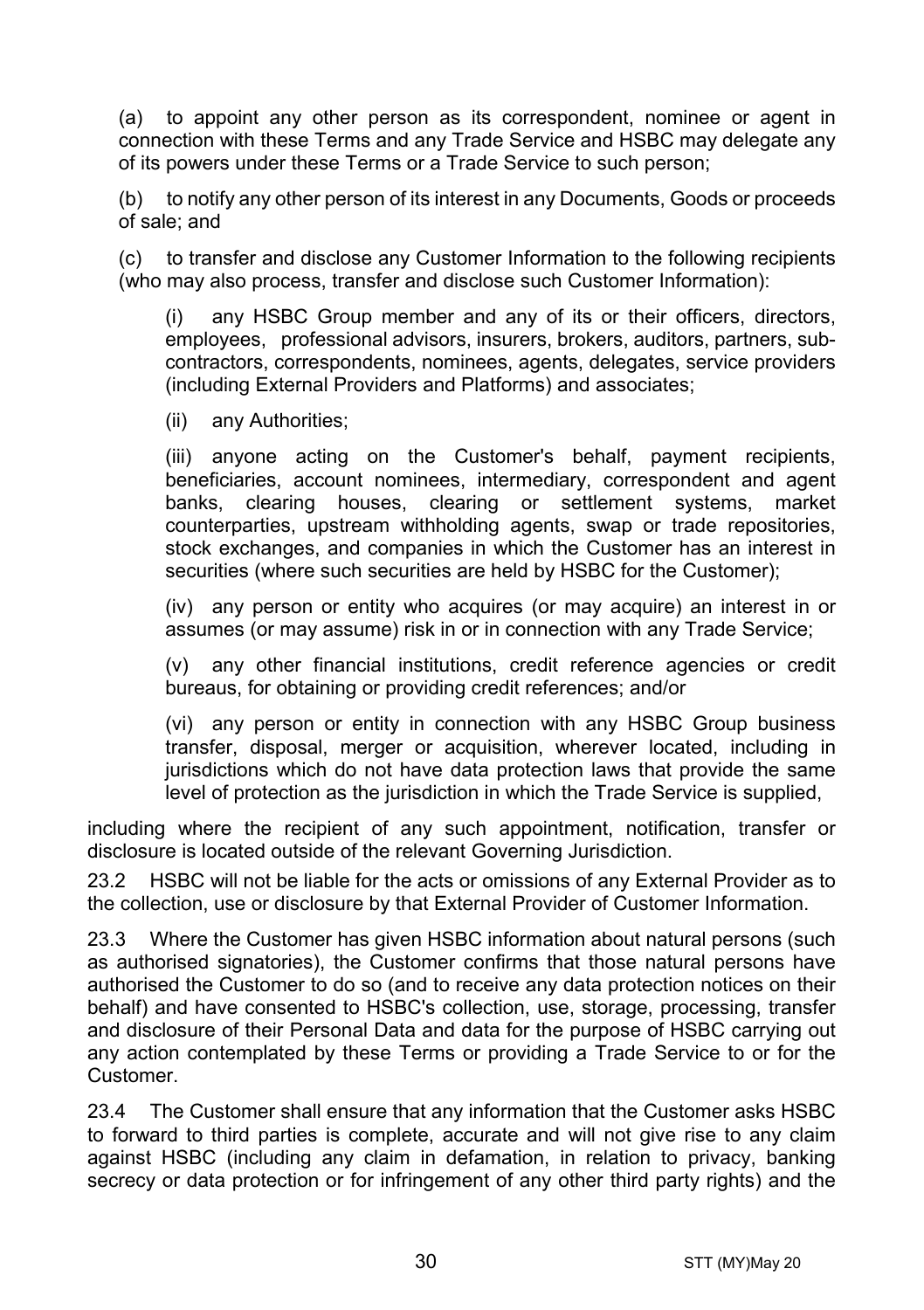Customer confirms and represents that it has obtained the requisite consent and/or waiver (where required) for HSBC to forward such information.

## **24. MISCELLANEOUS**

24.1 Other than a Trade Service which has been provided on an irrevocable or committed basis, HSBC may at any time withdraw a Trade Service or refuse to provide a Trade Service in its absolute discretion.

24.2 Any waiver, release or consent by HSBC under or in respect of these Terms or a Trade Service will only be effective if made in writing (which may be made through a Platform).

24.3 HSBC may at any time change these Terms by providing the Customer with at least 30 days' written notice and any Trade Service requested on or after the effective date in such notice shall be subject to the amended Terms.

24.4 HSBC is authorised to take such steps and to make such payments as it considers necessary, at the cost of the Customer, to remedy any default by the Customer in respect of its obligations under these Terms or any Trade Service.

24.5 Neither HSBC's failure to exercise, nor HSBC's delay in exercising, any of its rights or remedies under these Terms or in respect of a Trade Service shall operate as a waiver of any such right or remedy, nor shall any single or partial exercise of any right or remedy prevent any further or other exercise of any other right or remedy.

24.6 The Customer may not assign or transfer any of its rights or obligations under these Terms or a Trade Service. HSBC may assign, transfer or create security over any of its rights under or in respect of these Terms or a Trade Service without restriction or notice.

24.7 Without prejudice to Claus[e 20](#page-24-0) (*[INSTRUCTIONS](#page-24-0)*), any notices by the Customer in connection with these Terms or a Trade Service must be given to HSBC in writing at the address of HSBC most recently advised by HSBC to the Customer. HSBC may give notice to the Customer in person, by telephone or facsimile, by post, through a Platform or, if agreed by the Customer, through another electronic channel at the address or number most recently notified by the Customer to HSBC. A notice sent by post will be deemed to have been received 7 calendar days after posting if within the same country, or 15 calendar days after posting if cross border.

24.8 Each of the provisions of these Terms is severable and distinct from the others and, if one or more of such provisions is or becomes illegal, invalid or unenforceable, the remaining provisions shall not be affected in any way.

24.9 If the Customer includes two or more persons, the obligations and liabilities of these persons under or in respect of a Trade Service and these Terms shall be joint and several.

24.10 Nothing in these Terms shall be deemed to create any partnership, joint venture or relationship of principal and agent between HSBC and the Customer or create or give rise to any fiduciary relationship of any nature.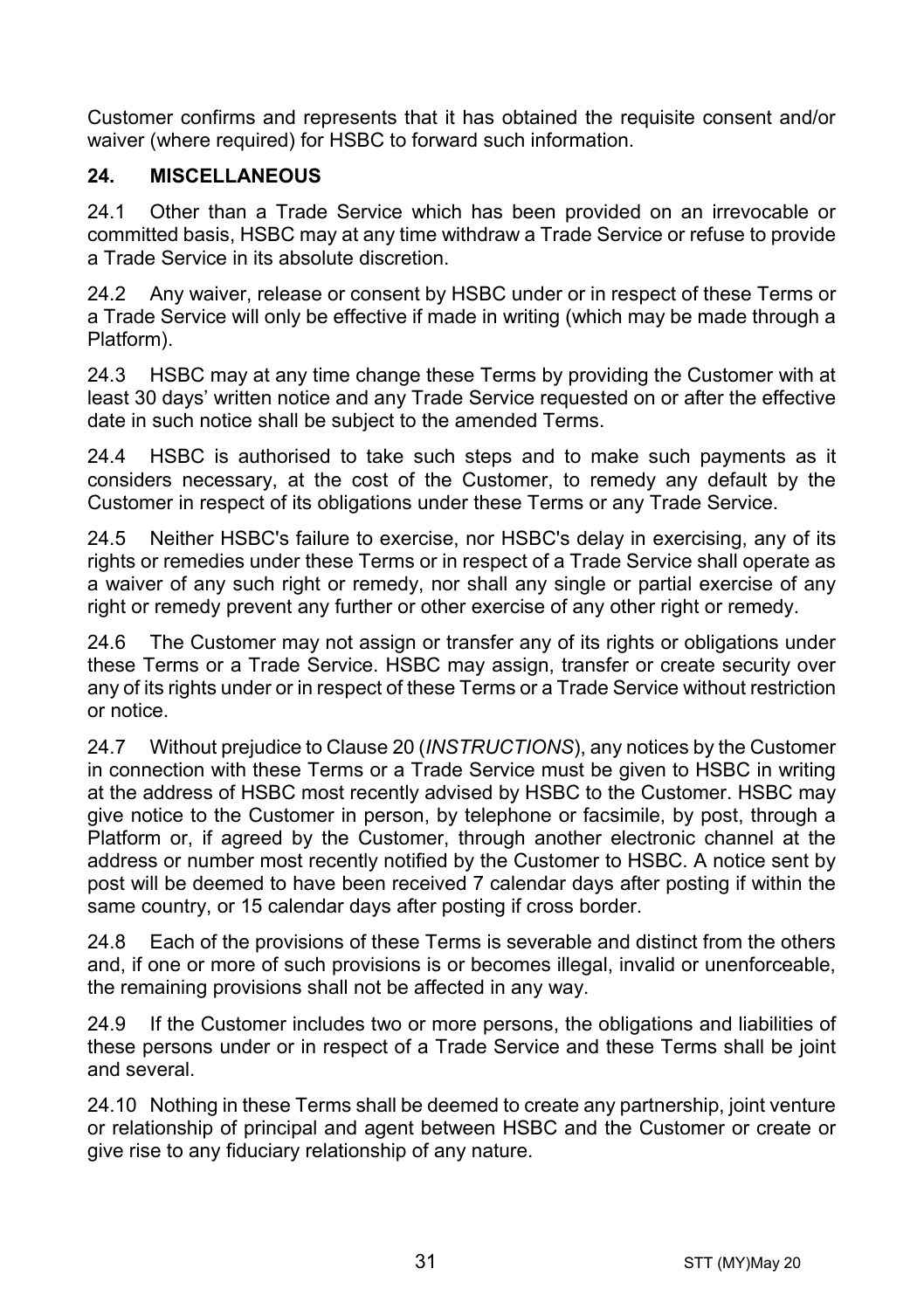24.11 To the extent permitted by the laws of the Governing Jurisdiction, the Customer irrevocably waives any right of sovereign immunity from suit, jurisdiction or adjudication (including in respect of pre-judgement interim relief and execution of any judgement) that it may have in the Governing Jurisdiction or otherwise, whether that immunity relates to itself or to any commercial or non-commercial assets (including land, bank accounts or other assets held in the name of a diplomatic mission or otherwise or belonging to the Customer's central bank or other monetary authority).

24.12 These Terms are for the benefit of the Customer, HSBC and each HSBC Group member, and are not intended to benefit any other third party or be enforceable by any other third party. Any rights of HSBC to bring to an end or change these Terms or any contract to which they form part are not subject to the consent of any other third party.

# **25. GOVERNING LAW AND JURISDICTION**

25.1 For the purposes of a Trade Service:

(a) that Trade Service and these Terms will be governed by the laws of the Governing Jurisdiction; and

(b) the courts of the Governing Jurisdiction shall have non-exclusive jurisdiction to settle any disputes that may arise out of, or in connection with, that Trade Service and these Terms, their interpretation or any non-contractual obligations arising from or connected with them.

25.2 If a process agent is specified in an Application or Facility Agreement in respect of a Trade Service, service of any legal process on the person whose name and address is specified in such Application or Facility Agreement shall constitute service on the Customer.

25.3 If no process agent has been appointed by the Customer, upon request from HSBC the Customer will, within five Business Days, appoint a process agent (with an office in the Governing Jurisdiction) for service of all legal process relating to these Terms and the relevant Trade Service on the Customer and the Customer will notify the process agent's address to HSBC. If the Customer does not do this, HSBC may appoint a process agent on the Customer's behalf and at its expense and shall, as soon as practicable, notify the Customer of such appointment.

# **SECTION 7 – DEFINITIONS AND INTERPRETATION**

## **26. DEFINITIONS AND INTERPRETATION**

26.1 In these Terms:

**Application** means an application, instruction or request by the Customer for a Trade Service (whether for itself or for another person) using an application form, or pursuant to the terms of a Facility Agreement or made using a Platform.

**Authorities** includes any judicial, administrative, public or regulatory body (including any self-regulatory body), any government, any tax authority, any securities or futures exchange, any court, any central bank or law enforcement body, or any of their agents, with jurisdiction (direct or indirect) over any part of the HSBC Group at any time.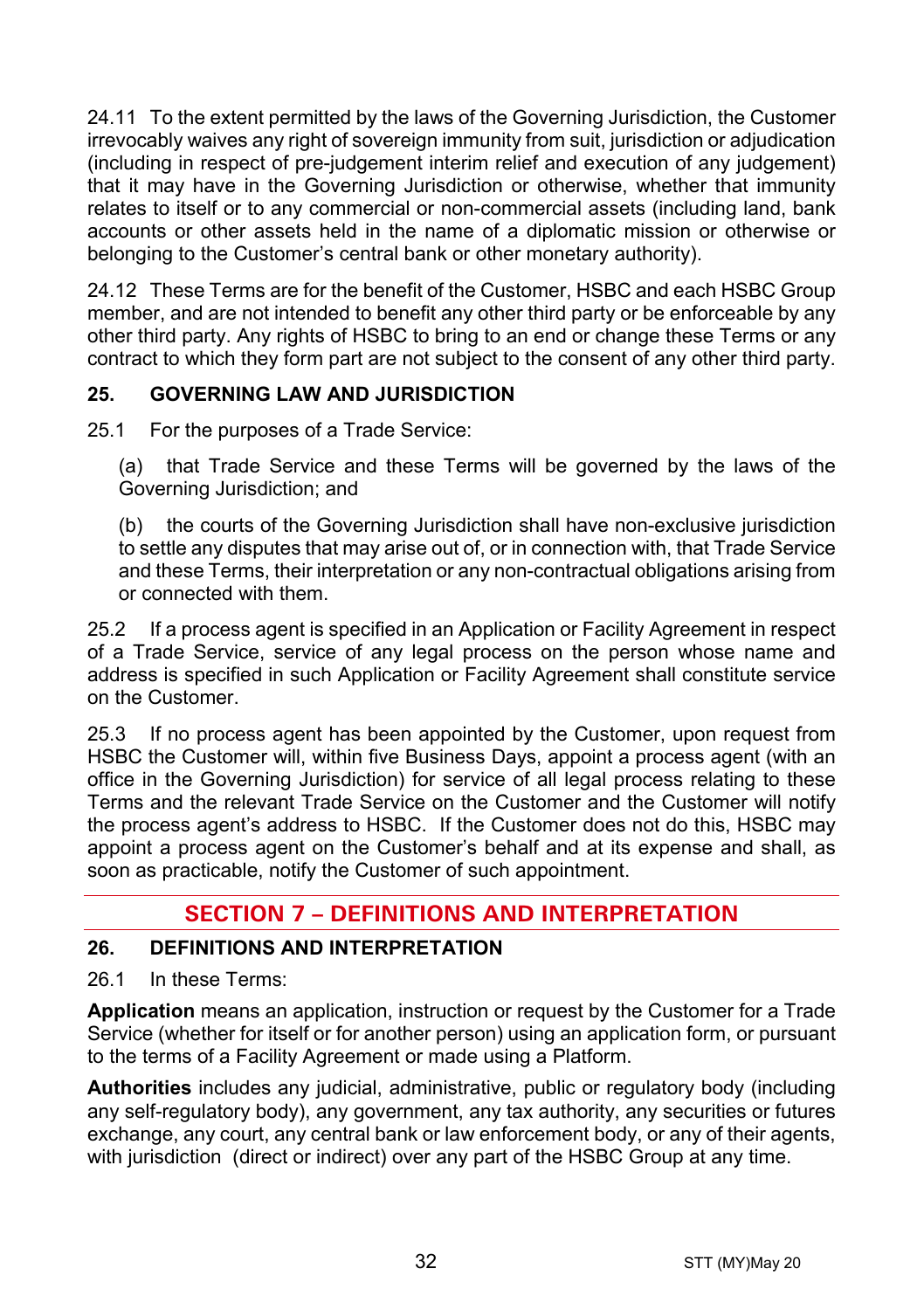**Back-to-Back Documentary Credit** has the meaning given to it in Clause [3.14](#page-5-0) (*[DOCUMENTARY CREDITS](#page-3-0)*).

**Business Day** means, in respect of a Trade Service, a day on which banks are open for general business in the Governing Jurisdiction.

**Cash Collateral** has the meaning given to it in Clause [10](#page-14-1) (*[CASH COLLATERAL](#page-14-1)*).

**Claim** means any demand, request for payment or for acceptance and payment, claim, presentation or drawing made in respect of a Trade Service by a beneficiary, the Customer or any other person.

**Collection** means a collection transaction in respect of the handling of Documents where HSBC may act as either a remitting bank, collecting bank or presenting bank.

**Compliance Action** has the meaning given to it in Clause [19](#page-22-0) (*[COMPLIANCE WITH](#page-22-0)  [LAWS AND SANCTIONS](#page-22-0)*).

**Country Conditions** means HSBC's additional terms and conditions for the country in which the HSBC entity providing the relevant Trade Service is located.

**Customer** means the person who requests the relevant Trade Service and with whom HSBC contracts with respect to the provision of that Trade Service (and, without limitation, as may be specified in the relevant Application). If HSBC provides a Trade Service to a person that is not a customer of HSBC, references in these Terms to the "Customer" shall apply to that person even though that person is not a customer of HSBC.

**Customer Information** means any Personal Data, confidential information, and/or Tax Information (including accompanying statements, waivers and consents) of either the Customer, or a person or entity whose information (including any Personal Data or Tax Information) which the Customer provides, or which is provided on the Customer's behalf, to any HSBC Group member in connection with the provision of any Trade Service.

**Customer Liabilities** means at any time:

(a) all liabilities of the Customer to HSBC or any HSBC Group member (including arising under or in connection with any Trade Service and these Terms) incurred in any currency and in any capacity and whether present or future, actual or contingent, direct or indirect, or incurred alone or jointly with any other person;

(b) interest on such liabilities (both before and after any demand or judgment) to the date on which HSBC or any such HSBC Group member receives payment, at the rates payable by the Customer or which would have been payable but for any circumstances which restricts payment;

(c) any costs and expenses incurred by HSBC or any HSBC Group member in making payment under or in respect of a Trade Service on behalf of the Customer (but without HSBC being under any obligation to do so) as a result of failure by the Customer to make such payment when due or demanded; and

(d) all costs and expenses (including legal fees on a full indemnity basis) of HSBC or any HSBC Group member in perfecting or enforcing its rights under or in respect of a Trade Service and these Terms.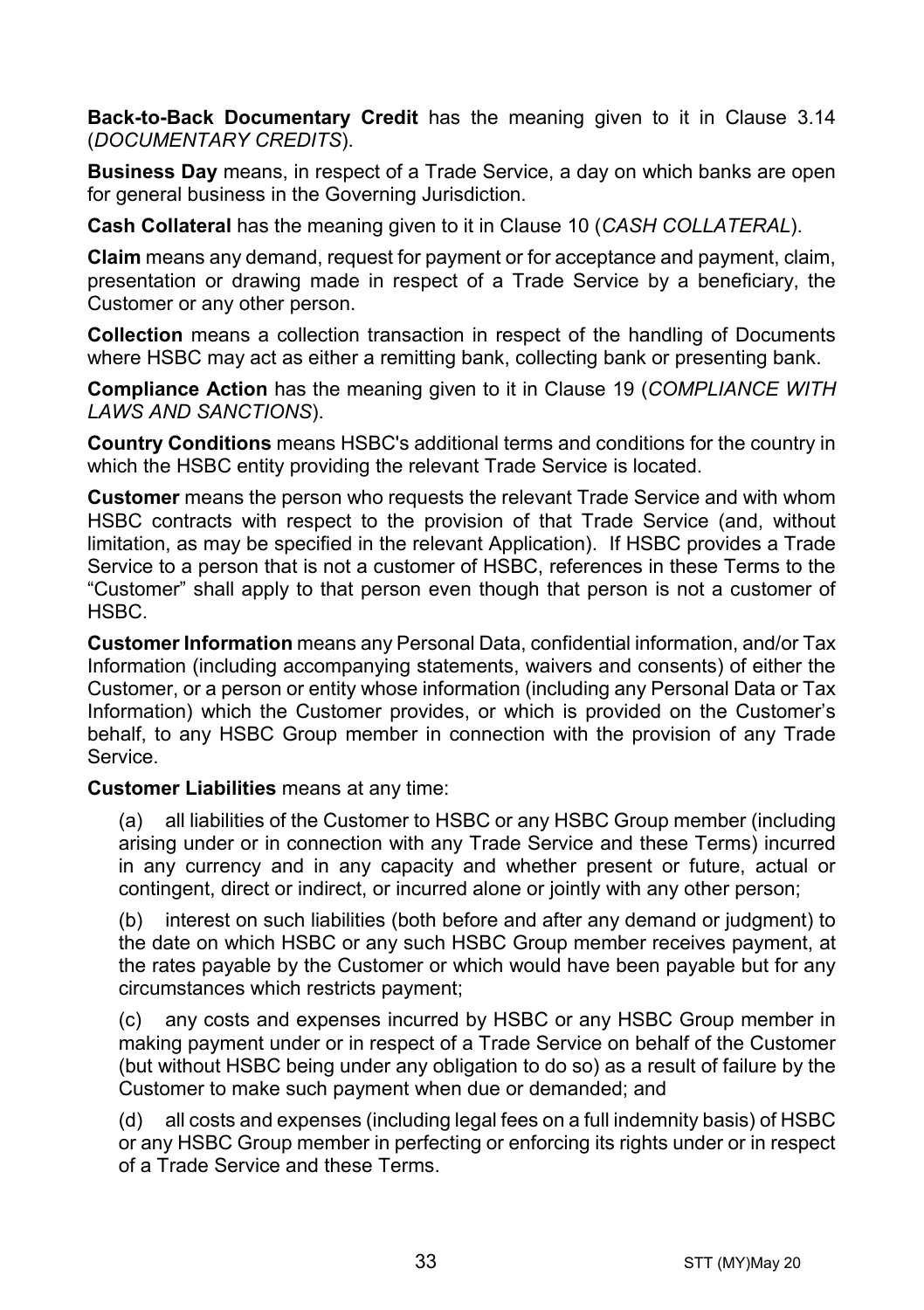**Documentary Credit** means a documentary credit or letter of credit or any commitment to issue a documentary credit or letter of credit (including any extension. renewal or amendment of the same).

**Documents** means any drafts, bills of exchange, promissory notes, cheques, documents of title, certificates, invoices, statements, transport documents, insurance policies, warehouse warrants, warehouse receipts or any other similar instruments relating to a Trade Transaction in respect of which HSBC has provided Trade Service(s) to the Customer.

**Electronic Means** has the meaning given to it in Clause [20](#page-24-0) (*[INSTRUCTIONS](#page-24-0)*).

**Exchange Rate** means HSBC's spot rate of exchange (or if HSBC does not have an available spot rate of exchange for the relevant currency, any other publicly available spot rate of exchange selected by HSBC) for the purchase of the required currency in the relevant foreign exchange market at the relevant time using the currency in which the relevant payment was paid (where any such spot rate of exchange shall be selected by HSBC acting reasonably in the circumstances).

**External Provider** means a person (other than HSBC) that makes any Platform available to HSBC and/or the Customer.

**External Terms and Conditions** means any agreement which is entered into between an External Provider and either HSBC or the Customer setting out the terms and conditions applicable to HSBC's or the Customer's use of a Platform.

**Facility Agreement** means a letter or agreement between the Customer and HSBC pursuant to which HSBC agrees to provide to the Customer a facility in respect of Trade Services.

**Finance** means discounting, negotiating, purchasing, prepaying, early paying or endorsing a Document (whether or not drawn under a Documentary Credit or Collection) or Documentary Credit and **Financed** and **Finances** shall be construed accordingly. For the avoidance of doubt, **Finance** does not include a Trade Finance Loan.

**Goods** means the goods or products which are the subject of a Trade Transaction in respect of which HSBC has provided Trade Service(s) to the Customer.

**Governing Jurisdiction** means the jurisdiction in which the relevant HSBC entity providing the Trade Service is located or such other jurisdiction agreed in writing between the Customer and HSBC or specified in the relevant Country Conditions.

**HSBC** means the HSBC Group member (or, if applicable, the branch of such HSBC Group member) providing the relevant Trade Service, and its successors and assigns and, where the context permits, includes any person appointed by HSBC under Clause [23.1\(a\)](#page-29-0) (*[DISCLOSURE, CONFIDENTIALITY AND PRIVACY](#page-28-0)*).

**HSBC Group** means HSBC Holdings plc and its subsidiaries and affiliates from time to time.

**ICC** means the International Chamber of Commerce.

**Increased Costs** means a reduction in the rate of return from a Trade Service or on HSBC's overall capital, an additional or increased cost or a reduction of any amount due and payable under these Terms or in respect of a Trade Service, which is incurred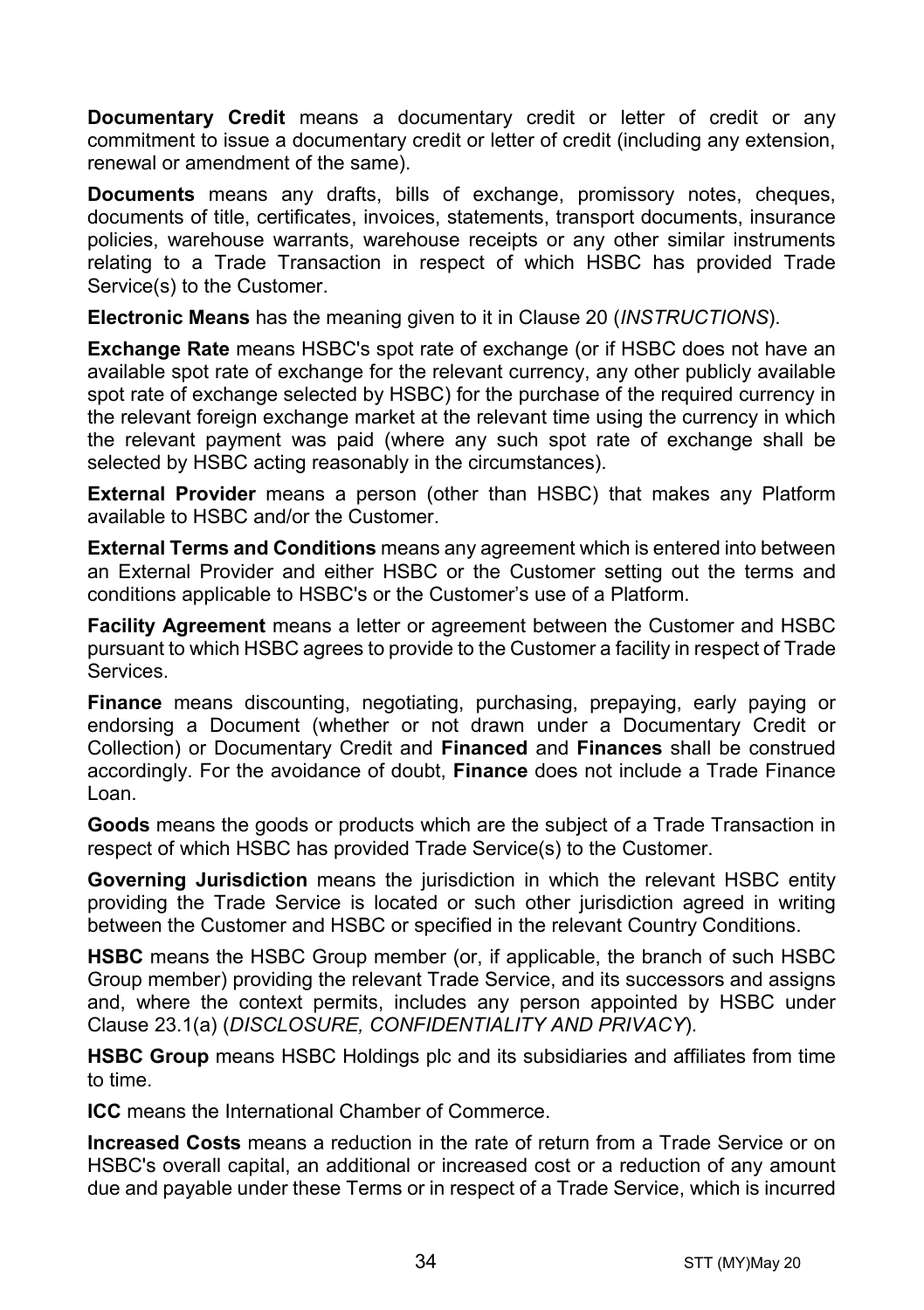or suffered by HSBC to the extent that it is attributable to HSBC performing its obligations under these Terms or a Trade Service.

**Indemnified Party** has the meaning given to it in Claus[e 9](#page-13-0) (*[REIMBURSEMENT AND](#page-13-0)  [INDEMNITY](#page-13-0)*).

**Instruction** has the meaning given to it in Clause [20](#page-24-0) (*[INSTRUCTIONS](#page-24-0)*).

**Instrument** means any SBLC, demand guarantee (including an avalisation, coacceptance or acceptance of a Document), bond, counter-guarantee, counter-SBLC, or similar independent payment obligation (including any extension, renewal or amendment of the same).

**Losses** has the meaning given to it in Clause [9](#page-13-0) (*[REIMBURSEMENT AND](#page-13-0)  [INDEMNITY](#page-13-0)*).

**Master Documentary Credit** has the meaning given to it in Clause [3.14](#page-5-0) (*[DOCUMENTARY CREDITS](#page-3-0)*).

**Personal Data** means any information relating to an individual from which such individual can be identified, including sensitive personal data, name(s), residential address(es), contact information, age, date of birth, place of birth, nationality, citizenship, personal and marital status.

**Platform** means any electronic platform (a) used by HSBC, the Customer or any other person for giving or receiving any Instruction, Claim or other communication in relation to any Trade Service, and/or (b) used by HSBC or any other person for issuing or providing any Trade Service, and shall include HSBCnet.

**Recourse Event** means in respect of a Trade Service:

(a) any misrepresentation, alleged or actual fraud, illegality or unauthorised act of the Customer and/or any other party to the Trade Transaction;

(b) any alleged or actual invalidity, non-compliance or unenforceability of the Documentary Credit, SBLC, Document(s) or Trade Transaction (as applicable); or

(c) any injunction, court order, law, regulation or Sanctions which restrict any payment (whether to or from HSBC and/or not subsequently discharged).

**SBDC** means a standby documentary credit.

**SBLC** means a standby letter of credit (which includes an SBDC).

**Sanction** has the meaning given to it in Clause [19](#page-22-0) (*[COMPLIANCE WITH LAWS AND](#page-22-0)  [SANCTIONS](#page-22-0)*).

**Security Agreement** means any document creating security or quasi-security over any of the Customer's rights and/or assets in support of any obligations which the Customer may have to any HSBC Group member from time to time.

**Tariff Book** means, if applicable in the relevant jurisdiction, HSBC's tariff book setting out HSBC's fees, commissions, interest rates and other rates for Trade Services as is available upon request by the Customer and/or can be accessed online.

**Tax** includes goods and services tax, value added tax, sales tax, stamp duty or any tax, levy, impost, deduction, charge, rate, duty, compulsory loan or withholding which is levied or imposed by a government agency, and any related interest, penalty,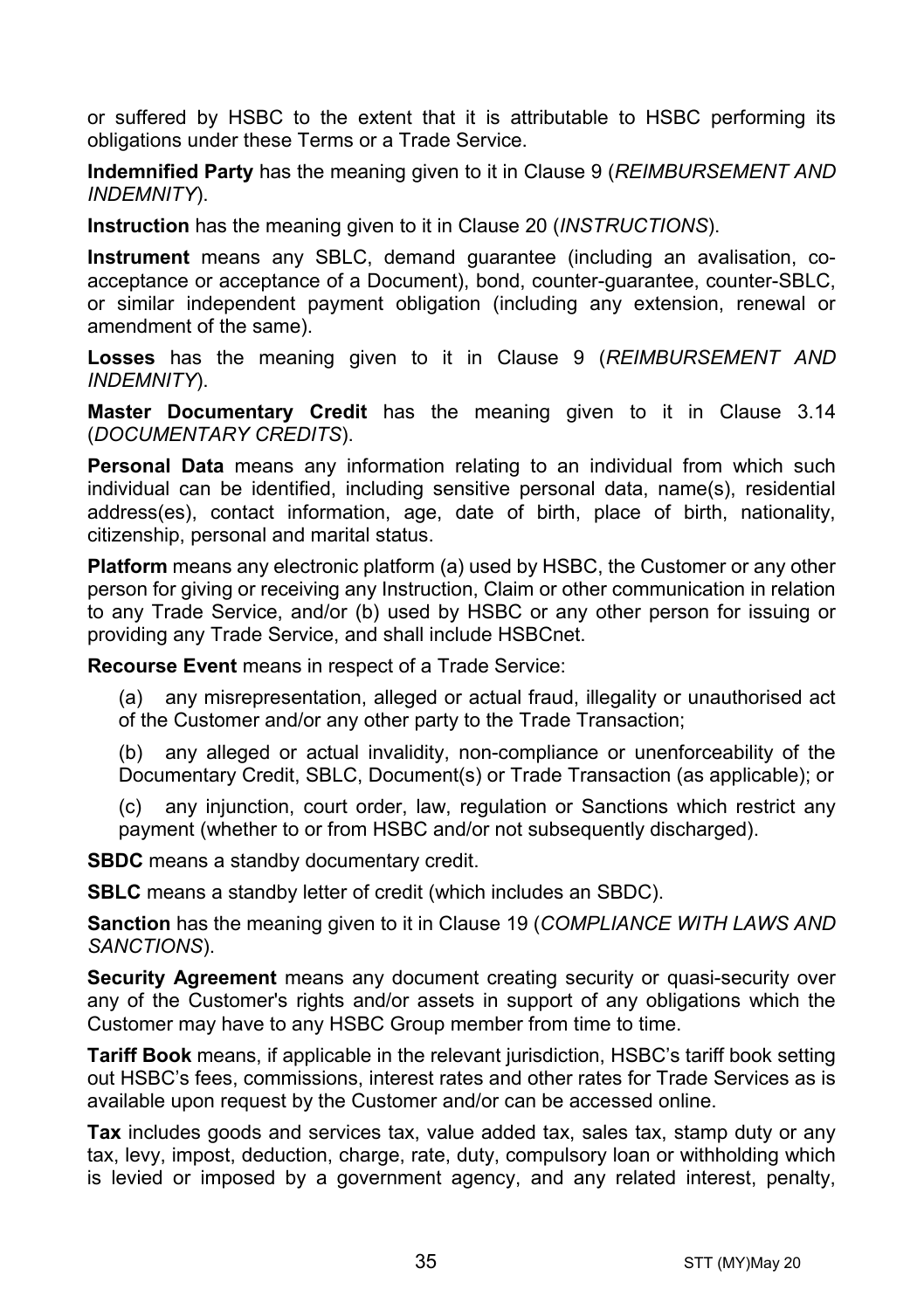charge, fee or other amount (but does not include tax on the overall net income of HSBC).

**Tax Information** means any documentation or information (and accompanying statements, waivers and consents) relating, directly or indirectly, to the Customer's tax status and the tax status of any owner, "controlling person", "substantial owner" or beneficial owner of the Customer.

**Trade Finance Loan** means a loan, advance, credit or other financial accommodation provided by HSBC to the Customer in respect of a Trade Transaction.

#### **Trade Service** includes:

(a) the issue of a Documentary Credit and instructing any advising bank, nominated bank or confirming bank in relation to such Documentary Credit;

(b) acting as the advising bank, nominated bank or confirming bank (on a disclosed or undisclosed basis) in relation to a Documentary Credit;

(c) the issue of an Instrument and/or instructing any correspondent bank in relation to, and issuing an counter-guarantee, counter-SBLC or indemnity in respect of, an Instrument;

(d) acting as the advising bank, confirming bank or correspondent bank in relation to an Instrument;

- (e) the handling of a Documentary Credit, Instrument or Document;
- (f) Collections;
- (g) the provision of any Finance;
- (h) the provision of a Trade Finance Loan;

(i) the issue of a letter of indemnity or shipping guarantee and/or the signing, endorsement or release of any Transport Document;

- (j) the release of Documents;
- (k) any other service or product relating to a Trade Transaction provided,

by HSBC to, at the request of, or in respect of the Customer.

**Trade Transaction** means a transaction involving the sale or purchase by the Customer of goods or services from/to a third party, and includes any contract(s) on which such transaction may be based.

**Transport Documents** has the meaning given to it in Clause [8](#page-12-0) (*[APPLICATIONS FOR](#page-12-0)  [RELEASE OF GOODS, SHIPPING GUARANTEES AND](#page-12-0) LETTERS OF INDEMNITY*).

**USD** means the lawful currency of the United States of America.

26.2 Unless contrary indication appears, any reference in these Terms to:

an **Application** or **Trade Service** (and any reference in an Application to a **Trade Service**) includes (where applicable) the contract created between the Customer and HSBC by HSBC accepting that Application by providing or undertaking that Trade Service;

(a) the **Customer**, **HSBC** or any other person shall be construed so as to include its successors in title, permitted assigns and permitted transferees to, or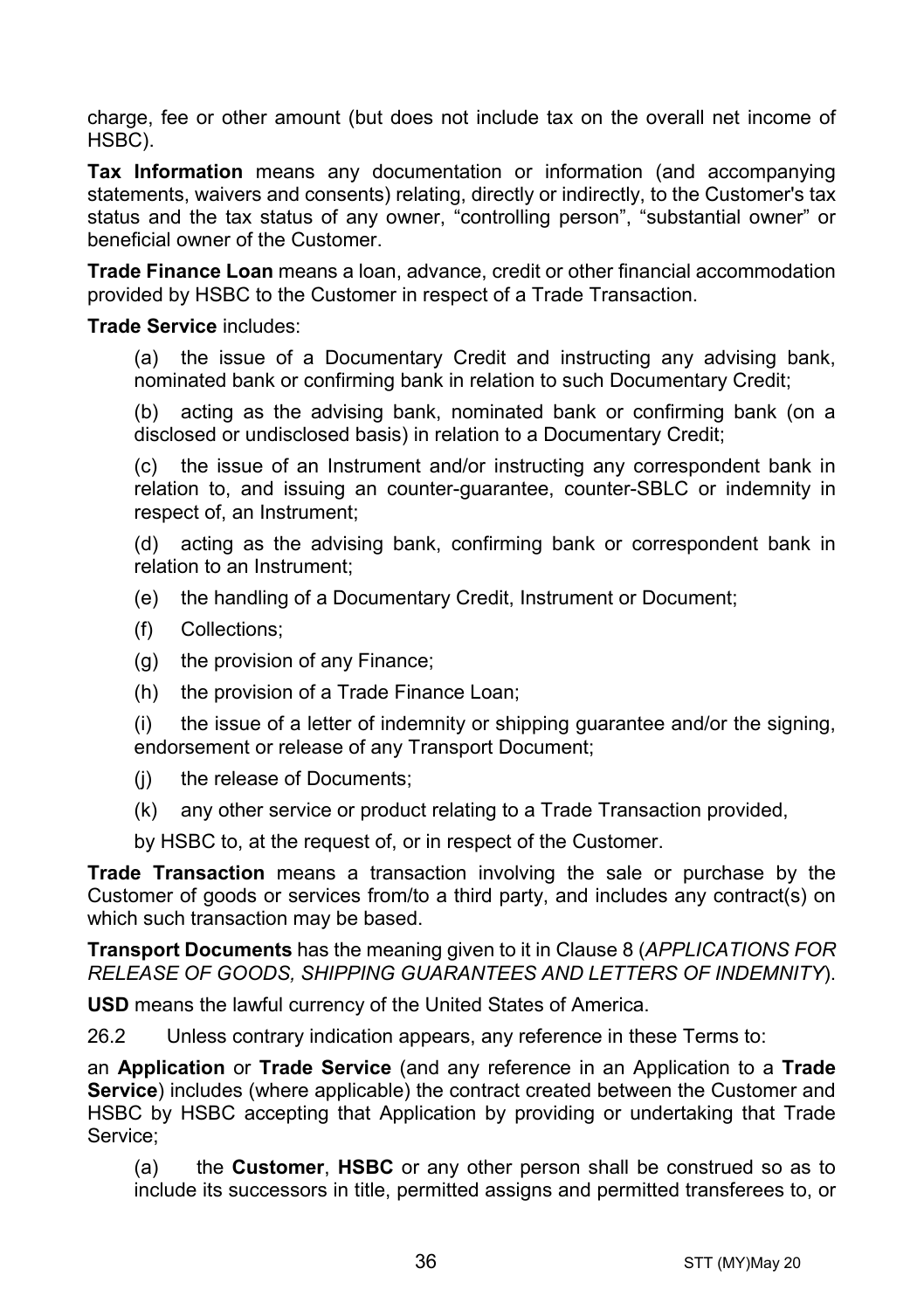of, its rights and/or obligations under these Terms, an Application, a Facility Agreement or Country Conditions:

(b) **include** or **including** means include or including "without limitation";

(c) HSBC making a determination or decision or undertaking an action means that HSBC is making or undertaking, and is permitted to make or undertake, such determination, decision or action in its sole discretion or opinion without reference to, or consent from, the Customer or any other person;

(d) an authorisation or confirmation by, or instruction from, the Customer means that such authorisation, confirmation or instruction is irrevocable unless waived by HSBC;

(e) a **person** includes any individual, firm, company, corporation, government, state or agency of a state or any association, trust, joint venture, consortium, partnership or other entity (whether or not having separate legal personality);

(f) a **regulation** includes any regulation, rule, official directive, request or guideline (whether or not having the force of law) of any governmental, intergovernmental or supranational body, agency, department or of any regulatory, self-regulatory or other authority or organisation;

(g) these **Terms** include the Country Conditions;

(h) these **Terms** or any other agreement or instrument is a reference to these Terms or, as the case may be, other agreement or instrument as amended, supplemented, novated and/or replaced from time to time;

(i) the singular shall include the plural and vice versa; and

(j) section and clause headings are for ease of reference only.

In addition to these Terms being incorporated into each Application, these Terms may also be incorporated by HSBC into a Facility Agreement or any other document or agreement.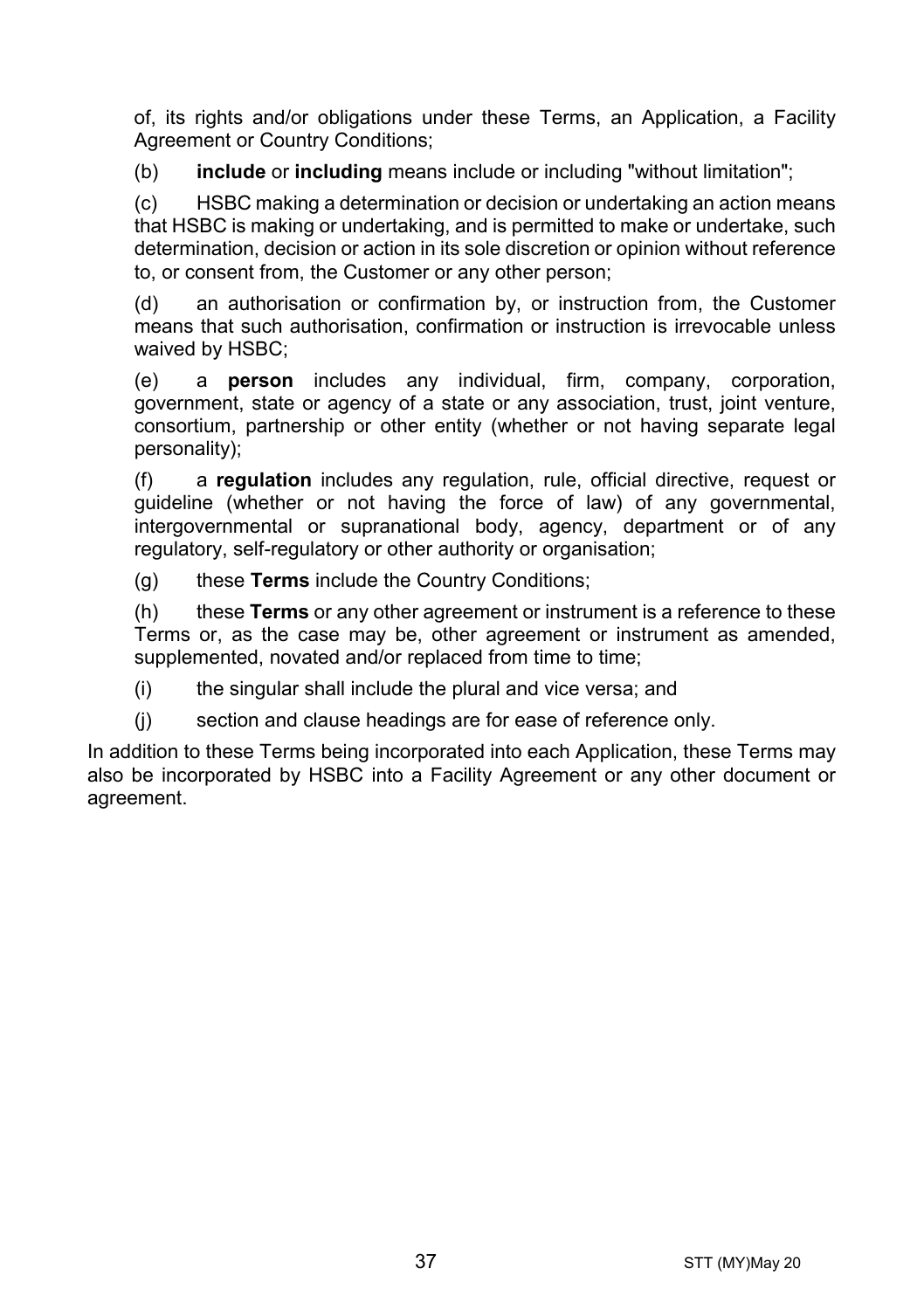#### **STANDARD TRADE TERMS**

#### **COUNTRY CONDITIONS**

#### **MALAYSIA**

## **1. APPLICATION**

1.1 These Country Conditions are supplemental to, and form part of, the Standard Trade Terms (the **Terms**) which the Customer has accepted and/or may accept from time to time.

1.2 Any terms defined in, or construed for the purposes of, the Terms have the same meanings when used in these Country Conditions (unless the same are otherwise defined in these Country Conditions).

1.3 These Country Conditions shall apply where the HSBC entity providing the relevant Trade Service is located in the country named above.

## **2. ADDITIONAL/SUPPLEMENTAL TERMS AND CONDITIONS**

2.1 The Customer confirms that the provision of any Trade Service by HSBC to, at the request of, or in respect of the Customer will not contravene the provisions of either:

(a) Section 47 of the Financial Services Act 2013 (to be read with the Bank Negara Malaysia (BNM)'s Guidelines on Credit Transactions and Exposures with Connected Parties); or

(b) Section 83 of the Banking Ordinance of the Hong Kong Special Administrative Region.

and HSBC may recall a Trade Service in the event of any contravention of such legislation as a result of the provision of such Trade Service.

2.2 The Customer shall comply with the prevailing foreign exchange administration rules and/or other laws or regulations of similar effect (including all amendments, from time to time) (the FEA Rules), where applicable, with regard to any Trade Service.

2.3 In the event the Customer is required to register with, and/or obtain approval from, BNM with regard to any Trade Service (including but not limited to those which may amount to financial guarantees for exchange control purposes issued to or on behalf of non-residents), the Customer shall:

(a) register the same with, and/or obtain such approval from, BNM in accordance with the requirements of the prevailing FEA Rules; and

(b) provide to HSBC all relevant documents evidencing such registration with, and/or approval from, BNM at the earliest instance (whether or not it is requested to do so by HSBC).

2.4 Where a Trade Service includes a Trade Finance Loan, the Customer represents and warrants that it is in compliance with the Strategic Trade Act 2010 and undertakes to obtain, and/or ensure the continuing validity of, the relevant